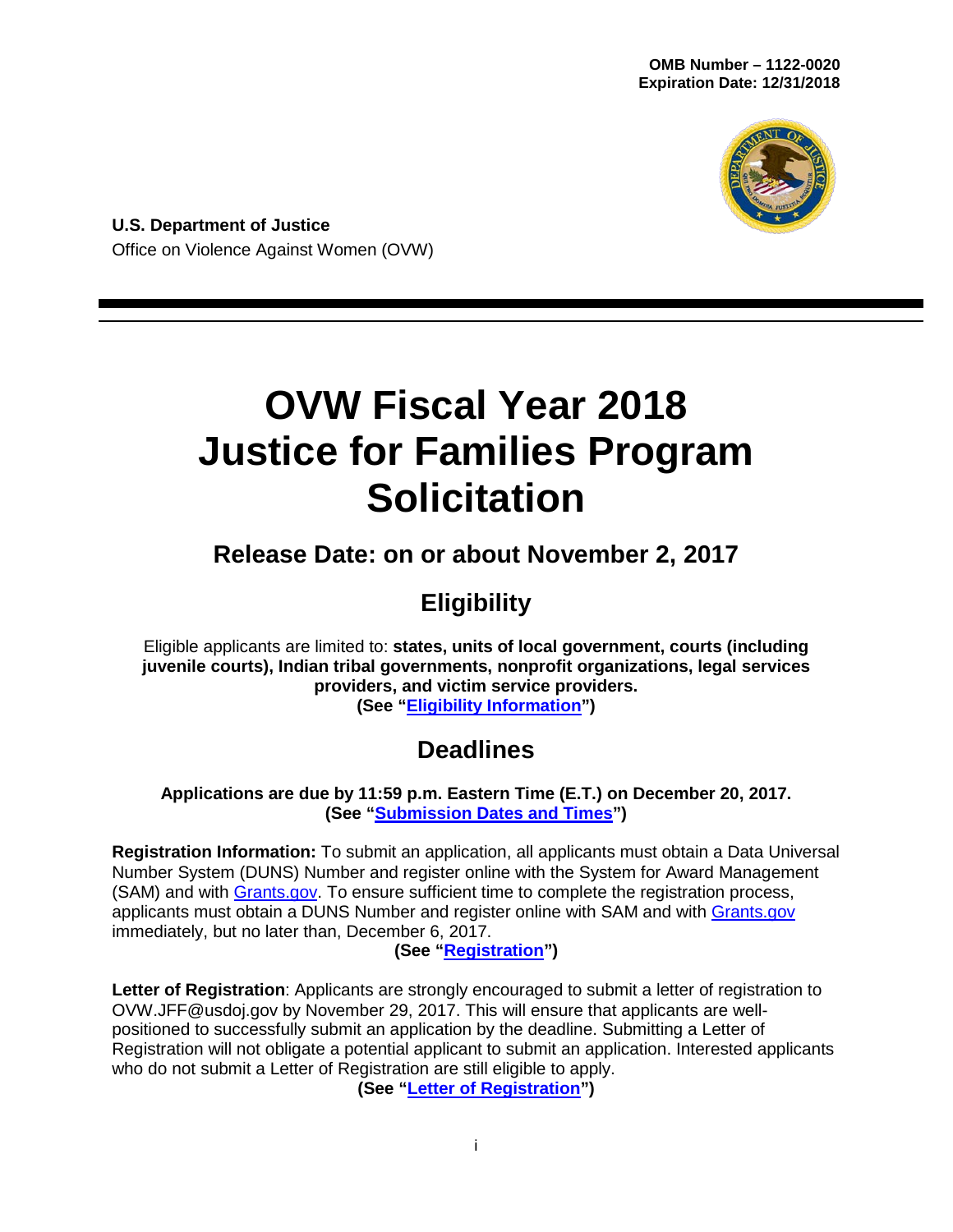**Pre-Application Information Sessions:** OVW will post a pre-recorded Pre-Application Information Session on its website for entities interested in submitting an application for the Justice for Families Program. Listening to this session is optional. Interested applicants who do not listen to the pre-recorded session are still eligible to apply. The session is tentatively scheduled to be available by Thursday, November 16, 2017 on the OVW website. **(See ["Pre-Application Information Session"](#page-15-1))**

## **Contact Information**

For assistance with the requirements of this solicitation, email OVW at OVW.JFF@usdoj.gov. Alternatively, interested parties may call OVW at (202) 307-6026.

# **Submission and Notification Information**

**Submission:** Applications for the Justice for Families Program will be submitted through [Grants.gov.](http://www.grants.gov/) For technical assistance with [Grants.gov,](http://www.grants.gov/) contact the [Grants.gov](http://www.grants.gov/) Customer Support Line at 1-800-518-4726.

The [Grants.gov](http://www.grants.gov/) number assigned to this announcement is OVW-2018-13741.

**Notification:** OVW anticipates notifying all applicants of funding decisions by October 1, 2018.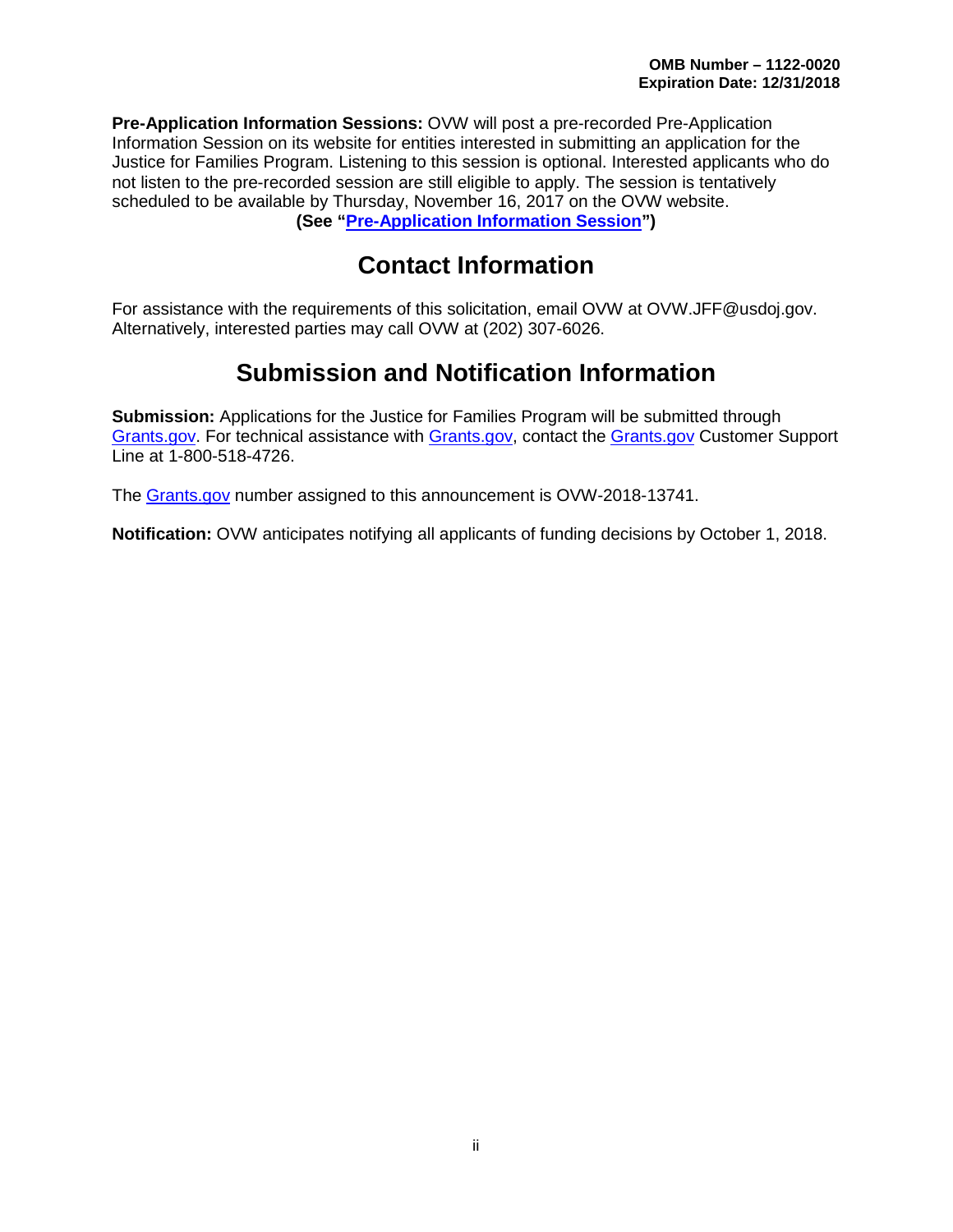# **Contents**

| Activities that Compromise Victim Safety and Recovery and Undermine Offender |  |
|------------------------------------------------------------------------------|--|
|                                                                              |  |
|                                                                              |  |
|                                                                              |  |
|                                                                              |  |
|                                                                              |  |
|                                                                              |  |
|                                                                              |  |
|                                                                              |  |
|                                                                              |  |
|                                                                              |  |
|                                                                              |  |
|                                                                              |  |
|                                                                              |  |
|                                                                              |  |
|                                                                              |  |
|                                                                              |  |
|                                                                              |  |
|                                                                              |  |
|                                                                              |  |
|                                                                              |  |
|                                                                              |  |
|                                                                              |  |
|                                                                              |  |
|                                                                              |  |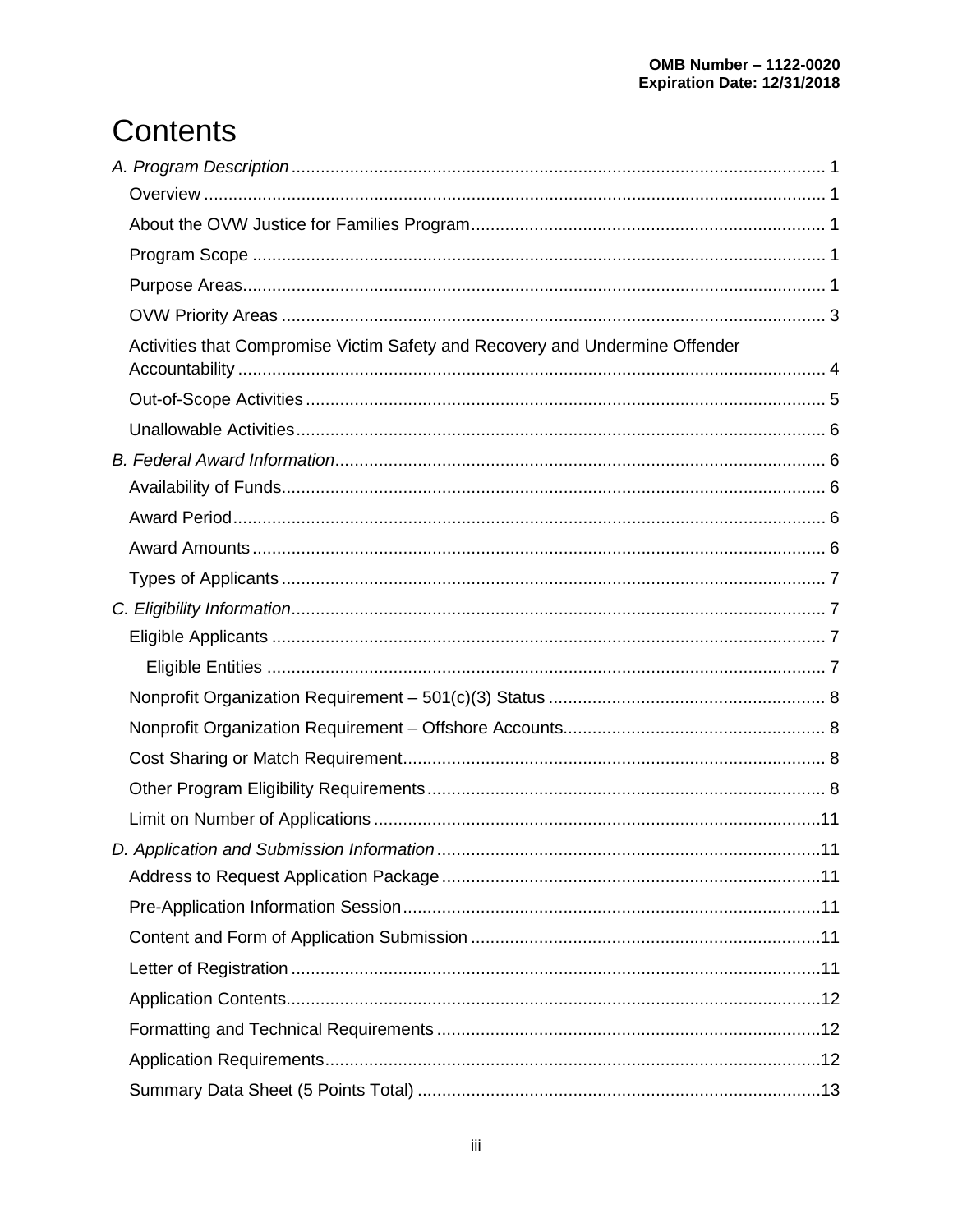| Unique Entity Identifier (DUNS Number) and System for Award Management (SAM) 23 |  |
|---------------------------------------------------------------------------------|--|
|                                                                                 |  |
|                                                                                 |  |
|                                                                                 |  |
|                                                                                 |  |
|                                                                                 |  |
|                                                                                 |  |
|                                                                                 |  |
|                                                                                 |  |
|                                                                                 |  |
|                                                                                 |  |
|                                                                                 |  |
|                                                                                 |  |
|                                                                                 |  |
|                                                                                 |  |
|                                                                                 |  |
|                                                                                 |  |
|                                                                                 |  |
|                                                                                 |  |
|                                                                                 |  |
|                                                                                 |  |
|                                                                                 |  |
|                                                                                 |  |
|                                                                                 |  |
|                                                                                 |  |
|                                                                                 |  |
|                                                                                 |  |
|                                                                                 |  |
|                                                                                 |  |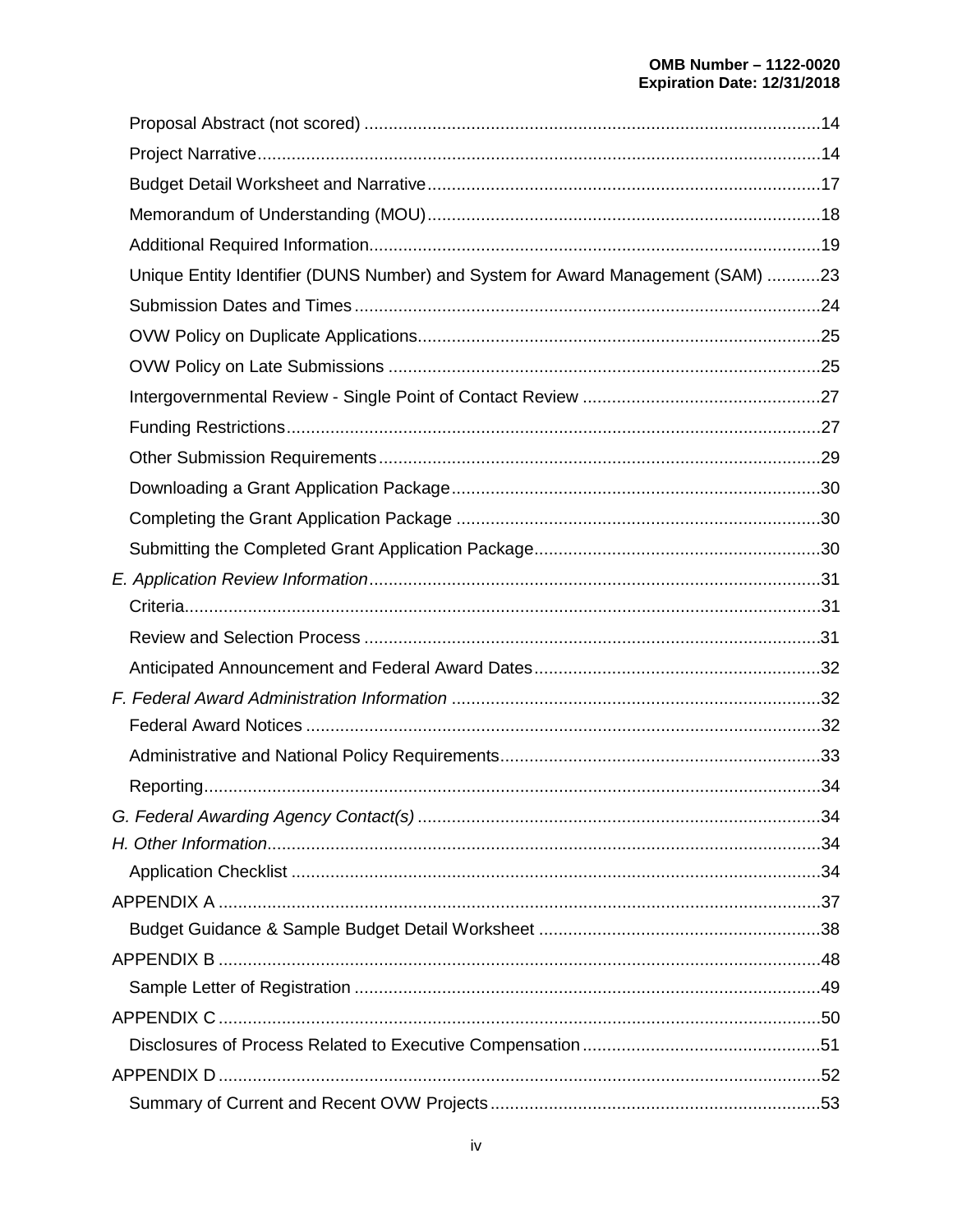|                                                                                                                                                                                        | .54 |
|----------------------------------------------------------------------------------------------------------------------------------------------------------------------------------------|-----|
| Summary of Current and Pending Non-OVW Grants to Do the Same or Similar Work 55                                                                                                        |     |
|                                                                                                                                                                                        |     |
|                                                                                                                                                                                        |     |
|                                                                                                                                                                                        |     |
| Required Sample Certification Letter Regarding Mediation or Counseling59                                                                                                               |     |
|                                                                                                                                                                                        |     |
| Sample Certification Letter for Applicants Proposing Activities Under Purpose Area 1 to                                                                                                | .61 |
|                                                                                                                                                                                        |     |
| Sample Certification Letter for Applicants Proposing Activities Under Purpose Area 4                                                                                                   |     |
|                                                                                                                                                                                        |     |
| Sample Certification Letter for Applicants Proposing Activities Under Purpose Area 5 to Use<br>OVW Grant Funds to Support Custody Evaluation and/or Guardian ad Litem (GAL) Services65 |     |
|                                                                                                                                                                                        |     |
| Sample Certification Letter for Applicants Proposing Activities Under Purpose Area 6 to                                                                                                | .67 |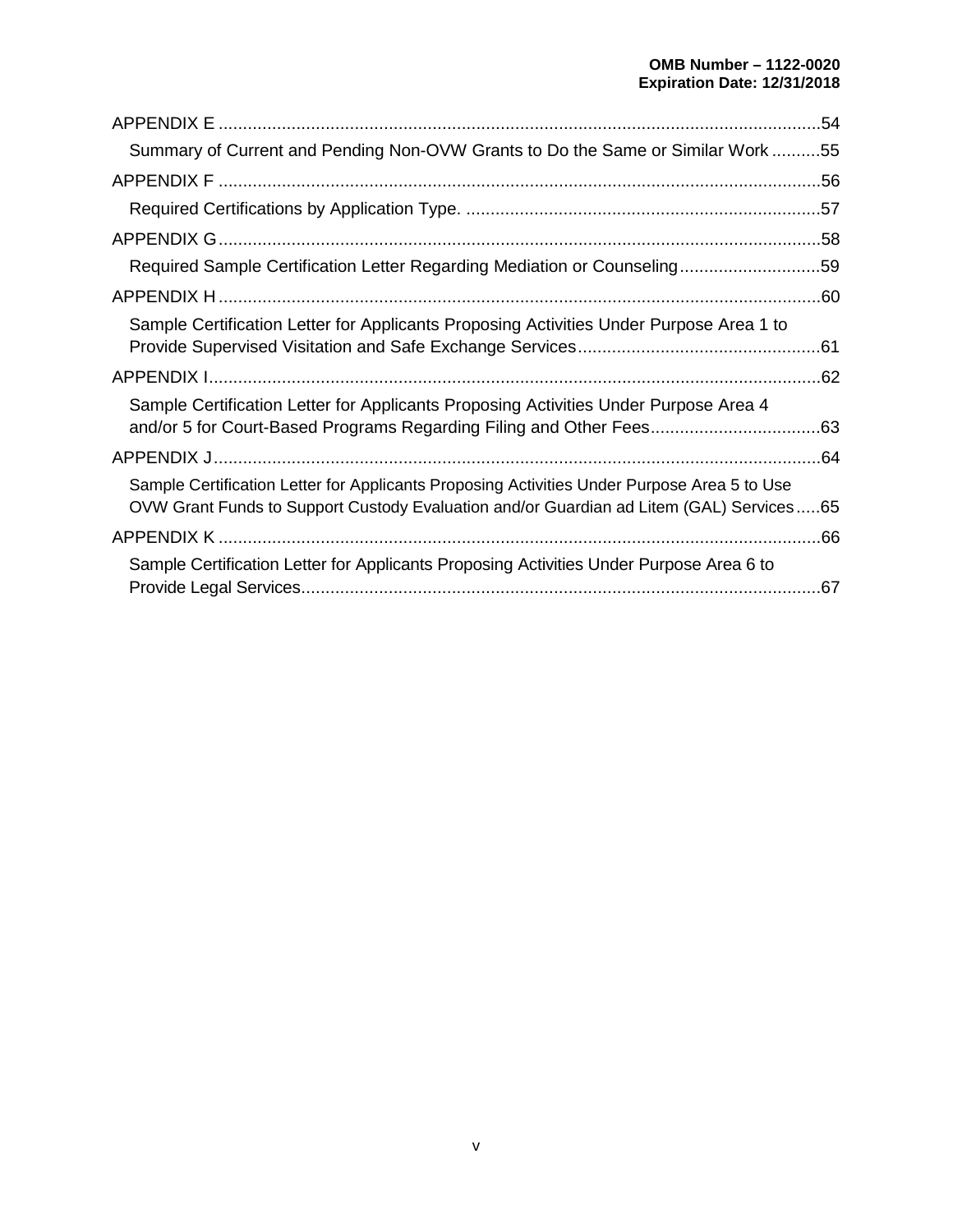# **OVW Justice for Families Program (CFDA 16.021)**

## <span id="page-5-0"></span>*A. Program Description*

#### <span id="page-5-1"></span>**Overview**

The Office on Violence Against Women (OVW) is a component of the United States Department of Justice (DOJ). Created in 1995, OVW implements the Violence Against Women Act (VAWA) and subsequent legislation and provides national leadership on issues of sexual assault, domestic violence, dating violence, and stalking. Since its inception, OVW has supported a multifaceted approach to responding to these crimes through implementation of grant programs authorized by VAWA. By forging state, local, and tribal partnerships among police, prosecutors, judges, victim advocates, health care providers, faith leaders, organizations that serve culturally specific and underserved communities, and others, OVW grants help provide victims, across their life span, with the protection and services they need to pursue safe and healthy lives, while improving communities' capacity to provide justice for victims and hold offenders accountable.

#### <span id="page-5-2"></span>**About the OVW Justice for Families Program**

This program is authorized by 34 U.S.C.A. § 12464. The Grants to Support Families in the Justice System program (referred to as the Justice for Families Program) was authorized in the Violence Against Women Reauthorization Act (VAWA) of 2013 to improve the response of all aspects of the civil and criminal justice system to families with a history of sexual assault, domestic violence, dating violence, and stalking, or in cases involving allegations of child sexual abuse. The program supports the following activities for improving the capacity of communities and courts to respond to impacted families: court-based programs and court-related programs; supervised visitation and safe exchange by and between parents; training and technical assistance for people who work with families in the court system; civil legal services; provision of resources in juvenile court matters; and development or promotion of legislation, model codes, policies, and best practices.

For additional information on the Justice for Families Program, including what past Justice for Families grantees have accomplished with their grant funds and to view the Justice for Families performance measures and grantee-reported data, see [http://muskie.usm.maine.edu/vawamei/justiceforfamiliesmain.html.](http://muskie.usm.maine.edu/vawamei/justiceforfamiliesmain.html)

#### <span id="page-5-3"></span>**Program Scope**

Activities supported by the Justice for Families Program are determined by statute, federal regulations, and OVW policies. If an applicant receives an award, the funded project is bound by the provisions of this solicitation, the [DOJ Financial Guide,](https://www.justice.gov/ovw/file/892031/download) including updates to the guide after an award is made, and the conditions of the award.

#### <span id="page-5-4"></span>**Purpose Areas**

In FY 2018, funds under the Justice for Families Program must be used for the purposes as discussed below. OVW is interested in funding projects that take a coordinated approach to helping families victimized by sexual assault, domestic violence, dating violence, and stalking as they navigate the justice system. In order to help achieve this coordinated approach, applicants may propose either a **standard project or a comprehensive project**.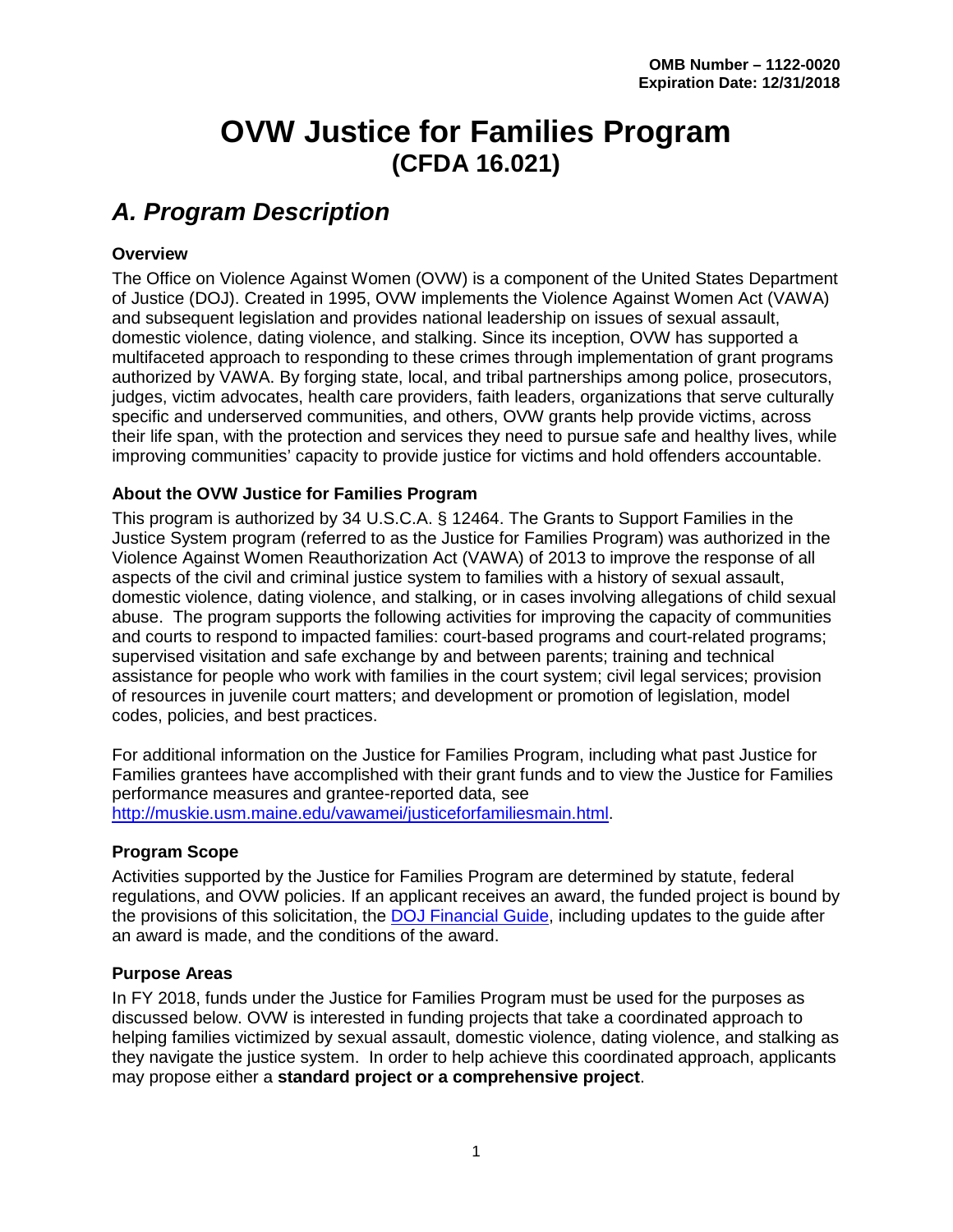*Standard Project*: Applicants **must** propose activities under **purpose area number 1 or 5***.* If an applicant is proposing to provide supervised visitation/safe exchange services (purpose area 1), the applicant **must** also propose activities under at least one additional purpose area. The Courts purpose area (purpose area 5) can be addressed on its own (under any one subcategory or multiple sub-categories, with the exception identified in footnote 2), or in combination with another purpose area.

*Comprehensive Project*: Applicants **must** propose activities under **purpose areas 1 (supervised visitation), 5 (courts), and 6 (civil legal services)**. Applicants may include additional purpose areas in a comprehensive project applications but are required to include purpose areas 1, 5, **and** 6.

VAWA 2013 includes eight distinct purpose areas for the Justice for Families Program. However, in FY 2018, OVW is limiting applicants to addressing only purpose areas 1, 3, 4, 5, 6, and 8:

- **(Purpose Area 1) Supervised visitation and safe exchange**: Provide supervised visitation and safe visitation exchange of children and youth by and between parents in situations involving domestic violence, dating violence, child sexual abuse, sexual assault, or stalking. *Applicants proposing activities under this purpose area must propose activities under at least one additional purpose area for a standard project. This purpose area must be included in a comprehensive project.*
- **(Purpose Area 3) Training for court-based and court-related personnel**: Educate court-based and court-related personnel and court-appointed personnel (including custody evaluators and guardians ad litem) and child protective services workers on the dynamics of domestic violence, dating violence, sexual assault, and stalking, including information on perpetrator behavior, evidence-based risk factors for domestic and dating violence homicide, and on issues relating to the needs of victims, including safety, security, privacy, and confidentiality, including cases in which the victim proceeds pro se. *Applicants proposing activities under this purpose area must also propose activities under purpose area 1 and/or 5.*
- **(Purpose Area 4) Juvenile court resources**: Provide appropriate resources in juvenile court matters to respond to dating violence, domestic violence, sexual assault (including child sexual abuse), and stalking and ensure necessary services dealing with the health and mental health of victims are available. *Applicants proposing activities under this purpose area must also propose activities under purpose area 1 and/or 5.*
- **(Purpose Area 5) Court and court-based programs and services:[1](#page-6-0)** Enable courts or court-based or court-related programs to develop or enhance a) court infrastructure (such as specialized courts, consolidated courts, dockets, intake centers, or interpreter services); b) community-based initiatives within the court system (such as court watch programs, victim assistants, pro se victim assistance programs, or community-based supplementary services);  $2$  c) offender management, monitoring, and accountability programs; d) safe and confidential information-storage and information-sharing

<span id="page-6-0"></span> $\overline{a}$ <sup>1</sup> Applicants proposing activities under Purpose Area 5 may apply under any one sub-category or multiple sub-categories, except that OVW will not consider applications that only propose pro se victim assistance programs under Purpose Area 5(b). Special consideration will be given to applications addressing Purpose Area 5(a).

<span id="page-6-1"></span><sup>&</sup>lt;sup>2</sup> Applicants only proposing pro se victim assistance programs under Purpose Area 5(b) and civil legal assistance under Purpose Area 6 must count all associated costs toward the 50% cap on civil legal assistance described under Purpose Area 6.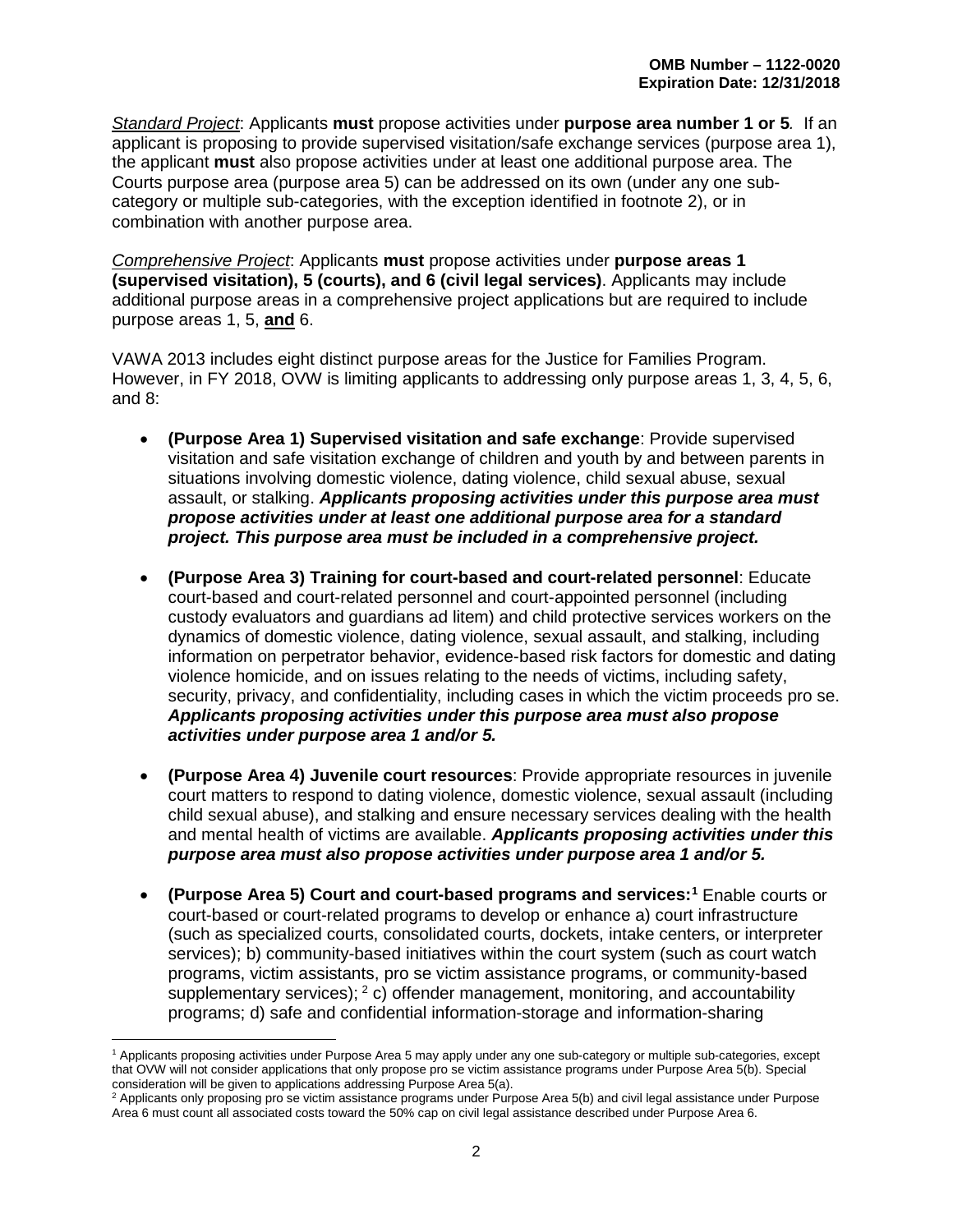databases within and between court systems; e) education and outreach programs to improve community access, including enhanced access for underserved populations; and f) other projects likely to improve court responses to domestic violence, dating violence, sexual assault, and stalking. *Applicants proposing activities under this purpose area are not required to propose activities under any other purpose area for a standard project, but may apply to implement additional purpose areas if they choose. This purpose area must be included in a comprehensive project.* 

- **(Purpose Area 6) Civil legal assistance:** Provide civil legal assistance and advocacy services, including legal information and resources in cases in which the victim proceeds pro se, to:
	- (a) victims of domestic violence; and
	- (b) nonoffending parents in matters:
		- (i) that involve allegations of child sexual abuse;
		- (ii) that relate to family matters, including civil protection orders, custody, and divorce; and
		- (iii) in which the other parent is represented by counsel.

*Applicants proposing activities under this purpose area must also propose activities under purpose area 1 and/or 5 for a standard project. This purpose area must be included in a comprehensive project.* In addition, a project in which the *primary* focus is on providing civil legal assistance is not appropriate for the Justice for Families Program and will be removed from consideration.<sup>[3](#page-7-1)</sup> At least 50% of all proposed activities and budget items in the application must be targeted toward activities other than civil legal services. All costs supporting civil legal services, including indirect costs and pro se victim assistance programs that provide civil legal assistance proposed under Purpose Area 5(b), will be counted toward this cap on civil legal assistance.

• **(Purpose Area 8) Training within civil justice system:** Improve training and education to assist judges, judicial personnel, attorneys, child welfare personnel, and legal advocates in the civil justice system. *Applicants proposing activities under this purpose area must also propose activities under purpose area 1 and/or 5.*

#### <span id="page-7-0"></span>**OVW Priority Areas**

 $\overline{a}$ 

In FY 2018, OVW is interested in supporting the priority areas identified below. Applications proposing activities in the following areas will be given special consideration.

1. Improve services for and/or the response to victims of sex trafficking and other severe forms of trafficking in persons who have also experienced domestic violence, sexual assault, dating violence, or stalking. *An example of an appropriate JFF project under this priority area could be training judges, advocates, and others who work with victims of domestic violence, dating violence, sexual assault, and stalking to recognize when those victims may also be victims of sex trafficking or other severe forms of trafficking in persons. Another example is a court docket specifically addressing sex trafficking or other severe forms of trafficking in persons experienced by victims of domestic violence, sexual assault, dating violence, or stalking.*

<span id="page-7-1"></span> $3$  Applications that allocate more than 50% of project activities and the budget for civil legal assistance would be better suited to the OVW Legal Assistance for Victims Program, for which applications are solicited annually.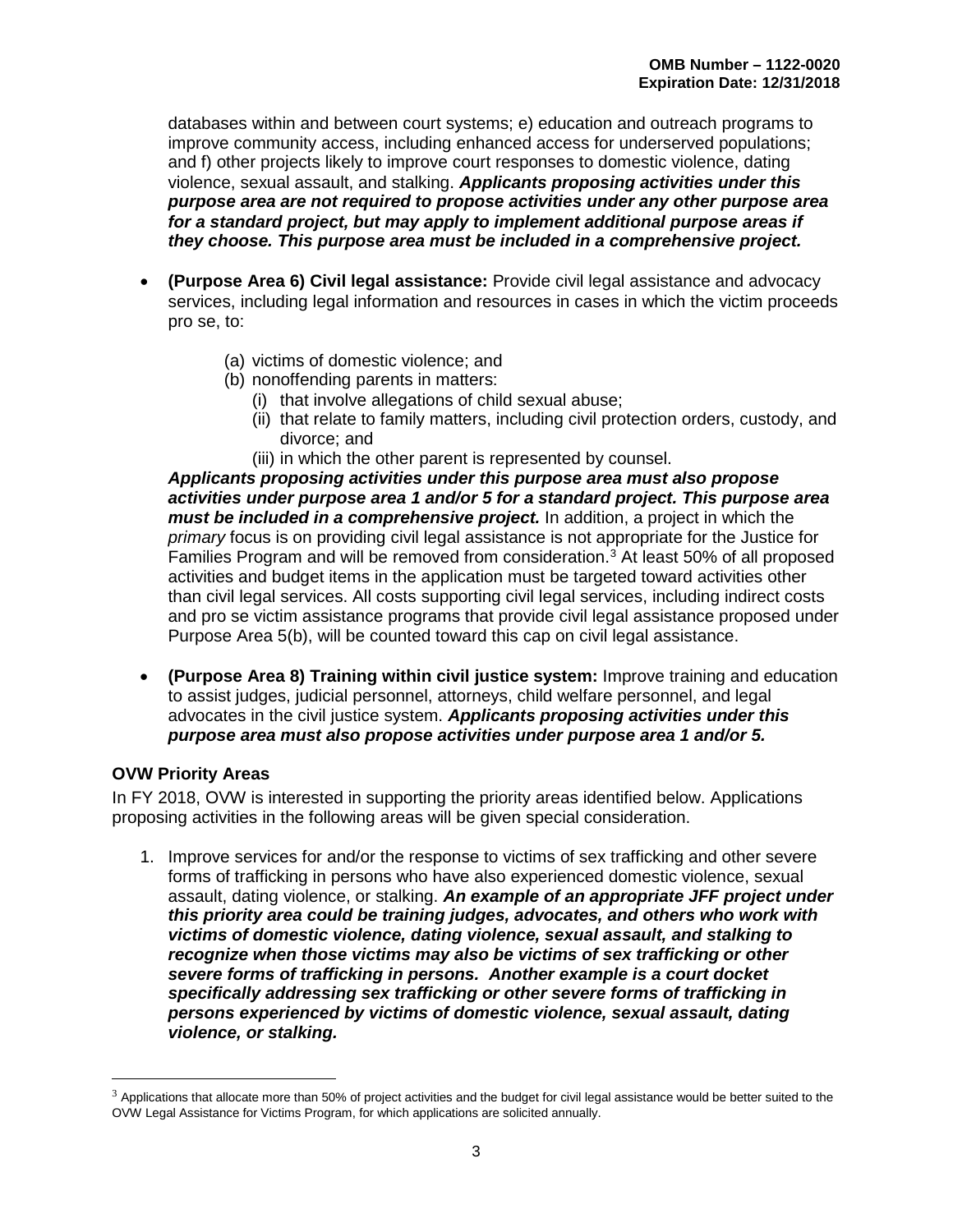- 2. Meaningfully increase access to OVW programming for specific marginalized and/or underserved populations (based on race, ethnicity, sexual orientation, gender identity, disability, age, etc.).
- 3. Increase the use of promising, evidence-based, and evidence-building practices, where available.

#### <span id="page-8-0"></span>**Activities that Compromise Victim Safety and Recovery and Undermine Offender Accountability**

The following activities have been found to jeopardize victim safety, deter or prevent physical or emotional healing for victims, or allow offenders to escape responsibility for their actions:

#### *For all applicants:*

- 1. Procedures or policies that exclude victims from receiving safe shelter, advocacy services, counseling, and other assistance based on their actual or perceived sex, age, immigration status, race, religion, sexual orientation, gender identity, mental health condition, physical health condition, criminal record, work in the sex industry, or the age and/or gender of their children;<sup>[4](#page-8-1)</sup>
- 2. Procedures or policies that compromise the confidentiality of information and/or privacy of persons receiving OVW-funded services;
- 3. Procedures or policies that require victims to take certain actions (e.g., seek an order of protection, receive counseling, participate in couples counseling or mediation, report to law enforcement, seek civil or criminal remedies, etc.) in order to receive services; [5](#page-8-2)
- 4. Procedures or policies that fail to include conducting safety planning with victims; and
- 5. Project designs and budgets that fail to account for the access needs of individuals with disabilities, individuals who are Deaf or hard of hearing, and persons with limited English proficiency.

#### *For applicants proposing projects under Purpose Area 1 - supervised visitation and/or safe exchange services:*

- 1. Failure to align supervised visitation and safe exchange services with the [Guiding](http://www.ovw.usdoj.gov/docs/guiding-principles032608.pdf)  [Principles](http://www.ovw.usdoj.gov/docs/guiding-principles032608.pdf) of the Supervised Visitation Program, which can be found here: [http://www.justice.gov/sites/default/files/ovw/legacy/2008/08/06/guiding](http://www.justice.gov/sites/default/files/ovw/legacy/2008/08/06/guiding-principles032608.pdf)[principles032608.pdf.](http://www.justice.gov/sites/default/files/ovw/legacy/2008/08/06/guiding-principles032608.pdf)
- 2. Charging fees to either parent for OVW-funded supervised visitation and exchange services;<sup>[6](#page-8-3)</sup>
- 3. Providing visitation or exchange services that do not account for the safety of adult victims;
- 4. Requiring a court order to access visitation and/or exchange services; and
- 5. Providing custody evaluations or court reports based on subjective information and opinions of center staff and volunteers.

<span id="page-8-1"></span> $\overline{a}$ <sup>4</sup> If an award is made, the recipient will also be subject to statutory prohibitions on discrimination. For further information on these civil rights requirements, see the section "Violence Against Women Act Non-Discrimination Provision" under ["F. Federal Award](#page-36-1)  [Administration Information.](#page-36-1)"<br>
5 OVW Justice for Families Program funds cannot be used to support individual, group, and family counseling. Furthermore,

<span id="page-8-2"></span>grantees are strongly discouraged from requiring adult victims to participate in mediation or family counseling as these assume an equal balance of power between the parties, which typically does not exist in domestic viol

<span id="page-8-3"></span><sup>&</sup>lt;sup>6</sup> Although the statute allows for sliding scale fees, to ensure accessibility of OVW-funded services, grantees providing supervised visitation and safe exchange services are not allowed to charge fees to parents served with OVW funds.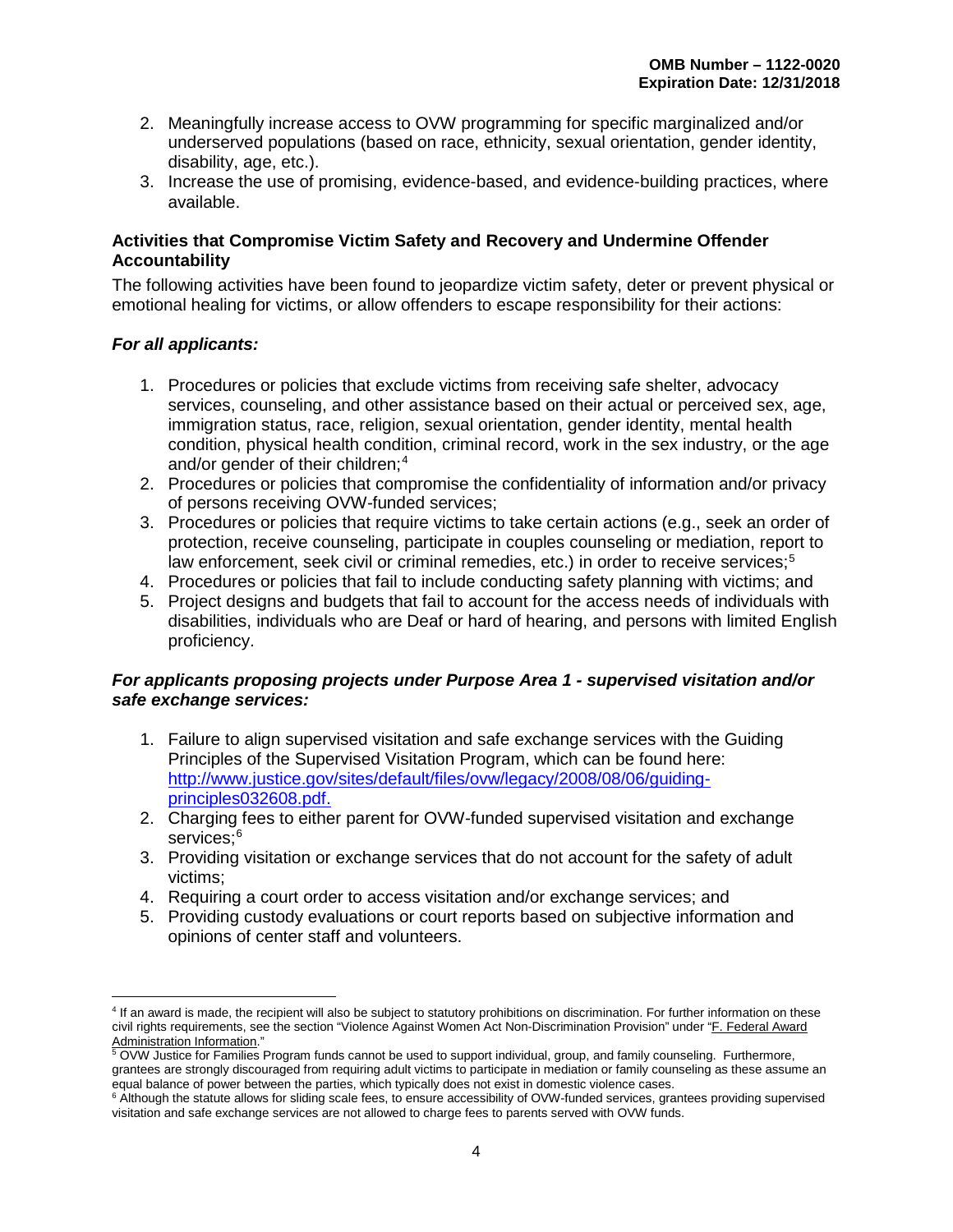#### *For applicants proposing projects under Purpose Area 4 or 5 - court and court-based programs and services:*

- 1. Internet publication of registration, issuance, or filing of a petition for a protection order, restraining order, or injunction in either the issuing or enforcing state, tribal or territorial jurisdiction if such publication would reveal the identity or location of the party protected by such order;
- 2. Crafting policies that deny individuals access to services based on their relationship to the perpetrator; and
- 3. Procedures that would penalize victims of violence for failing to testify against their abusers or impose other sanctions on victims.

#### *For applicants proposing projects under Purpose Area 6 - civil legal assistance:*

- 1. Policies or practices that discourage accepting cases for victims who do not have physical evidence;
- 2. Refusal to represent victims who are also respondents/defendants; and
- 3. Mediation,<sup>[7](#page-9-1)</sup> alternative dispute resolution, or joint counseling involving offenders and victims being physically present in the same place as a response to sexual assault, domestic violence, dating violence, and stalking.

These lists are not exhaustive. Applications that propose any activities that compromise victim safety and recovery or undermine offender accountability may receive a deduction in points during the review process or may be eliminated from consideration entirely.

#### <span id="page-9-0"></span>**Out-of-Scope Activities**

OVW has determined the activities listed below to be out of the program scope, and they will not be supported by Justice for Families Program funding.

#### *For all applicants:*

- 1. Research projects (This does not include program assessments conducted only for internal improvement purposes. See "Research and Protection of Human Subjects" in the [Solicitation Companion Guide\)](https://www.justice.gov/ovw/page/file/1007726/download#Solicitation).
- 2. Mediation in cases where sexual assault, domestic violence, dating violence, or stalking is an issue (except where mandated by law).
- 3. Therapeutic visitation.
- 4. Parent education programs.
- 5. Individual, group, and family counseling.
- 6. Telephone and/or virtual (e.g., Skype) monitoring.
- 7. Supervised visitation and exchange services unrelated to domestic violence, dating violence, child sexual abuse, sexual assault, or stalking.
- 8. Legal representation in child protection cases, except for cases in which the legal services are provided to a victim of domestic violence and the proceedings relate to or arise out of the abuse or violence committed against the victim.
- 9. Legal representation in child sexual abuse cases, except for cases in which the legal services are provided to nonoffending parents and relate to family matters, including civil

<span id="page-9-1"></span> $\overline{a}$  $^7$  Applicants in states and/or jurisdictions where mediation is required, and/or mediation does not require the parties to be physically present in the same space, may be exempt from this prohibition if justified by the applicant.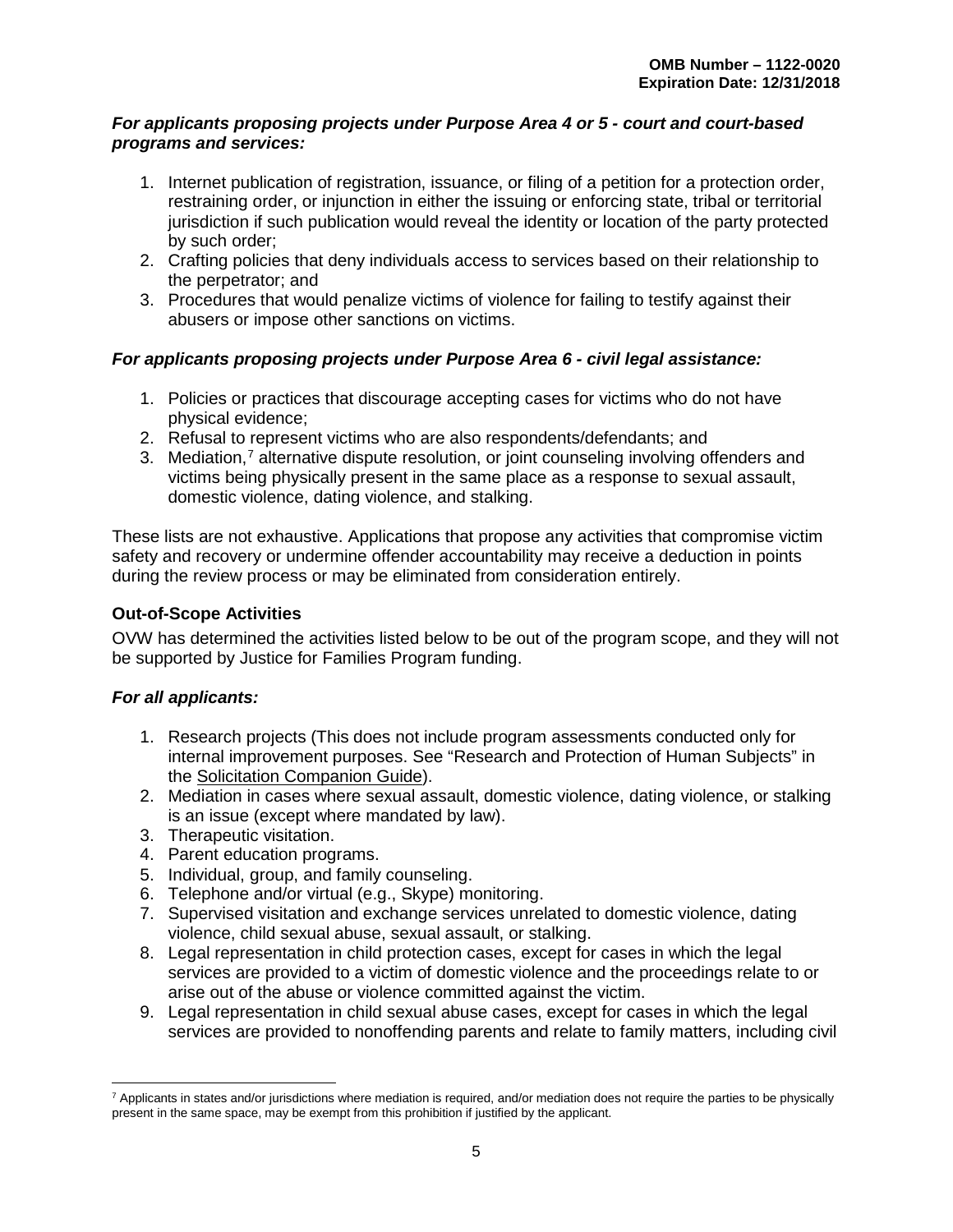protection orders, custody, and divorce, and in which the other parent is represented by counsel.

- 10. Criminal defense of victims charged with crimes.
- 11. Support of law reform initiatives, including but not limited to litigation.

Applications that propose activities that are deemed to be substantially out-of-scope may receive a deduction in points during the review process or may be eliminated from consideration entirely.

#### <span id="page-10-0"></span>**Unallowable Activities**

OVW has determined the activities listed below to be unallowable, and they will not be supported by Justice for Families Program funding.

- 1. Lobbying except with explicit statutory authorization;
- 2. Fundraising;
- 3. Purchase of real property; and
- 4. Construction.

Applications that propose unallowable activities may receive a deduction in points during the review process or may be eliminated from consideration entirely.

*An application that is deemed deficient in more than one of the aforementioned categories (activities that compromise victim safety, out-of-scope activities, and unallowable activities) may not be considered for funding.*

### <span id="page-10-1"></span>*B. Federal Award Information*

#### <span id="page-10-2"></span>**Availability of Funds**

All awards are subject to the availability of appropriated funds and any modifications or additional requirements that may be imposed by law. There is no guarantee that funds will be available in the future. Therefore, OVW encourages applicants to develop a plan to sustain project activities if federal funding through this program ceases to be available. Also, OVW may elect to make awards in a future fiscal year for applications submitted under this solicitation but not selected for FY 2018 funding, depending on the merits of the applications and on the availability of funding.

#### <span id="page-10-3"></span>**Award Period**

The grant award period is 36 months. Budgets must reflect 36 months of project activity, and the total "estimated funding" on the SF-424 must reflect 36 months. Generally, the award period will start on October 1, 2018.

#### <span id="page-10-4"></span>**Award Amounts**

Applicants should not exceed the award amounts listed in this solicitation and should carefully consider the resources needed to successfully implement the proposed project.

Funding levels under the Justice for Families Program for FY 2018 are as follows:

- 1. Standard projects: up to \$550,000 for the entire 36 months
- 2. Comprehensive projects: up to \$700,000 for the entire 36 months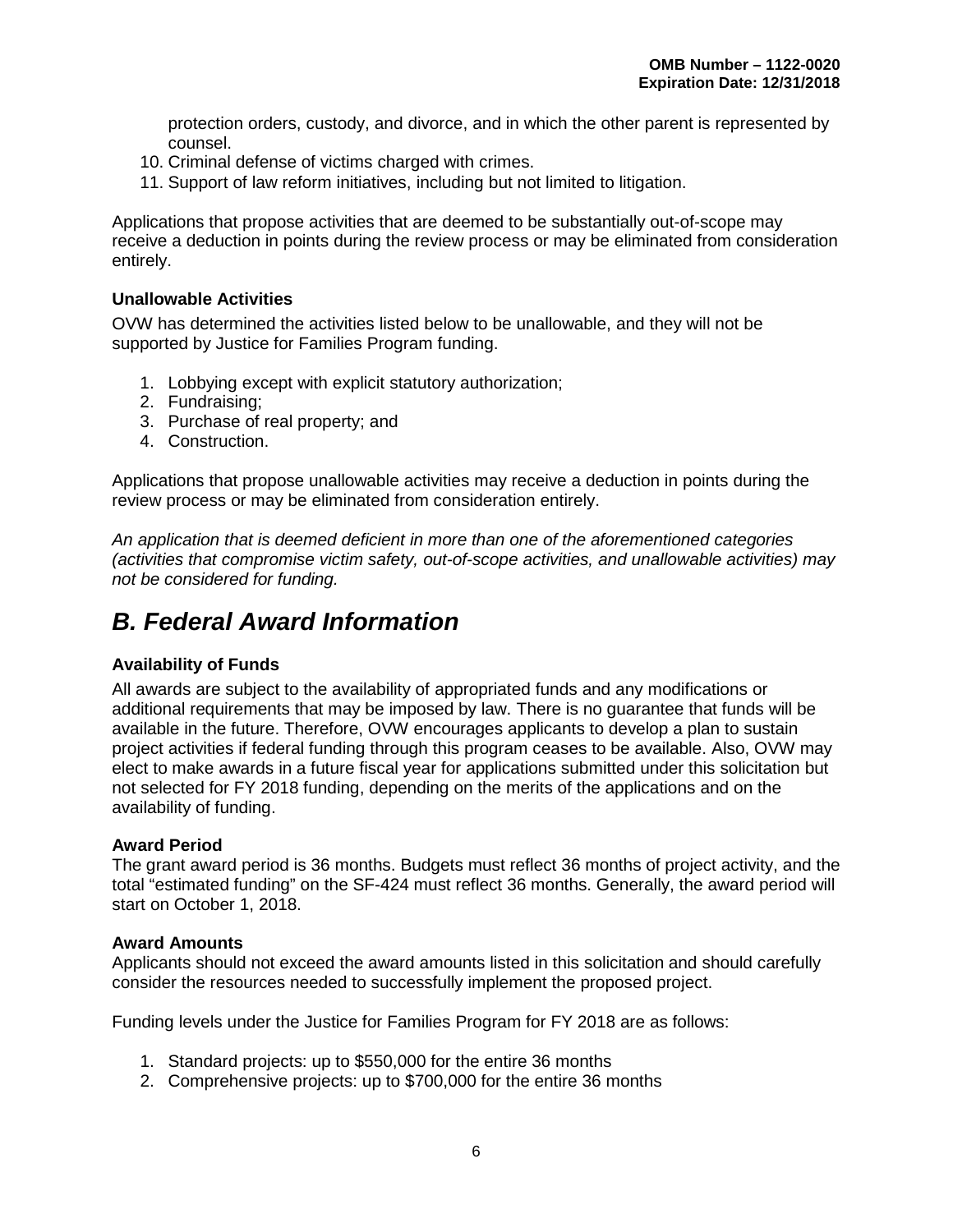OVW has the discretion to award grants for greater or lesser amounts than requested and to negotiate the scope of work and budget with applicants prior to awarding a grant.

The Justice for Families Program typically makes awards in the range of \$550,000-\$700,000. OVW estimates that it will make up to 16 standard awards and 3-5 comprehensive awards for an estimated \$11,000,000.

Awards will be made as grants.

#### <span id="page-11-1"></span>**Types of Applicants**

In FY 2018, OVW will accept applications for the Justice for Families Program from the following:

New: applicants that have never received direct funding under the Justice for Families Program, including current or former OVW Safe Havens and OVW Courts grantees or subgrantees, or Justice for Families grantees whose previous funding expired more than 12 months ago.

Continuation: applicants that have an existing or recently closed (within the last 12 months) award under the Justice for Families Program**.** Continuation funding is not guaranteed.

Justice for Families Program grant recipients that received an FY 2016 or FY 2017 award are NOT eligible to apply.

Additionally, current grantees with a substantial (more than 50%) amount of funds remaining at the time of application submission without adequate justification may not be considered for funding, or may receive a reduced award amount if selected for funding in FY 2018.

# <span id="page-11-0"></span>*C. Eligibility Information*

#### <span id="page-11-2"></span>**Eligible Applicants**

It is very important that applicants review this information carefully. Applications that are submitted by ineligible entities or that do not meet all program eligibility requirements will not be considered for funding.

#### <span id="page-11-3"></span>**Eligible Entities**

- 1. **States**, meaning any of the states and the District of Columbia, the Commonwealth of Puerto Rico, Guam, American Samoa, the Virgin Islands, and the Northern Mariana Islands.
- 2. **Units of local government**, meaning any city, county, township, town, borough, parish, village, or other general purpose political subdivision of a state.
- 3. **Courts (including juvenile courts)**, meaning any civil or criminal, tribal, and Alaska Native village, federal, state, local or territorial court having jurisdiction to address domestic violence, dating violence, sexual assault or stalking, including immigration, family, juvenile, and dependency courts.
- 4. **Indian tribal governments**, meaning a tribe, band, pueblo, nation, or other organized group or community of Indians, including any Alaska Native village or regional or village corporation (as defined in, or established pursuant to, the Alaska Native Claims Settlement Act (43 U.S.C. 1601 et seq.)), that is recognized as eligible for the special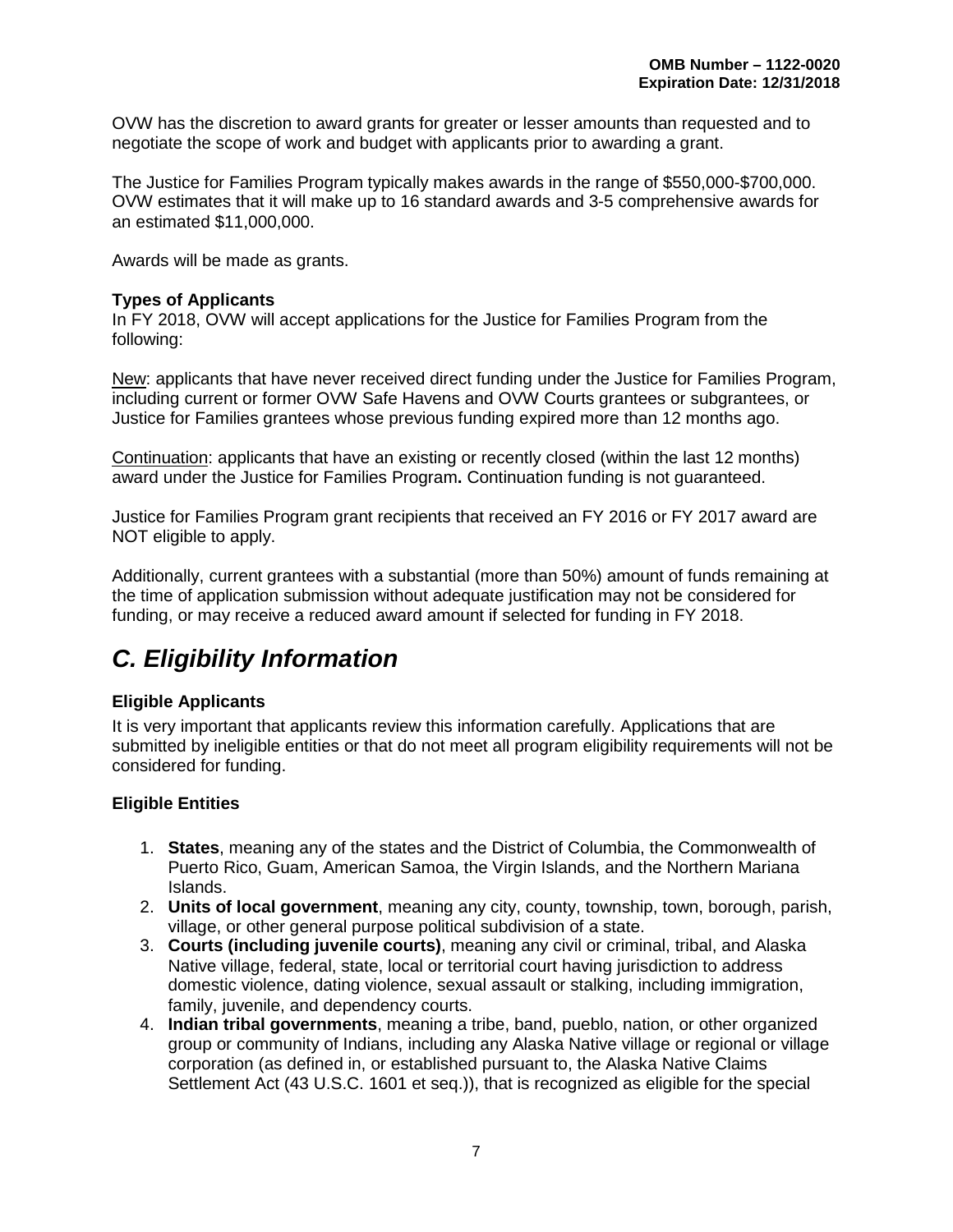programs and services provided by the United States to Indians because of their status as Indians.

- 5. **Nonprofit organizations**, meaning an organization that is described in section 501(c)(3) of the Internal Revenue Code of 1986 and is exempt from taxation under section 501(a) of such Code.
- 6. **Legal services providers**, meaning entities that provide legal assistance to victims of domestic violence, dating violence, sexual assault, and stalking, including private nonprofit entities, law schools, bar associations, and organizations that receive Legal Service Corporation funding. This does *not* include for-profit organizations.
- 7. **Victim service providers**, meaning nonprofit, nongovernmental or tribal organizations or rape crisis centers, including state or tribal coalitions, that assist or advocate for domestic violence, dating violence, sexual assault, or stalking victims, including domestic violence shelters, faith-based organizations, and other organizations, with a documented history of effective work concerning domestic violence, dating violence, sexual assault, or stalking.

#### <span id="page-12-0"></span>**Nonprofit Organization Requirement – 501(c)(3) Status**

Any entity that is eligible for the Justice for Families Program based on its status as a nonprofit organization must be an organization that is described in section 501(c)(3) of the Internal Revenue Code of 1986 and is exempt from taxation under section 501(a) of that Code. See 34 U.S.C. § 12291(b)(16)(B).

#### <span id="page-12-1"></span>**Nonprofit Organization Requirement – Offshore Accounts**

Any nonprofit organization that holds money in offshore accounts for the purpose of avoiding paying the tax described in section 511(a) of the Internal Revenue Code is not eligible for a grant from the Justice for Families Program.

#### <span id="page-12-2"></span>**Cost Sharing or Match Requirement**

This program has no match or cost sharing requirement.

#### <span id="page-12-3"></span>**Other Program Eligibility Requirements**

In addition to meeting the eligible entity requirements outlined above, applications for the Justice for Families Program must also meet the requirements below. All certification and other eligibility related documents must be current and developed in accordance with the FY 2018 solicitation.

#### **IMPORTANT:**

**Applicants should certify their compliance with all statutory requirements at the time the application is submitted. OVW will not make an award to any applicant that has not provided the requisite certification(s). Each certification must take the form of a letter, on letterhead, signed and dated by the authorizing official. Failure to provide a letter/s certifying to these requirements may disqualify an application from further consideration. Applications missing required certification letter/s will be required to submit the certification letter/s prior to receiving an award. Please see Appendices G, H, I, J, and K for sample certification letters.**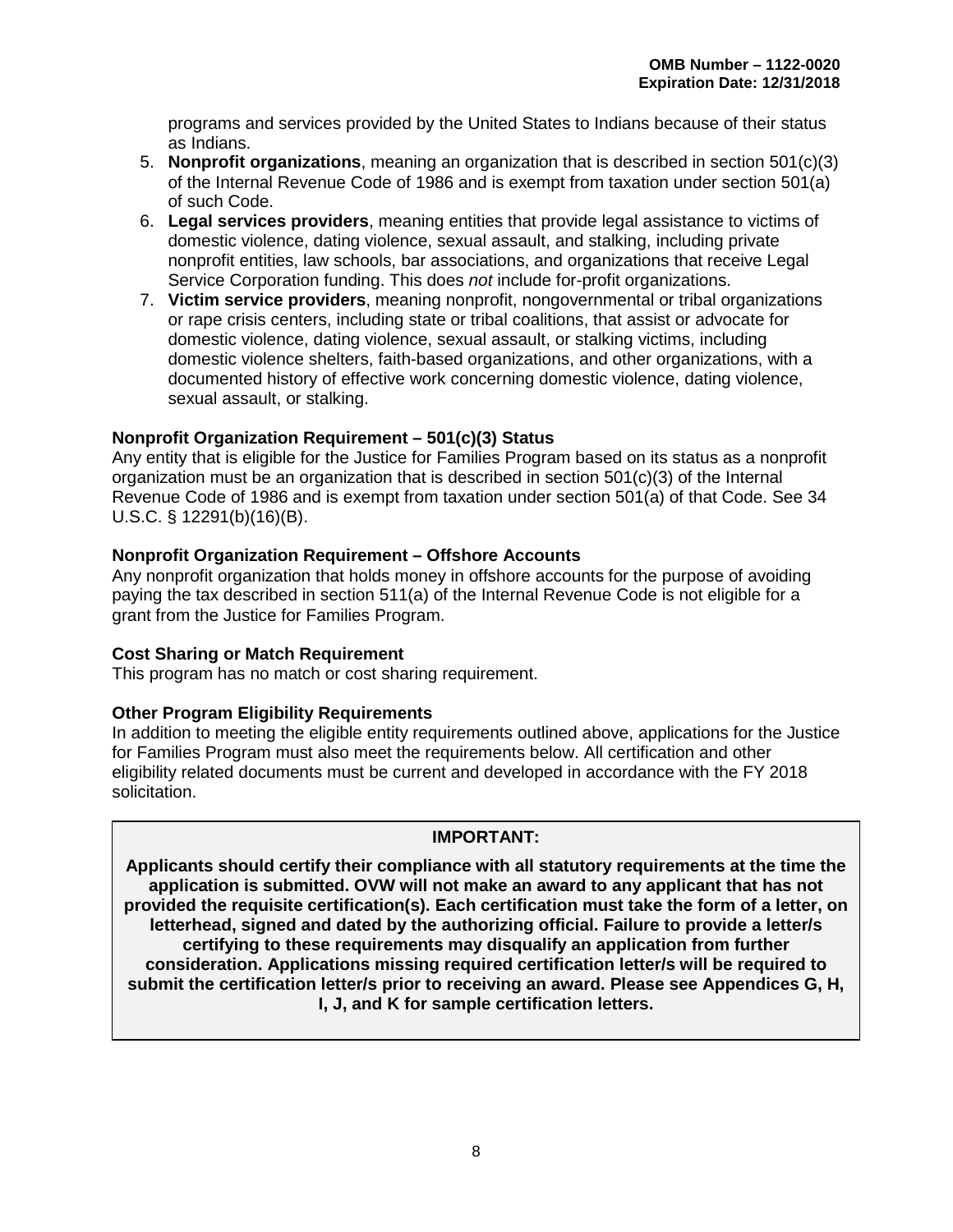#### Certification of Eligibility

#### *Under 34 USC § 12464(d), all applicants for the Justice for Families Program must:*

• Certify that the organizational policies of the applicant do not require mediation or counseling involving offenders and victims being physically present in the same place, in cases where sexual assault, domestic violence, dating violence, and stalking is alleged. [\(APPENDIX G\)](#page-62-0)

#### *Applicants proposing projects under Purpose Area 1 (supervised visitation and/or safe exchange services) must also:*

• Demonstrate that adequate security measures, including adequate facilities, procedures, and personnel capable of preventing violence, and adequate standards are, or will be, in place (including the development of protocols or policies to ensure that confidential information is not shared with courts, law enforcement agencies, or child welfare agencies unless necessary to ensure the safety of any child or adult using the services of a program funded by OVW). [\(APPENDIX H\)](#page-64-0)

#### *Applicants proposing projects under Purpose Area 4 or 5 (court and court-based programs and services) must also:*

• Certify that victims of domestic violence, dating violence, sexual assault, or stalking are not charged fees or any other costs related to the filing, petitioning, modifying, issuance, registration, enforcement, withdrawal, or dismissal of matters relating to the sexual assault, domestic violence, dating violence, and stalking. [\(APPENDIX I\)](#page-66-0)

#### *Applicants proposing projects under Purpose Area 5 to support custody evaluation and/or guardian ad litem (GAL) services must also:*

• Certify that any person providing custody evaluation or guardian ad litem services through a program funded under this program has completed or will complete training developed with input from and in collaboration with a tribal, state, territorial, or local sexual assault, domestic violence, dating violence, and stalking victim service provider or coalition on the dynamics of domestic violence and sexual assault, including child sexual abuse, that includes training on how to review evidence of past abuse and the use of evidenced-based theories to make recommendations on custody and visitation. [\(APPENDIX J\)](#page-68-0)

#### *Applicants proposing projects under Purpose Area 6 (civil legal assistance) must also certify in writing to the following:*

Any grantee or subgrantee providing legal assistance with funds awarded under this program shall certify in writing that:

- 1. any person providing legal assistance with funds through this program
	- (A) has demonstrated expertise in providing legal assistance to victims of domestic violence, dating violence, sexual assault, or stalking in the targeted population; or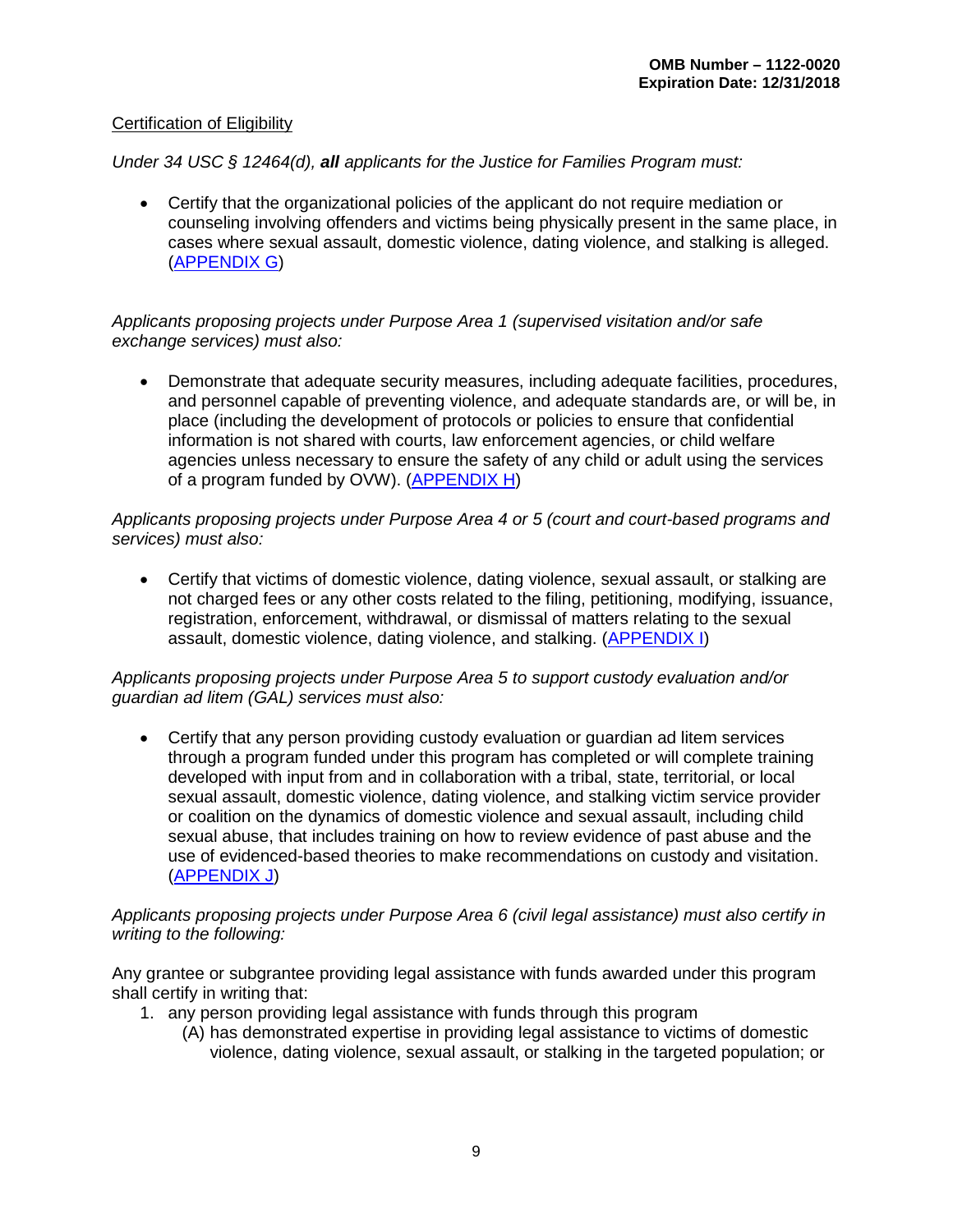(B)

- i. is partnered with an entity or person that has demonstrated expertise described in subparagraph (A); and
- ii. has completed, or will complete, training in connection with domestic violence, dating violence, sexual assault or stalking and related legal issues, including training on evidence-based risk factors for domestic and dating violence homicide;
- 2. any training program conducted in satisfaction of the requirement of paragraph (1) has been or will be developed with input from and in collaboration with a tribal, state, territorial, or local domestic violence, dating violence, sexual assault or stalking victim service provider or coalition, as well as appropriate tribal, state, territorial, and local law enforcement officials;
- 3. any person or organization providing legal assistance with funds through this program has informed and will continue to inform state, local, or tribal domestic violence, dating violence, sexual assault or stalking programs and coalitions, as well as appropriate state and local law enforcement officials of their work;
- 4. the grantee's organizational policies do not require mediation or counseling involving offenders and victims physically together, in cases where sexual assault, domestic violence, dating violence, or child sexual abuse is an issue; and
- 5. any person providing legal assistance through a program funded under the Justice for Families Program has completed or will complete training on domestic violence, dating violence, sexual assault, and stalking, including child sexual abuse, and related legal issues. [\(APPENDIX K\)](#page-70-0)

These certifications each shall take the form of a separate letter, on letterhead, signed and dated by the authorized representative. Failure to provide a letter certifying to these requirements may disqualify an application from further consideration. At a minimum, an application missing a required certification letter will be required to submit the certification letter prior to receiving an award. The signed certification letters must be uploaded as separate attachments in Grants.gov.

See [Appendix F](#page-60-0) for a chart identifying which types of projects require which statutory certifications, and see the Appendices for sample certification letters.

#### Required Partnerships

In general, partners identified in the application as receiving a portion of the award are subrecipients and not contractors because they meet the criteria in 2 C.F.R. § 200.330 for distinguishing between subrecipients and contractors: they will be using federal funds to carry out a program for a public purpose specified in the authorizing statute for this program (as opposed to providing goods or services for the benefit of the applicant), will have their performance measured in relation to whether objectives of the grant program were met, and will have responsibility for programmatic decision making. For more information, see the [Solicitation](https://www.justice.gov/ovw/page/file/1007726/download#Solicitation)  [Companion Guide.](https://www.justice.gov/ovw/page/file/1007726/download#Solicitation)

All applicants for the Justice for Families Program must include formal partnerships with both 1) a nonprofit domestic violence or sexual assault victim services provider and 2) a court. Applications that do not include a victim services provider and a court, either as the lead applicant or as partners, will not be eligible for Justice for Families Program funding.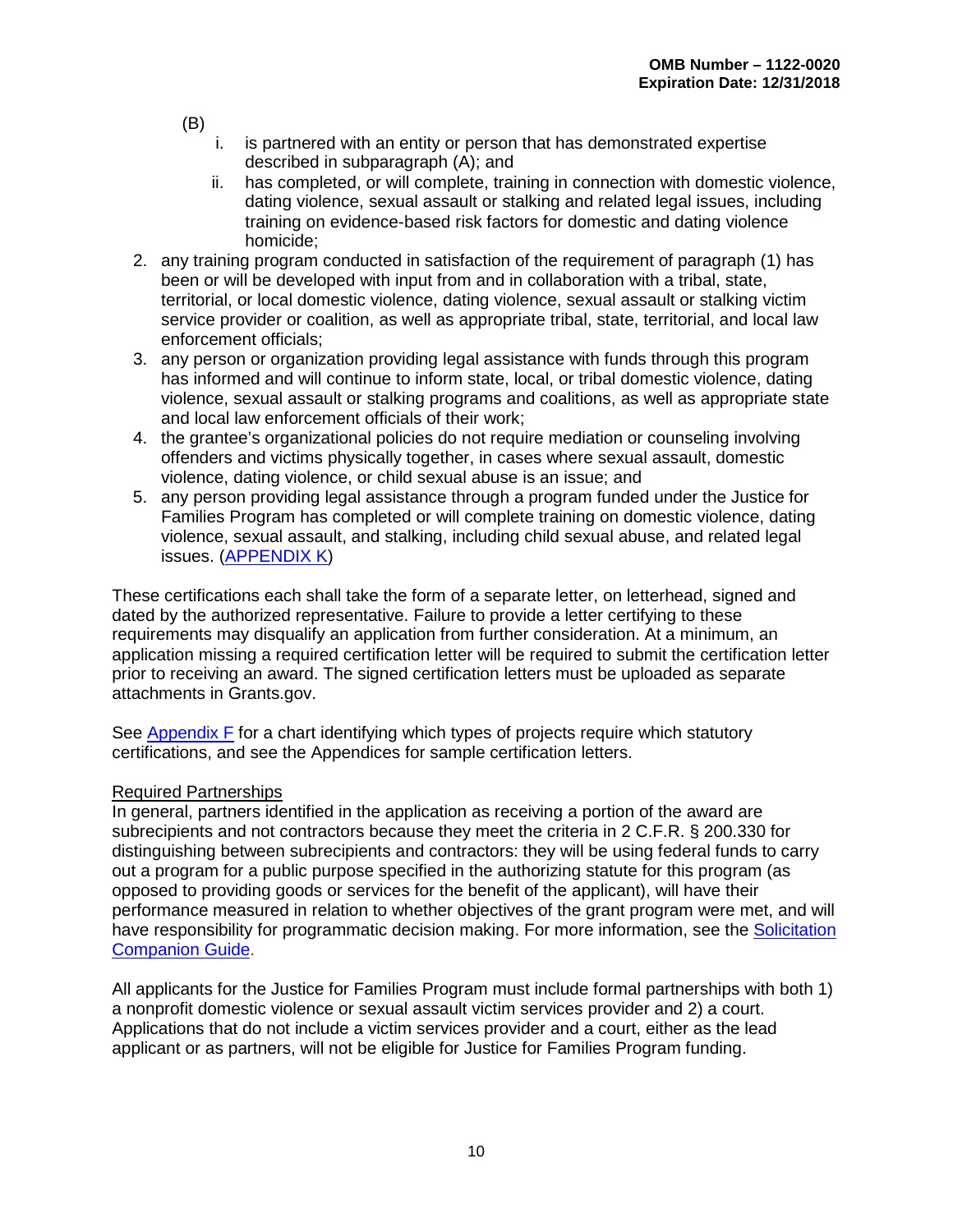#### Organization Definition (victim service provider)

A victim service provider is a nonprofit, nongovernmental or tribal organization or rape crisis center, including a state or tribal domestic violence and/or sexual assault coalition, that assists or advocates for domestic violence, dating violence, sexual assault, or stalking victims, including a domestic violence shelter, faith-based organization or other organization, with a documented history of effective work concerning domestic violence, dating violence, sexual assault, or stalking. Victim service providers should meet all of the following criteria: 1) provide direct services to victims of sexual assault, domestic violence, dating violence, or stalking as one of their primary purposes and have a demonstrated history of effective work in this field; 2) address a demonstrated need in their communities by providing services that promote the dignity and self-sufficiency of victims, improve their access to resources, and create options for victims seeking safety from perpetrator violence; and 3) not engage in or promote activities that compromise victim safety.

#### <span id="page-15-2"></span>**Limit on Number of Applications**

OVW will consider only one application per organization in response to this solicitation. If an applicant submits multiple versions of the same application, OVW will review only the most recent system-validated version submitted before the deadline.

### <span id="page-15-3"></span>*D. Application and Submission Information*

#### <span id="page-15-4"></span>**Address to Request Application Package**

The complete application package is available on [Grants.gov](http://www.grants.gov/) or the [OVW website.](https://www.justice.gov/ovw/open-solicitations) Applicants wishing to request a paper copy of the application materials should contact the Justice for Families Program at 202-307-6026.

#### <span id="page-15-1"></span>**Pre-Application Information Session**

OVW will pre-record a pre-application information session for entities interested in submitting an application for the Justice for Families Program. Listening to this session is optional. Interested applicants who do not participate are still eligible to apply. During this session, OVW staff will review the Justice for Families Program requirements, review the solicitation, and address frequently asked questions. The session is tentatively scheduled to be available by Thursday, November 16, 2017 on the OVW website.

The pre-recorded session will be captioned in English. Interested applicants needing additional language assistance should contact the Justice for Families Program at OVW.JFF@usdoj.gov or at 202-307-6026 as soon as possible.

Anyone interested in submitting an application to the Justice for Families Program is encouraged to listen to the recorded Pre-Application Information Session and contact the Justice for Families Program at (202) 307-6026 or [OVW.JFF@usdoj.gov](mailto:OVW.JFF@usdoj.gov) with any additional questions. A transcript of the session can be made available upon request.

#### <span id="page-15-5"></span>**Content and Form of Application Submission**

The information below ("**Letter of Registration**" through "**Additional Required Information**") describes the full content and form of application submission.

#### <span id="page-15-6"></span><span id="page-15-0"></span>**Letter of Registration**

Applicants intending to apply for FY 2018 funding under this program are strongly encouraged to submit a letter of registration. The letter should state that the applying organization is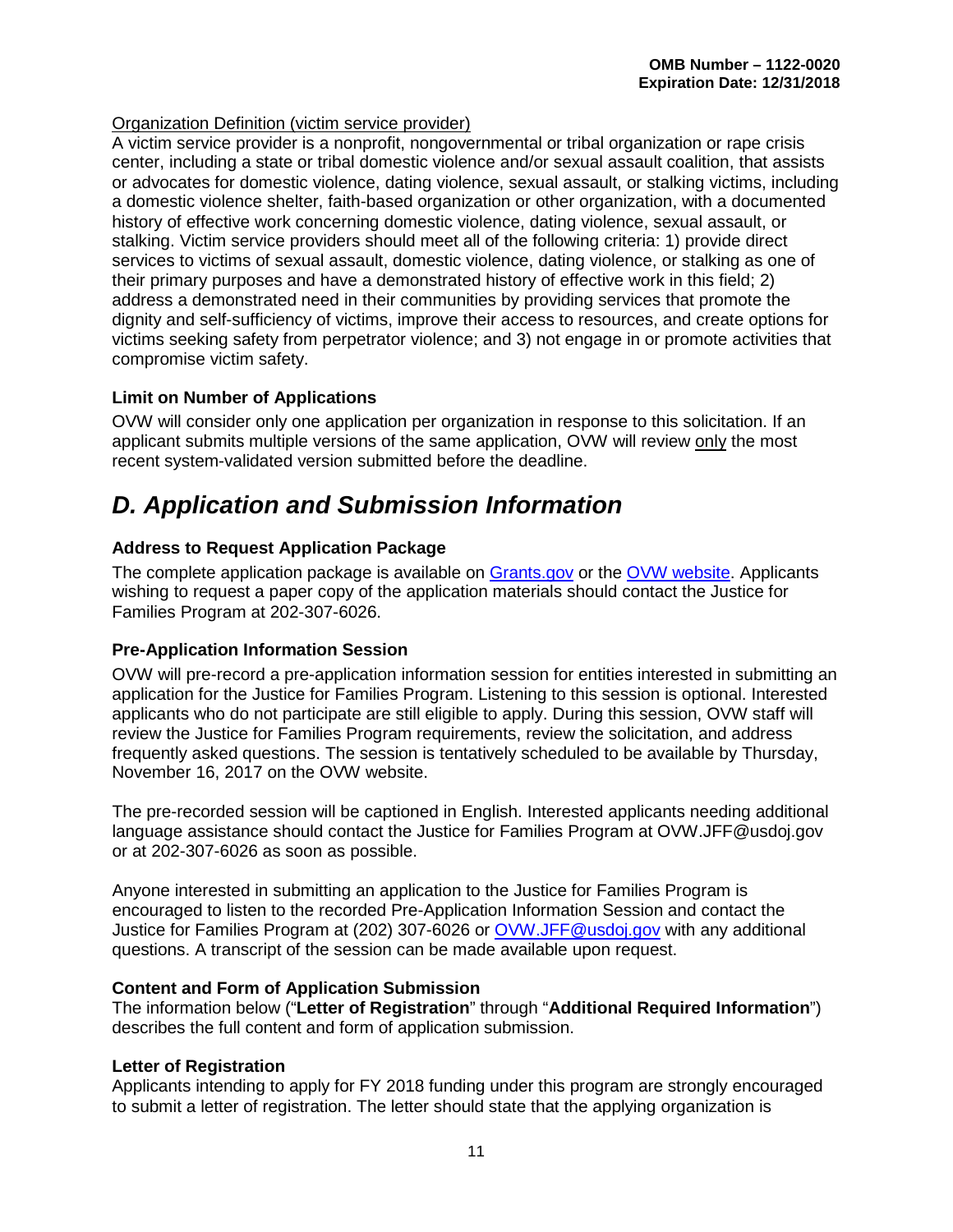registered and current with [SAM](http://www.sam.gov/) and with [Grants.gov.](http://www.grants.gov/) The letter should be submitted to OVW at [OVW.JFF@usdoj.gov](mailto:OVW.JFF@usdoj.gov) by November 29, 2017. This will ensure that the applicant is wellpositioned to successfully submit a proposal by the application deadline. This letter will not obligate the applicant to submit an application. See [Appendix](#page-52-0) B for a sample Letter of Registration.

#### <span id="page-16-0"></span>**Application Contents**

This section describes what is included in a complete application package. Applicants should anticipate that failure to submit an application that contains all of the specified elements will negatively affect the review of the application and may result in the application not being considered for funding. Should a decision be made to make an award, the award may include special conditions that preclude access to or use of award funds pending satisfaction of the conditions. It is the responsibility of the applicant to ensure that a complete application is submitted by the deadline.

Applicants should not submit documents that were not specifically asked for in the solicitation. Providing information that was not requested will not increase the likelihood that an application will be selected for funding. All materials submitted as part of an application may be released pursuant to a request under the Freedom of Information Act.

#### <span id="page-16-1"></span>**Formatting and Technical Requirements**

Applications must follow the requirements below. Points may be deducted for applications that do not adhere to the following requirements:

- 1. Double spaced (Project Abstract, Summary Data Sheet and charts may be single space)
- 2. 8½ x 11 inch paper
- 3. One-inch margins
- 4. Type no smaller than 12 point, Times New Roman font
- 5. Page numbers
- 6. No more than 20 pages for the Project Narrative for standard projects and no more than 25 pages for comprehensive projects
- 7. Word documents in the following formats: Microsoft Word (.doc), PDF files (.pdf), or Text Documents (.txt).
- 8. Headings and sub-headings that correspond to the sections identified in this section of the solicitation.

#### <span id="page-16-2"></span>**Application Requirements**

Applications must include the following required documents and demonstrate that the program eligibility requirements have been met. OVW will not contact applicants for missing items on the list below. Applications that do not address all of the following components will be considered substantially incomplete and will not be considered for funding:

- 1. Project Narrative
- 2. Budget Detail Worksheet and Narrative
- 3. Memorandum of Understanding (MOU) or Letters of Commitment in lieu of MOU

In addition to the application being scored on the documents listed above, the Summary Data Sheet will also be scored.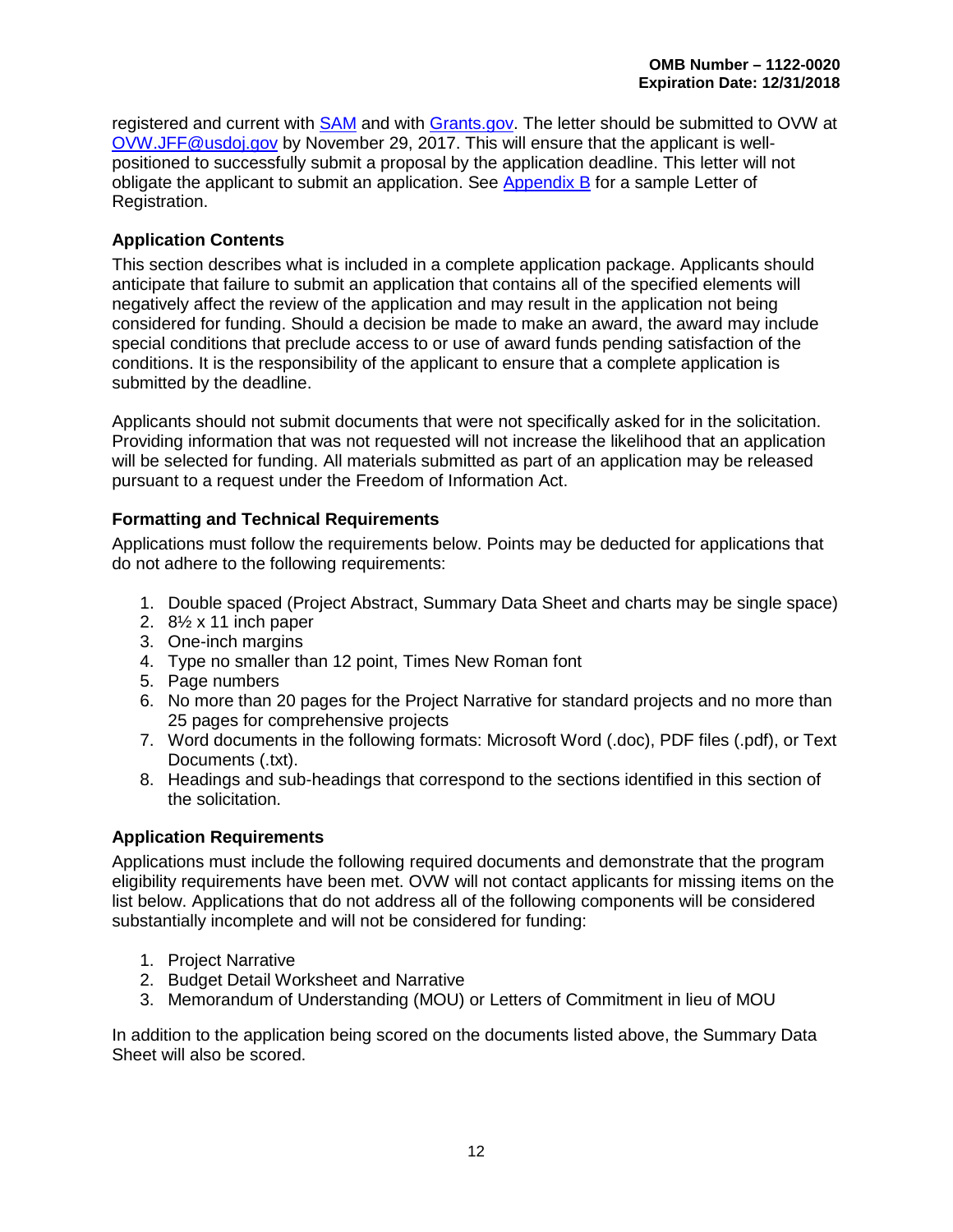#### <span id="page-17-0"></span>**Summary Data Sheet (5 Points Total)**

The Summary Data Sheet should be one to four pages in length and may be single or double spaced. The Summary Data Sheet does not count toward the 20 page (standard projects) or 25 page (comprehensive projects) limit for the Project Narrative. Provide the following information:

- 1. Name, title, address, phone number, and e-mail address of the individual with authority to accept grants on behalf of the applicant.
- 2. Name, title, address, phone number, and e-mail address for the grant point-of-contact. This person must be an employee of the applicant.
- 3. Statement as to whether the applicant (i.e., the organization whose DUNS number is being used for the application) will serve as a fiscal agent/sponsor for an entity or entities that will ultimately implement the project, and that the applicant itself will not be involved with implementation of the project beyond issuing a subaward or subawards to other entities. If this is the case, the applicant must include a statement acknowledging that, should an award be made, the applicant will be responsible for all applicable statutory, fiscal, and programmatic requirements, including those of [2 CFR Part 200,](http://www.ecfr.gov/cgi-bin/text-idx?tpl=/ecfrbrowse/Title02/2cfr200_main_02.tpl) as well as all project deliverables. The applicant must also list all of the entities with which it will enter into agreements to implement the project, and should include a description of how these entities intend to accomplish the purposes of the award (if such a description is not already provided in a Memorandum of Understanding submitted as part of the application). Note that, in such situations, the fiscal agent/sponsor must be an eligible applicant for the program.
- 4. Statement as to whether the applicant has expended \$750,000 in federal funds in the applicant's past fiscal year. If so, specify the end date of the applicant's fiscal year.
- 5. Summary of current and recent OVW projects (if applicable). If the applicant has a current grant or cooperative agreement under any OVW grant program or an award that has been closed within the last 12 months from the date this solicitation closes, the information must be provided in a table using the format found in [APPENDIX D.](#page-56-0) Failure to provide the required table will result in a loss of points.
- 6. Statement as to whether the applicant is a nonprofit organization that is described in section 501(c)(3) of the Internal Revenue Code of 1986 and is exempt from taxation under section 501(a) of that Code.
- 7. A list of other federal grant programs from which the applicant currently receives funding or for which it has applied for funding in FY 2018 **to do similar work**. Provide this information in a table using the format found in [APPENDIX E.](#page-58-0)
- 8. Statement as to whether the applicant is a nonprofit organization that holds money in offshore accounts for the purpose of avoiding paying the tax described in section 511(a) of the Internal Revenue Code.
- 9. Statement as to whether the applicant is a nonprofit organization that uses the Internal Revenue Service's three-step safe-harbor procedure to establish a rebuttable presumption that its executives' compensation is reasonable. If the applicant is not a nonprofit organization or is a nonprofit that does not use the safe-harbor procedure, provide a statement to that effect. For additional information about the safe-harbor procedure, see "Disclosures Related to Executive Compensation" in the [Additional](#page-23-0)  [Required Information](#page-23-0) section.
- 10. The percentage of grant activities, should the application be funded, that will address each of the following issues (the total percentages should not exceed 100%):
	- Sexual assault;
	- Domestic violence;
	- Dating/teen dating violence; and/or
	- Stalking.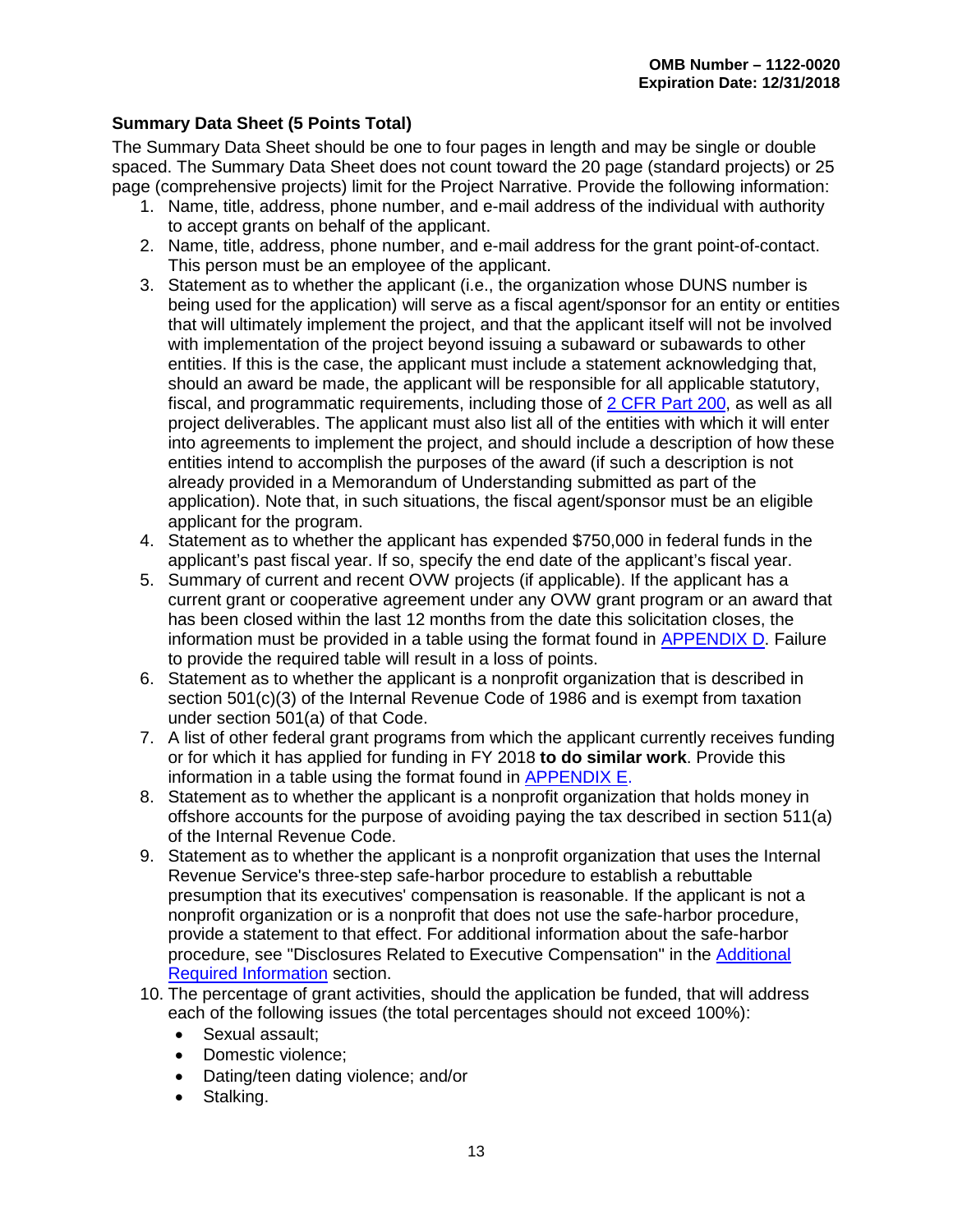- 11. Statement as to whether the application addresses the trafficking priority area.
- 12. The purpose areas the application addresses and whether the application is standard or comprehensive. If the application is addressing purpose area 5(b), pro se victim assistance programs and providing civil legal assistance and/or purpose area 6, Civil Legal Assistance, state the percentage of activities and funds of the project that will support civil legal assistance.
- 13. Name of the nonprofit domestic violence or sexual assault victim services program partnering on the project (not applicable if the lead applicant is such an entity).
- 14. Name of the court partner on the project (not applicable if the lead applicant is such an entity).

#### <span id="page-18-0"></span>**Proposal Abstract (not scored)**

The Proposal Abstract should provide a short and accurate summary (no more than two pages double-spaced) of the proposed project, including who will be involved with the proposed project, what will be done as primary activities, what products will be produced, the service area where the proposed project will take place and who will be impacted by the proposed project. Applicants should not summarize past accomplishments in this section.

#### <span id="page-18-1"></span>**Project Narrative (65 Points Total)**

The Project Narrative may not exceed 20 pages (standard project) or 25 pages (comprehensive project) in length, double-spaced. The Project Narrative must include the following three sections:

#### Purpose of Application **(10 points)**

This section must:

- 1. Describe the communities to be served including the geographic location, the populations in the service area, and any marginalized and/or underserved population; [8](#page-18-2)
- 2. Identify the purpose area(s) the applicant is proposing to address;
- 3. State the problem(s) the project will address;
- 4. Identify the population to be served, including any underserved or marginalized populations;
- 5. Describe the need for the project in the community;
- 6. Identify gaps in services and explain how the proposed project will compliment and not duplicate existing services, including any services provided through the state's STOP Violence Against Women Formula Grant Program; and
- 7. Describe any previous or current efforts (OVW-funded or not) to address the problem(s) the proposed project targets, and the effectiveness of those efforts.

#### What Will Be Done **(45 points)**

The application must provide a clear link between the proposed activities and the need identified in the "Purpose of Application" section above.

<span id="page-18-2"></span> $\overline{a}$ <sup>8</sup> Applicants should use U.S. Census and other government data, as well as the Limited English Proficient Mapping Tool, available at [www.lep.gov/maps/,](http://www.lep.gov/maps/) to obtain this information.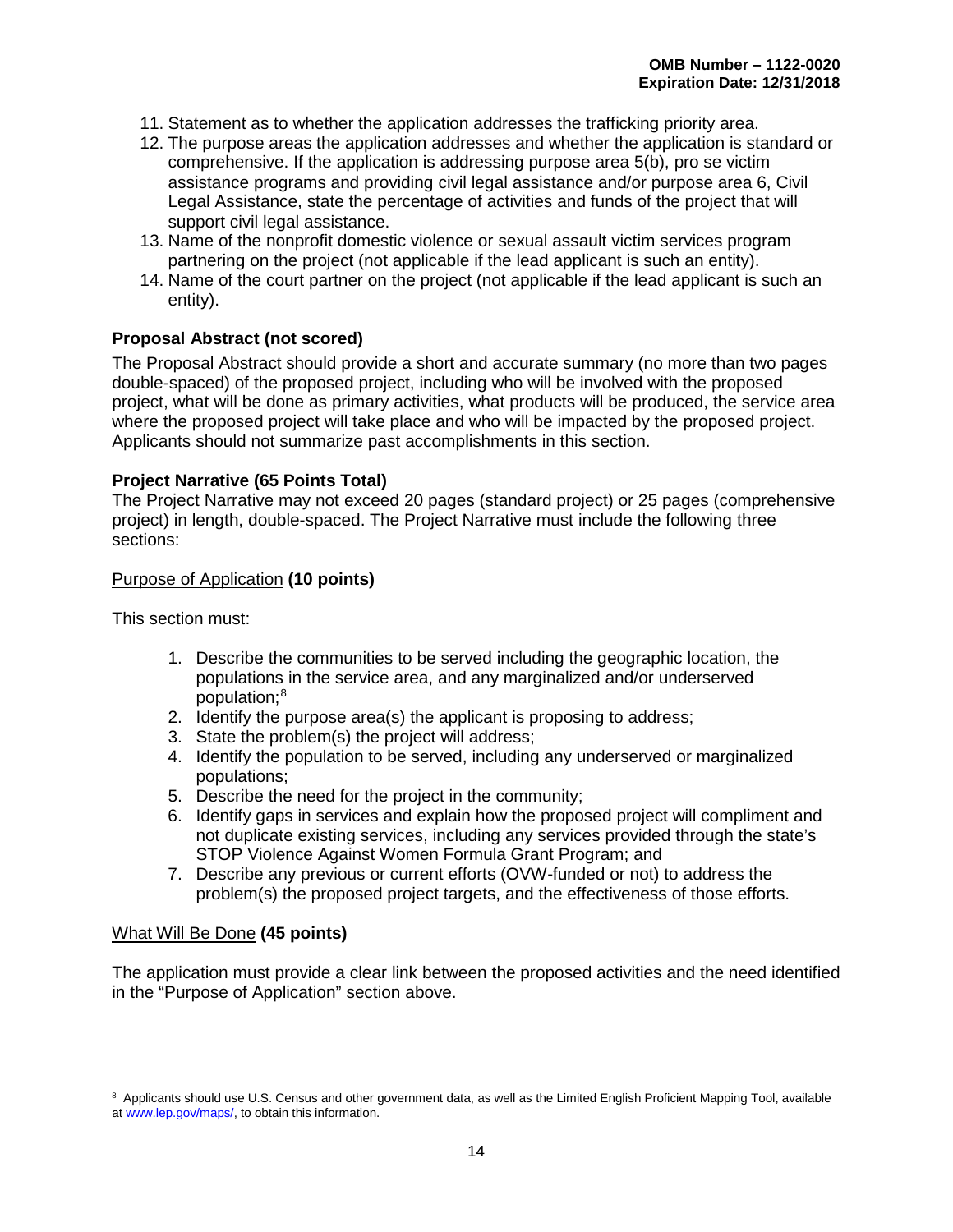This section must:

- 1. Describe the safety needs of victims of sexual assault, domestic violence, dating violence, and stalking, and the applicant's commitment to addressing those needs through the proposed project;
- 2. Identify project goals, objectives, activities, and products (if applicable), and provide a corresponding 36-month timeline;
- 3. Describe why the applicant anticipates that the project will be successful, including whether it involves an evidence-informed approach or a promising practice, and describe how the applicant will determine if it accomplished its goals for the project;
- 4. Describe how the proposed project will be accessible and culturally appropriate to individuals with disabilities, individuals who are Deaf or hard of hearing, and persons with limited English proficiency; and
- 5. If applicable, describe specifically how the proposed project will improve services for and/or the response to victims of sex trafficking and other severe forms of trafficking in persons who have also experienced domestic violence, sexual assault, dating violence, or stalking.

#### *For applicants proposing projects under Purpose Area 1 - supervised visitation and/or safe exchange services***:**

- 1. Using *concrete* examples, describe the extent to which the applicant's or a project partner's supervised visitation and/or safe exchange services align—or will be aligned— with OVW's Supervised Visitation [Guiding Principles;](http://www.justice.gov/sites/default/files/ovw/legacy/2008/08/06/guiding-principles032608.pdf)
- 2. If applicable, describe the applicant's or a partner's previous experience providing supervised visitation and exchange services to families affected by sexual assault, domestic violence, dating violence, child sexual abuse, and stalking; and
- 3. Provide a detailed statement of how the applicant will ensure that adequate security measures, including adequate facilities, procedures, and personnel capable of preventing violence, and adequate standards are, or will be, in place. Describe the layout and security features of the facility and where in the community the facility is located. Describe how the applicant will develop protocols or policies to ensure that confidential information is not shared with courts, law enforcement agencies, or child welfare agencies unless necessary to ensure the safety of any child or adult using the services of a program funded by OVW.

#### *For applicants proposing projects under Purpose Area 4 or 5 - court program and services:*

- 1. Describe any specialized docket or court infrastructure that is currently in place or will be established as part of this project;
- 2. Describe how the project will improve the judicial handling of sexual assault, domestic violence, dating violence, stalking, and cases involving allegations of child sexual abuse; ensure offender accountability; and promote informed judicial decision-making; and
- 3. If the applicant is proposing to use any technology (e.g., security systems, GPS, hotlines, and databases), the applicant must explain how it plans to address any victim safety concerns that could arise from the use of the technology, such as confidentiality, safety planning, and informed consent.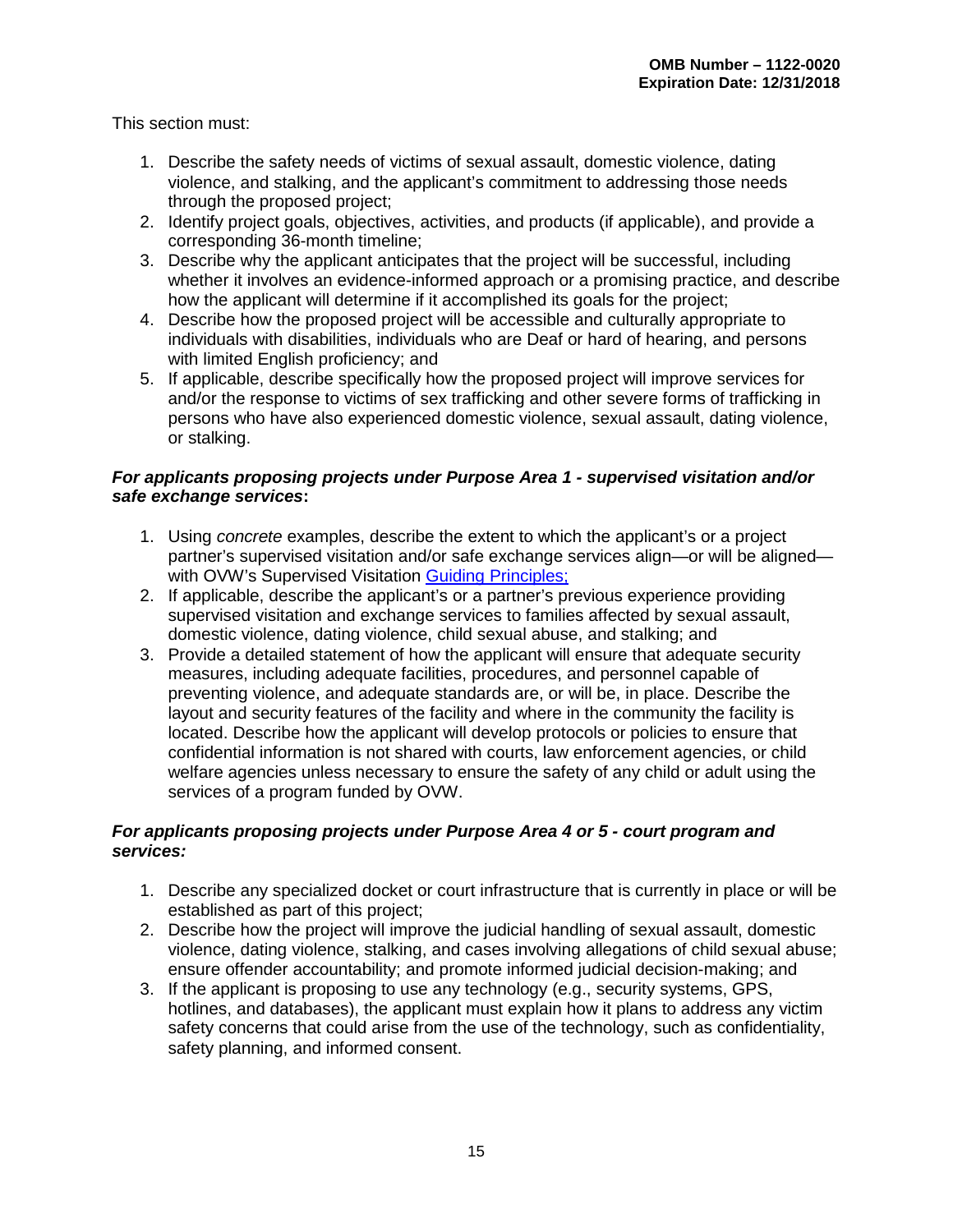#### *For applicants proposing projects under Purpose Area 6 - civil legal assistance:*

- 1. Describe the extent to which the applicant will provide legal services to victims of domestic violence; and/or to nonoffending parents in matters that involve allegations of child sexual abuse, relate to family matters, including civil protection orders, custody, and divorce, and in which the other parent is represented by counsel;<sup>[9](#page-20-0)</sup>
- 2. Describe how the applicant or project partner will provide a supervision and mentoring plan for attorney staff supported by this project; and
- 3. If the applicant is not a nongovernmental sexual assault and/or domestic violence program, explain how it will coordinate with a local nongovernmental sexual assault and/or domestic violence program.

#### *For applicants proposing projects under Purpose Area 3 or 8 – training:*

- 1. Describe any training program or curriculum that is currently in place or will be established as part of this project;
- 2. Identify the agencies that will be trained, the estimated number of trainings and attendees for each training, and the purpose of the trainings;
- 3. Describe how the project will improve training and education for court-based and courtrelated personnel on the dynamics of domestic violence, dating violence, sexual assault, and stalking and/or improve training and education for those within the civil justice system; and
- 4. Provide a detailed statement of how the applicant will reach the intended audience for training and education, including efforts MOU partners will engage in to encourage identified participants to attend the trainings.

#### Who Will Implement the Project **(10 points**)

This section must:

 $\overline{a}$ 

- 1. Describe the *applicant's* expertise in the areas of sexual assault, domestic violence, dating violence, child sexual abuse, and stalking, as appropriate;
- 2. Describe the *project partner's* expertise in the areas of domestic violence, dating violence, sexual assault, and stalking, as appropriate;
- 3. Demonstrate that the individuals and organizations identified have the capacity to address the stated need, including the expertise necessary to appropriately serve any marginalized and/or underserved populations identified in the Purpose of the Application section, and can successfully implement the proposed project activities;
- 4. Demonstrate that the applicant and/or project partner(s) include a domestic violence and/or sexual assault victim services provider and a court;
- 5. Describe the history of the collaborative partnership(s); and
- 6. Identify the key individuals and organizations responsible for implementing the proposed project, including position descriptions, roles, and responsibilities.

<span id="page-20-0"></span><sup>&</sup>lt;sup>9</sup> For example, legal services could include representing a nonoffending parent in a custody case to protect a child from sexual abuse by advocating for the non-offending parent to receive custody, where the other parent is represented by counsel. Legal services are for the nonoffending parent and not the child.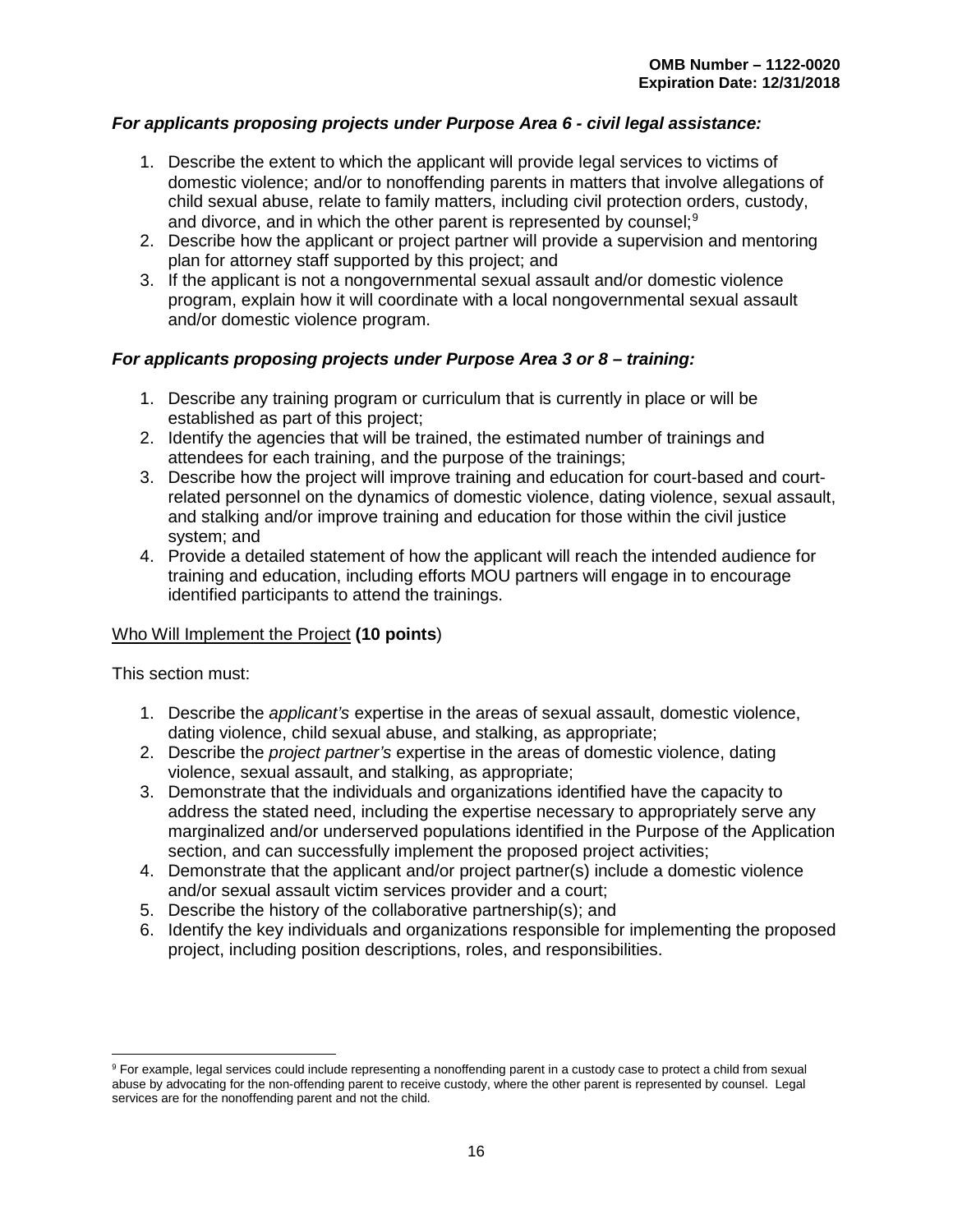#### <span id="page-21-0"></span>**Budget Detail Worksheet and Narrative (15 Points)**

All applications must include a detailed budget and budget narrative. A sample Budget Detail Worksheet is available in [Appendix A.](#page-41-1) When preparing the Budget Detail Worksheet and Narrative, please use the Sample Budget Detail Worksheet as a guide and be sure to include all necessary budget categories as outlined in the Worksheet. Also, keep in mind that budgetary requirements vary slightly among OVW programs. Applicants must read the solicitation closely to determine the requirements of the budget and budget narrative for each OVW program. Additionally, the budget must adhere to the guidelines contained in the [DOJ Financial Guide.](https://www.justice.gov/ovw/file/892031/download)

#### Award Period and Amount

Budgets should cover a project period of 36 months, or three years, starting on October 1, 2018 and ending on September 30, 2021. Budget requests should not exceed \$550,000 for standard projects and \$700,000 for comprehensive projects.

#### Budget Requirements

Applicants must submit reasonable budgets based on the resources needed to implement their projects in their specific geographic location. The budget should display a clear link between the specific project activities and the proposed budget items. It should not contain any items that are not detailed in the project narrative. The budget narrative must support all costs included in the budget and explain how the costs of goods and services are determined and how they will fulfill the overall objective of the project.

In some circumstances, the budget and budget narrative will be reviewed separately from the proposed project narrative. Therefore, it is very important that the budget narrative be as comprehensive as possible and describe in a narrative format each line item requested in the budget.

The budget must:

- 1. Include funds to attend OVW-sponsored training and technical assistance in the amount of \$20,000 for standard projects and \$25,000 for comprehensive projects for states and \$25,000 for standard projects and \$30,000 for comprehensive projects for territories, Hawaii and Alaska. The amount is for the entire 36 months and NOT per year. See [Training and Technical Assistance](#page-32-0) in the [Funding Restrictions](#page-31-1) section of the solicitation.
- 2. For applicants that anticipate using OVW funds to cover only a portion of a particular service they provide (e.g., supervised visitation or civil legal assistance), the budget should prorate operational costs like rent and phone service accordingly.
- 3. Include funds or other resources available to support activities to ensure access for individuals with disabilities, Deaf/hard of hearing individuals, and persons with limited English proficiency. See ["Accessibility"](#page-37-1) under "F. [Federal Award Administration](#page-36-1)  [Information"](#page-36-1) for more information.
- 4. Compensate all project partners as reflected in the MOU or Letters of Commitment. See [Appendix A](#page-41-0) for additional information on compensating project partners.
- 5. Distinguish clearly between subawards and contracts in allocating any grant funds to other entities. Pursuant to 2 C.F.R. § 200.330, a subaward is for the purpose of carrying out a portion of the federal award, and a contract is for the purpose of obtaining goods and services for the grantee's own use. The substance of the relationship is more important than the form of the agreement in determining whether the recipient of the pass-through funds is a subrecipient or a contractor. Keep in mind that the awarding and monitoring of contracts must follow documented procurement procedures, including full and open competition, pursuant to the procurement standards in 2 C.F.R. §§ 200.317-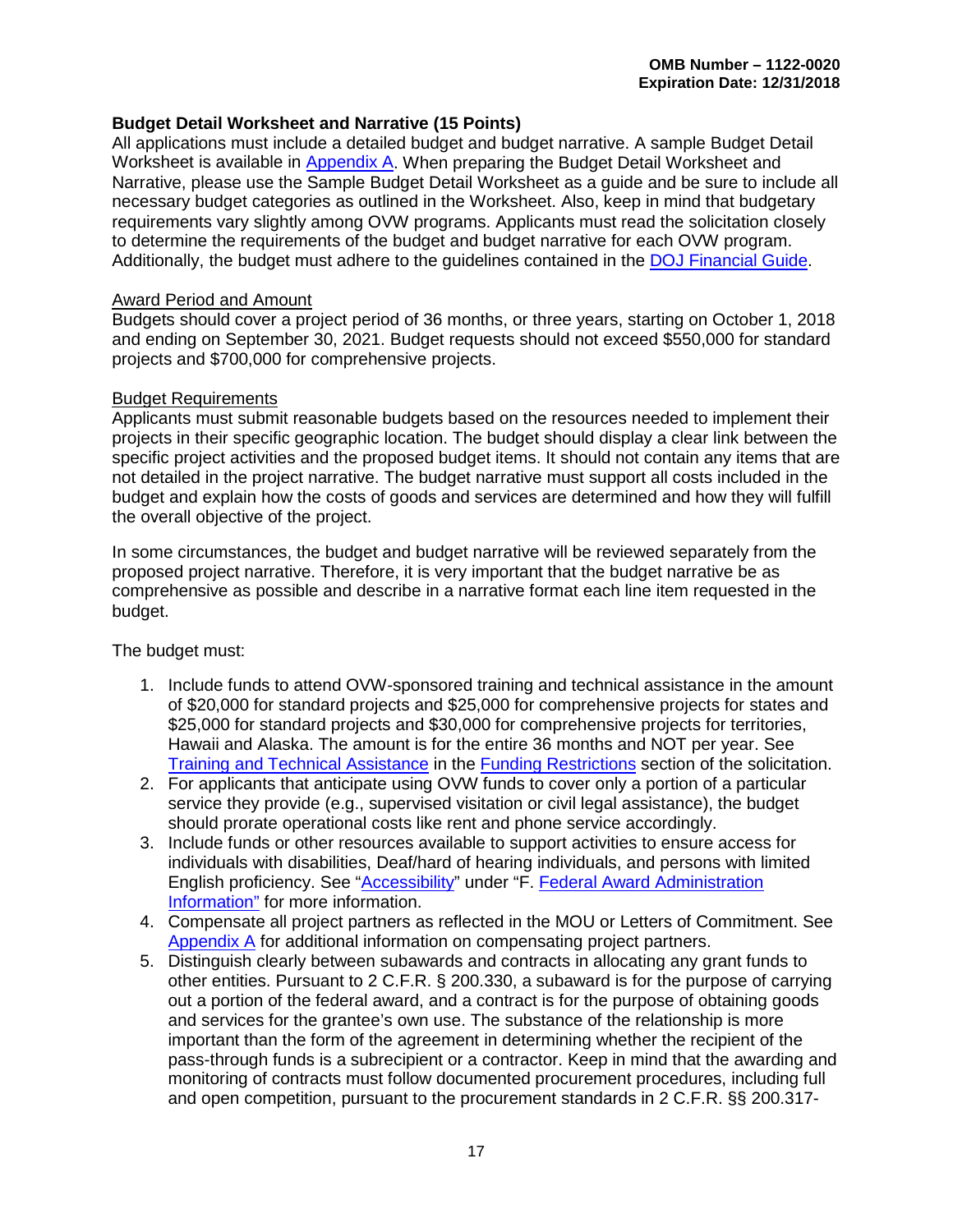200.329, and the issuance of subawards must meet the requirements of 2 C.F.R. § 200.331. See [Appendix A](#page-41-1) and the [Solicitation Companion Guide f](https://www.justice.gov/ovw/page/file/1007726/download#Solicitation)or more information.

For additional guidance, go to the [Funding Restrictions](#page-31-1) section of this solicitation.

#### <span id="page-22-0"></span>**Memorandum of Understanding (MOU) or Letters of Commitment (15 Points Total)**

For purposes of this solicitation, the MOU is a document containing the terms of the partnership and the roles and responsibilities between two or more parties. The MOU **must** be a single document and **must** be signed and dated by the **[Authorized Representative](#page-23-1)** of each proposed partner agency during the development of the application. If necessary, an MOU can include multiple signature pages so long as each page includes the names and titles of all signatories to the MOU. Any party that is substantially involved or integral to the success of the proposed project should be included as a partner on the MOU.

As previously stated, OVW is interested in funding projects that take a coordinated approach to helping families victimized by sexual assault, domestic violence, dating violence, and stalking as they navigate the justice system. Therefore, applicants must have formal partnerships, delineated in the MOU (or letters of commitment) with both 1) a domestic violence and/or sexual assault victim services provider and 2) a court. If a court is the lead applicant, it must have a domestic violence and/or sexual assault victim services provider as a project partner. If a domestic violence and/or sexual assault victim services provider is the lead applicant, it must have a court as a partner. If the lead applicant is neither a domestic violence and/or sexual assault victim service provider nor a court, it must have a partnership with both a domestic violence and/or sexual assault victim services provider and a court. Applications without the required partnerships may be eliminated from consideration for funding.

The MOU must:

- 1. Clearly identify the partners and provide a brief history of the collaborative relationship among those partners, including when and under what circumstances the relationship began and when each partner entered into the relationship;
- 2. Clearly state the roles and responsibilities each partner will assume to ensure the success of the proposed project;
- 3. Clearly state that each project partner has reviewed the budget and is aware of the total amount being requested and the funding being requested for each project partner;
- 4. Demonstrate meaningful collaboration with a state, tribal, or local court system and a nonprofit domestic violence and/or sexual assault victim services organization;
- 5. Demonstrate a meaningful partnership among all signing parties;
- 6. Specify the extent of each partner's participation in developing the application;
- 7. Identify the people who will be responsible for developing and implementing project activities and describe how they will work together and with project staff;
- 8. Describe the resources each partner would contribute to the project, either through time, in-kind contributions, or grant funds (e.g., office space, project staff, and training); and
- 9. Demonstrate that the project has commitments from entities that will receive training if the applicant proposes training under purpose area 3 or 8 (training for court-based, court-related personnel or those within the civil justice system).

If a court is unable to sign an MOU as a project partner, the court may submit a letter of commitment in lieu of signing the MOU. In that case, the lead applicant should still submit an MOU signed by the applicant and any other non-court partners. If the court is lead applicant and unable to sign an MOU, all project partners should submit letters of commitment.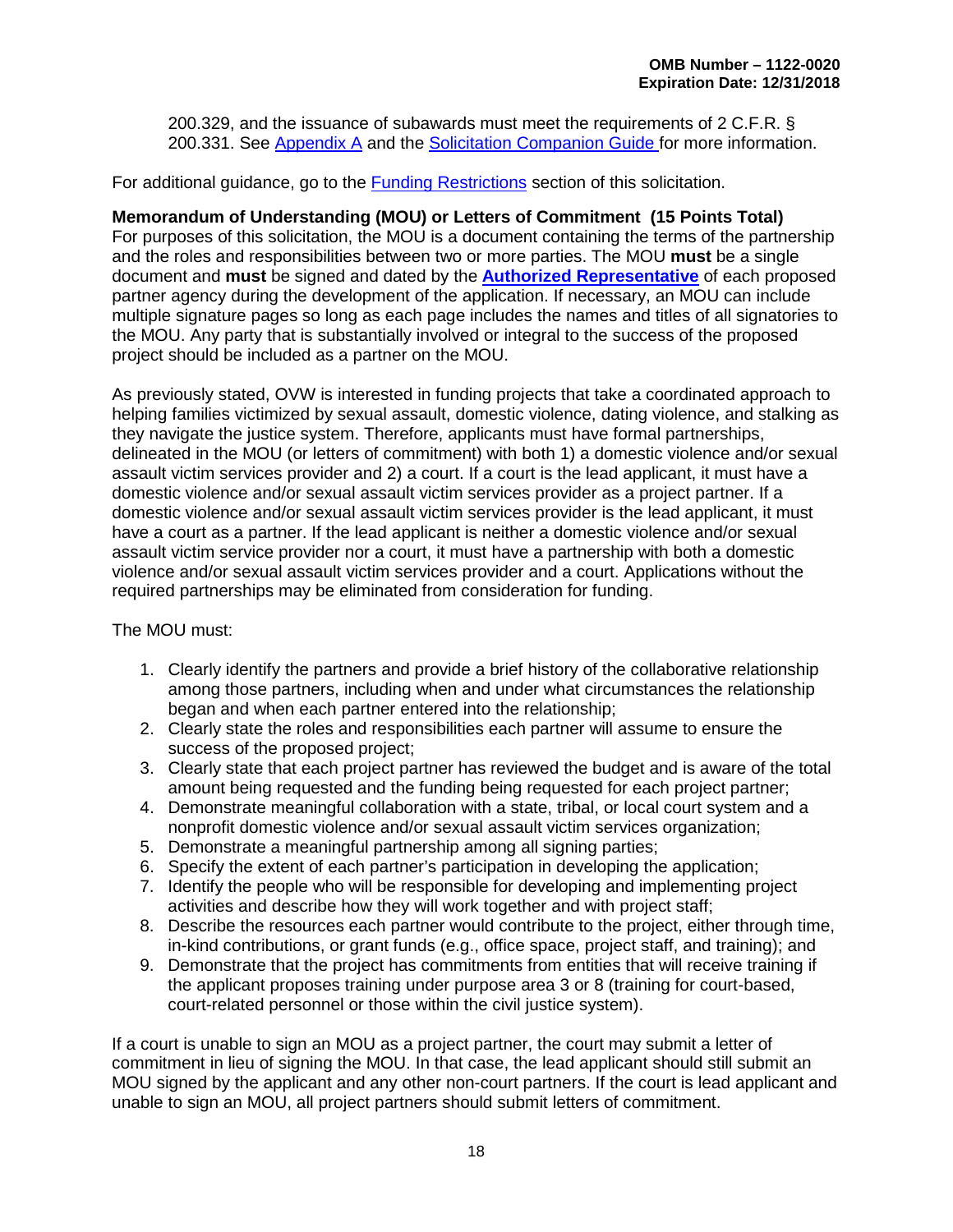Each Letter of Commitment must:

- 1. Clearly identify the name of the organization;
- 2. Highlight the expertise of the individual or organization's staff that will be affiliated with this project;
- 3. Provide a description of the collaborative relationship with the applicant;
- 4. Specify the extent of the agency or organization's participation in developing the application;
- 5. Clearly state the roles and responsibilities the organization or agency would assume to ensure the success of the proposed project;
- 6. Demonstrate a commitment to work with the applicant and its partners to achieve the stated project goals;
- 7. Describe the resources that would be contributed to the project, either through time, inkind contributions, or grant funds (e.g., office space, project staff, and training); and
- 8. Demonstrate that the project has commitments from entities that will receive training if the applicant proposes training under purpose area 3 or 8 (training for court-based, court-related or those in the civil justice system).

Note that letters of commitment submitted in lieu of an MOU under circumstances other than those defined above will **not** be accepted.

<span id="page-23-1"></span>In general, MOU partners that will be receiving funds to carry out a portion of the award should be treated as subrecipients and not contractors. For more information see 2 C.F.R. § 200.330, [Appendix A,](#page-41-1) and the [Solicitation Companion Guide.](https://www.justice.gov/ovw/page/file/1007726/download#Solicitation)

#### <span id="page-23-0"></span>**Additional Required Information**

The following documents will not be scored during the review process but they should be included with the application. Failure to include any of the information may result in the application being removed from consideration from funding. Some documents will be generated during the application submission process while other documents will be uploaded and attached to the application.

The following documents will be generated and completed during the application submission process:

#### Application for Federal Assistance (SF-424)

Applicants must complete the SF-424 online. For "Type of Applicant," do not select "other." Pay careful attention to the amount of federal funding requested in the "Estimated Funding" section of this form. This amount must match the amount of federal funding requested in the budget section of the application package. This program does not requires a match; therefore, the values for "Applicant' line should be zero. The individual who is listed in "**Authorized Representative**" must be an individual who has the authority to apply for and accept grant awards on behalf of the organization or jurisdiction.

Standard Assurances and Certifications Regarding Lobbying; Debarment, Suspension, and Other Responsibility Matters; and Drug-Free Workplace Requirements (Form 4061/6) Carefully review the assurances and certification forms online. Applicants will receive a request to compile these forms online during the application submission process.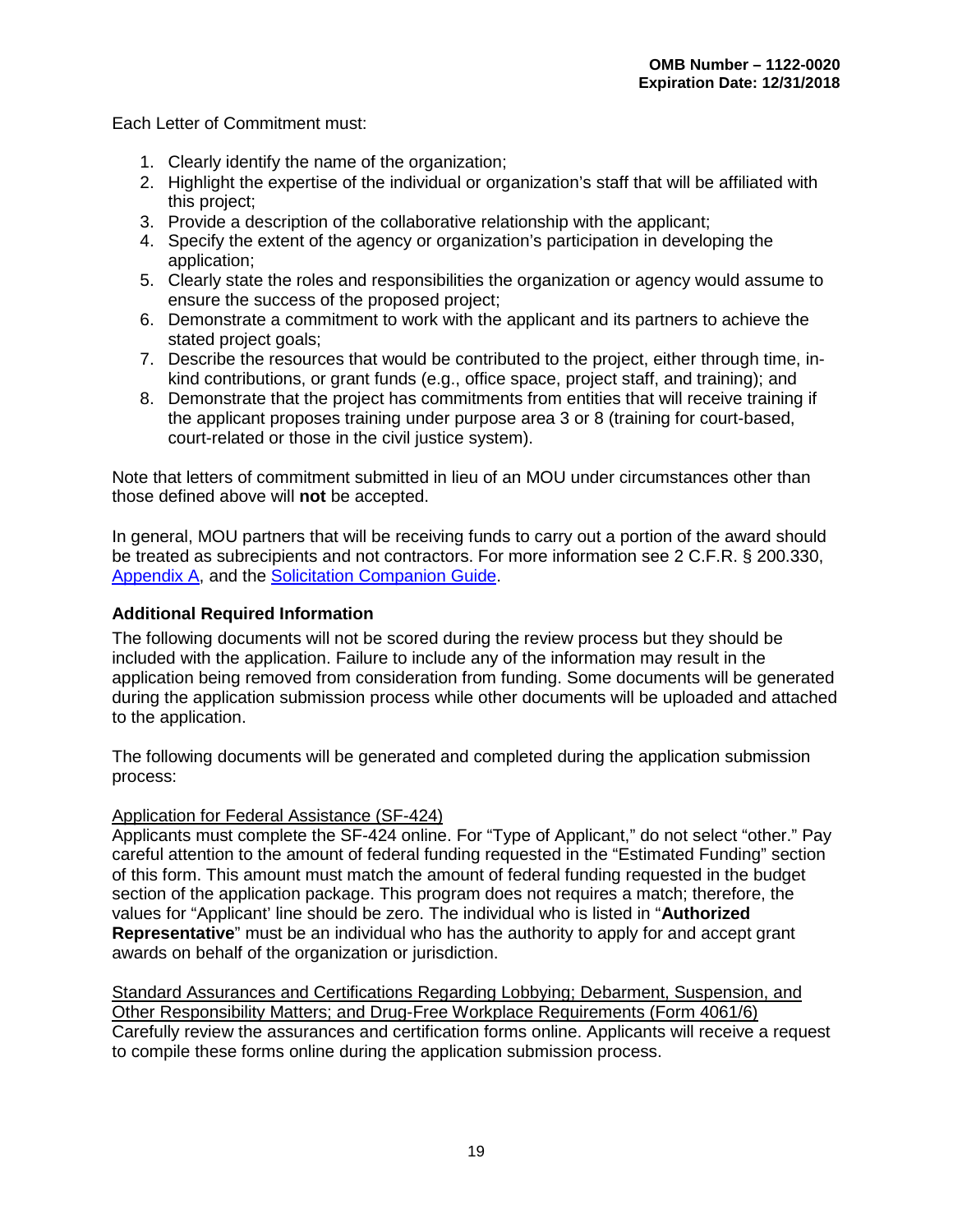All applicants must complete the *Disclosure of Lobbying Activities* (SF-LLL) form. Applicants that expend any funds for lobbying activities must provide the detailed information requested on the form. Applicants that do not expend any funds for lobbying activities should enter "N/A" in the required highlighted fields.

The following documents should be uploaded and attached to your application:

#### Applicant Financial Capability Questionnaire (if applicable)

All nonprofit, nongovernmental organizations that apply for funding from OVW and have not previously (or within the last three years) received funding from OVW must complete an Applicant Financial Capability Questionnaire, and submit it as a separate attachment with their application. Additionally, applicants may be required to submit their current year's audit report at a later time. The form can be found at [http://www.justice.gov/ovw/how-apply.](http://www.justice.gov/ovw/how-apply)

#### Confidentiality Notice Form

All applicants are required to acknowledge that they have received notice that grantees and subgrantees must comply with the confidentiality and privacy requirements of the Violence Against Women Act, as amended. Applicants must submit the acknowledgement form available on the OVW website at

[http://www.justice.gov/sites/default/files/ovw/pages/attachments/2015/01/20/confidentiality\\_ackn](http://www.justice.gov/sites/default/files/ovw/pages/attachments/2015/01/20/confidentiality_acknowledgement_form_42015.pdf) owledgement form 42015.pdf. This form must be signed by the [Authorized Representative](#page-23-1) and uploaded with the application in [Grants.gov.](https://www.grants.gov/)

#### Disclosure of Process Related to Executive Compensation

An applicant that is a nonprofit organization may be required to make certain disclosures relating to the processes it uses to determine the compensation of its officers, directors, trustees, and key employees.

Under certain circumstances, a nonprofit organization that provides unreasonably high compensation to certain persons may subject both the organization's managers and those who receive the compensation to additional federal taxes. A rebuttable presumption of the reasonableness of a nonprofit organization's compensation arrangements, however, may be available if the nonprofit organization satisfied certain rules set out in Internal Revenue Service regulations with regard to its compensation decisions.

Each applicant nonprofit organization must state at the time of its application (in the Summary Data Sheet mentioned earlier) whether the applicant is a nonprofit organization that uses the Internal Revenue Service's three-step safe-harbor procedure to establish a rebuttable presumption that its executives' compensation is reasonable.

A nonprofit organization that states on the Summary Data Sheet that it uses the safe-harbor procedure must then disclose, in an attachment to its application (to be titled "Disclosure of Process related to Executive Compensation"), the process used by the applicant nonprofit organization to determine the compensation of its officers, directors, trustees, and key employees (together, "covered persons").

At a minimum, the disclosure must describe in pertinent detail: (1) the composition of the body that reviews and approves compensation arrangements for covered persons; (2) the methods and practices used by the applicant nonprofit organization to ensure that no individual with a conflict of interest participates as a member of the body that reviews and approves a compensation arrangement for a covered person; (3) the appropriate data as to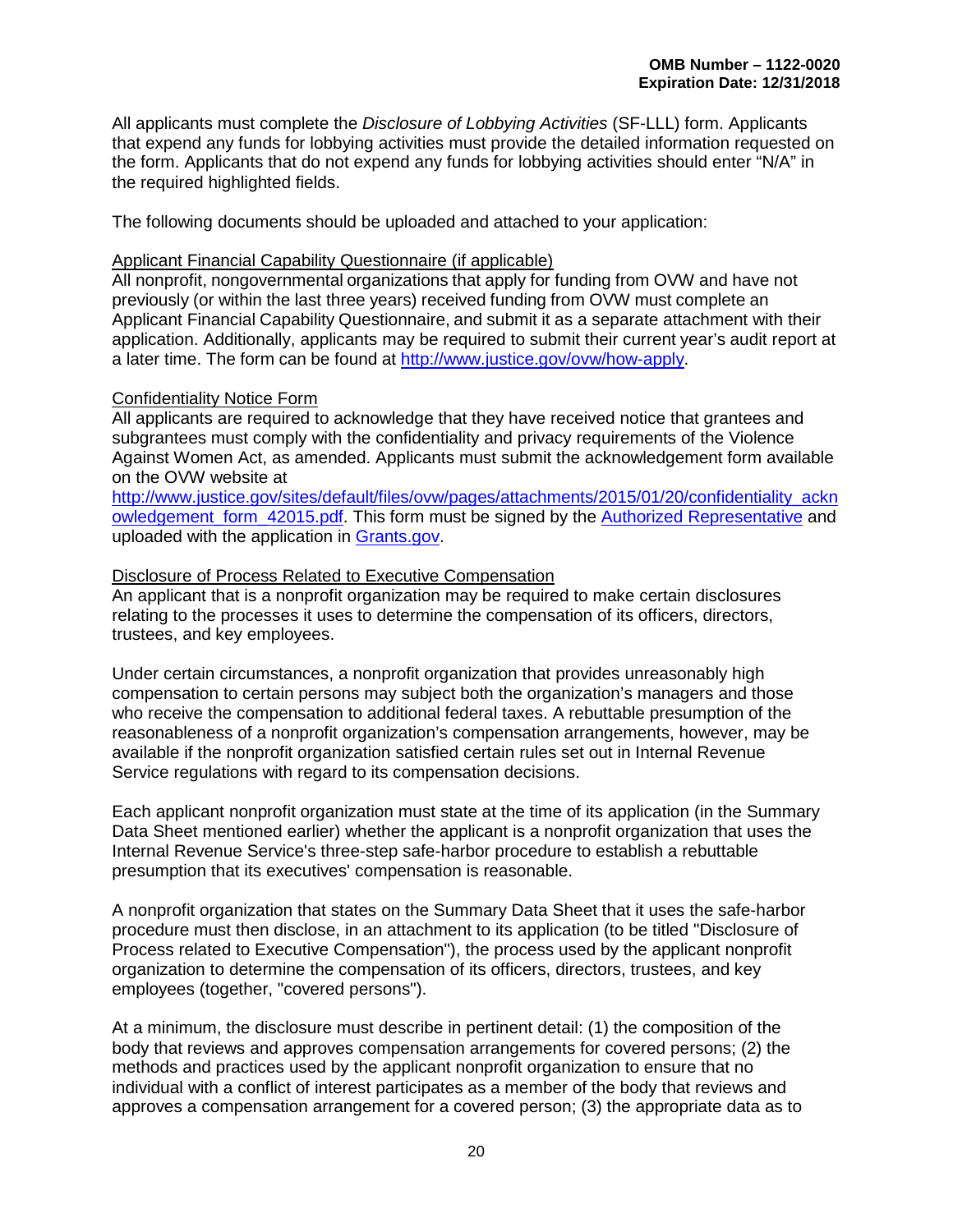comparability of compensation that is obtained in advance and relied upon by the body that reviews and approves compensation arrangements for covered persons; and (4) the written or electronic records that the applicant organization maintains as concurrent documentation of the decisions with respect to compensation of covered persons made by the body that reviews and approves such compensation arrangements, including records of deliberations and of the basis for decisions.

For purposes of the required disclosure, the following terms and phrases have the meanings set out by the Internal Revenue Service for use in connection with 26 C.F.R. 53.4958-6: officers, directors, trustees, key employees, compensation, conflict of interest, appropriate data as to comparability, adequate documentation, and concurrent documentation.

Applicant nonprofit organizations should note that following receipt of an appropriate request, OVW may be authorized or required by law to make information submitted to satisfy this requirement available for public inspection. Also, a recipient may be required to make a prompt supplemental disclosure after the award in certain circumstances (e.g., changes in the way the organization determines compensation).

#### Financial Accounting Practices

Each applicant must prepare a response to the following questions. Be sure to provide complete responses that address all questions included for each numbered item. OVW will review the applicant's responses to assist in evaluating the adequacy of the organization's financial management system and to identify areas of need for training and technical assistance. This section of the application should be no more than two pages and should be a separate attachment to the online application in [Grants.gov.](https://www.grants.gov/)

- 1. Will all funds awarded under this program be maintained in a manner that they will be accounted for separately and distinctly from other sources of revenue/funding? Provide a brief description of the applicant's policies and procedures that ensure funds will be tracked appropriately.
- 2. Does the applicant have written accounting policies and procedures? How often are these policies and procedures updated? Provide a brief list of the topics covered in the applicant's policies and procedures. OVW may request a copy for review during the application/award process or as part of the grant monitoring process.
- 3. Is the applicant's financial management system able to track actual expenditures and outlays with budgeted amounts for each grant or subgrant? Provide a brief summary of the organization's process for tracking expenditures, including tracking budgeted versus actual amounts.
- 4. Does the applicant have procedures in place for minimizing the time between transfer of funds from the United States Treasury and disbursement for project activities? Provide a short summary of the applicant's policy for requesting payments for grant awards.
- 5. Does the applicant have effective internal controls in place to ensure that federal funds are used solely for authorized purposes? Provide a brief description of the applicant applicant's internal controls that will provide reasonable assurance that the award funds will be managed properly.
- 6. Does the applicant have a documented records retention policy? If so, briefly describe the policy and confirm that the policy complies with federal regulations. Information on Record Retention and Access can be found at 2 CFR 200.333-337.
- 7. Does the applicant or any of its employees have any potential personal or organizational conflicts of interest related to the possible receipt of OVW award funds? Applicants are required to disclose in writing any potential conflicts of interest to their awarding agency.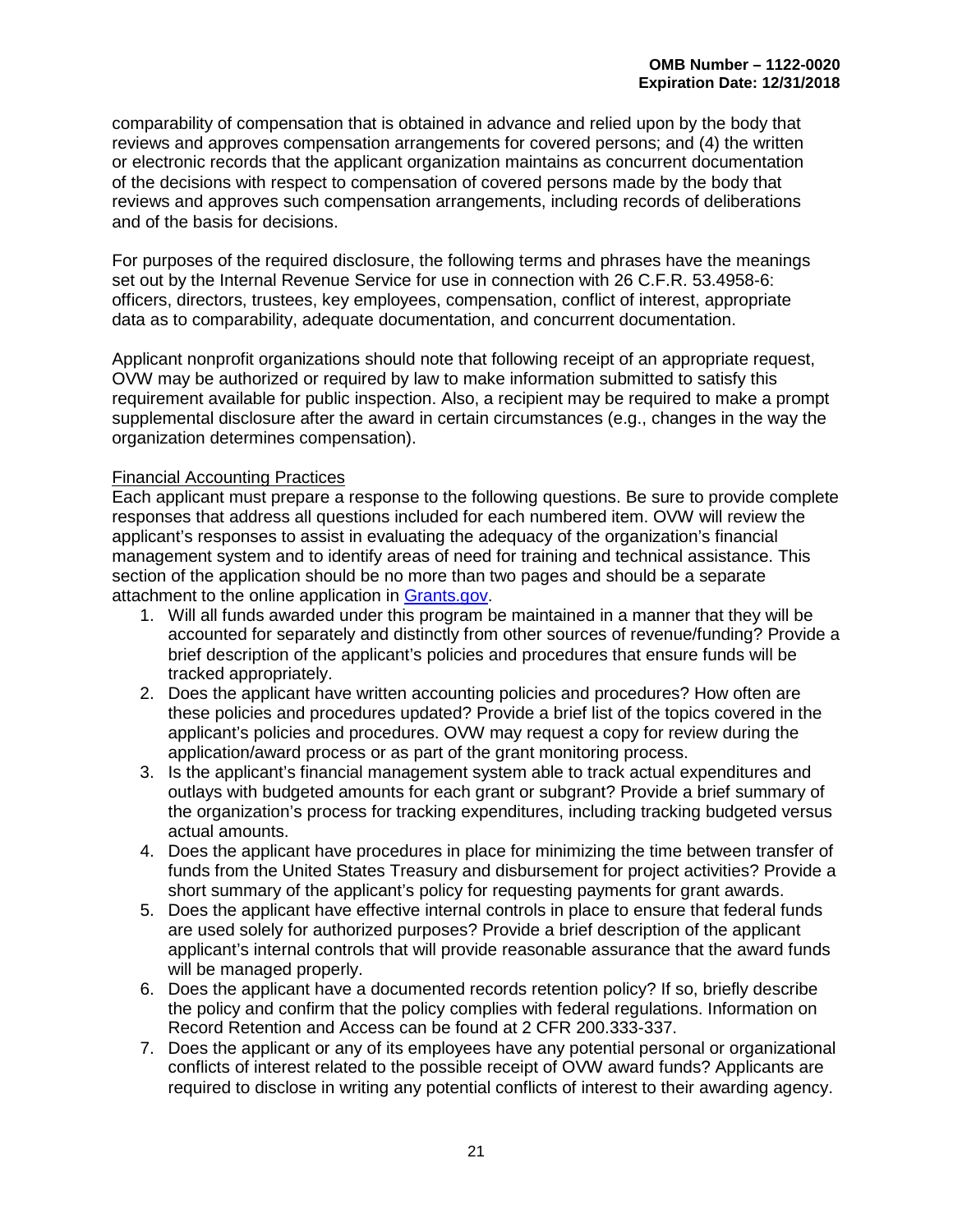See 2 CFR 200.112 of the Uniform Guidance and Chapter 3.20, Grant Fraud, Waste and Abuse, of the [DOJ Financial Guide](https://www.justice.gov/ovw/file/892031/download) for additional information.

- 8. Is the individual primarily responsible for fiscal and administrative oversight of grant awards familiar with the applicable grants management rules, principles, and regulations including the Uniform Administrative Requirements, Cost Principles, and Audit Requirements for Federal Awards (2 CFR Part 200)? Provide a short list of the individual's qualifications/experience. If the individual is not familiar with the applicable rules and regulations, the applicant must contact OVW's Grants Financial Management Division at [OVW.GFMD@usdoj.gov](mailto:OVW.GFMD@usdoj.gov) or 1-888-514-8556 immediately after the applicant is notified of its award to coordinate training.
- 9. Does the applicant organization have policies and procedures in place to manage subawards and monitor activities of subrecipients as necessary to ensure that subawards are used for authorized purposes, in compliance with laws, regulations, and terms and conditions of the award; and that established subaward performance goals are achieved (2 CFR 200.330-332)? Please provide a brief description of the organization's policies and procedures on subrecipient management and monitoring.
- 10. Does the applicant organization currently require employees to maintain time distribution records that accurately reflect the work performed on specific activities or cost objectives in order to support the distribution of employees' salaries among Federal awards or other activities (2 CFR 200.430)? Budget estimates do not quality as support for charges to Federal awards. Please provide a brief description of the organization's established timekeeping policies and procedures.

This information will be used for a mandatory pre-award risk assessment. Failure to provide this information or to respond to questions from OVW regarding this information in a timely manner could result in the applicant being removed from consideration or a delay in access to funds.

#### Indirect Cost Rate Agreement (if applicable)

Applicants that intend to charge indirect costs through the use of an indirect cost rate must have a federally-approved indirect cost rate agreement. Include a copy of a current, signed federallyapproved indirect cost rate agreement. This should be a separate attachment to the application in [Grants.gov.](https://www.grants.gov/) Applicants that have never received a federally-approved indirect cost rate may elect to charge a de minimis rate of 10% of modified total direct costs which may be used indefinitely. This includes state, local, and tribal governments that have never negotiated an indirect cost rate with the federal government and receive less than \$35 million in direct federal funding per year.

Organizations that wish to negotiate an indirect cost rate should contact OVW's Grants Financial Management Division at [OVW.GFMD@usdoj.gov o](mailto:OVW.GFMD@usdoj.gov)r 1-888-514-8556 for more information.

#### Letter of Nonsupplanting

Applicants must submit a letter to OVW's Director, signed by the [Authorized Representative,](#page-23-1) certifying that federal funds will not be used to supplant state or local funds should a grant award be made. Refer to

[http://www.justice.gov/sites/default/files/ovw/legacy/2012/10/09/nonsup\\_letter.pdf](http://www.justice.gov/sites/default/files/ovw/legacy/2012/10/09/nonsup_letter.pdf) for a sample letter. This should be a separate attachment to the application in [Grants.gov.](https://www.grants.gov/)

#### Proof of 501(c)(3) Status (Nonprofit Organizations Only)

As noted under Eligible Entities, an entity that is eligible for the Justice for Families Program based on its status as a nonprofit organization must be an organization that is described in section 501(c)(3) of the Internal Revenue Code of 1986 and is exempt from taxation under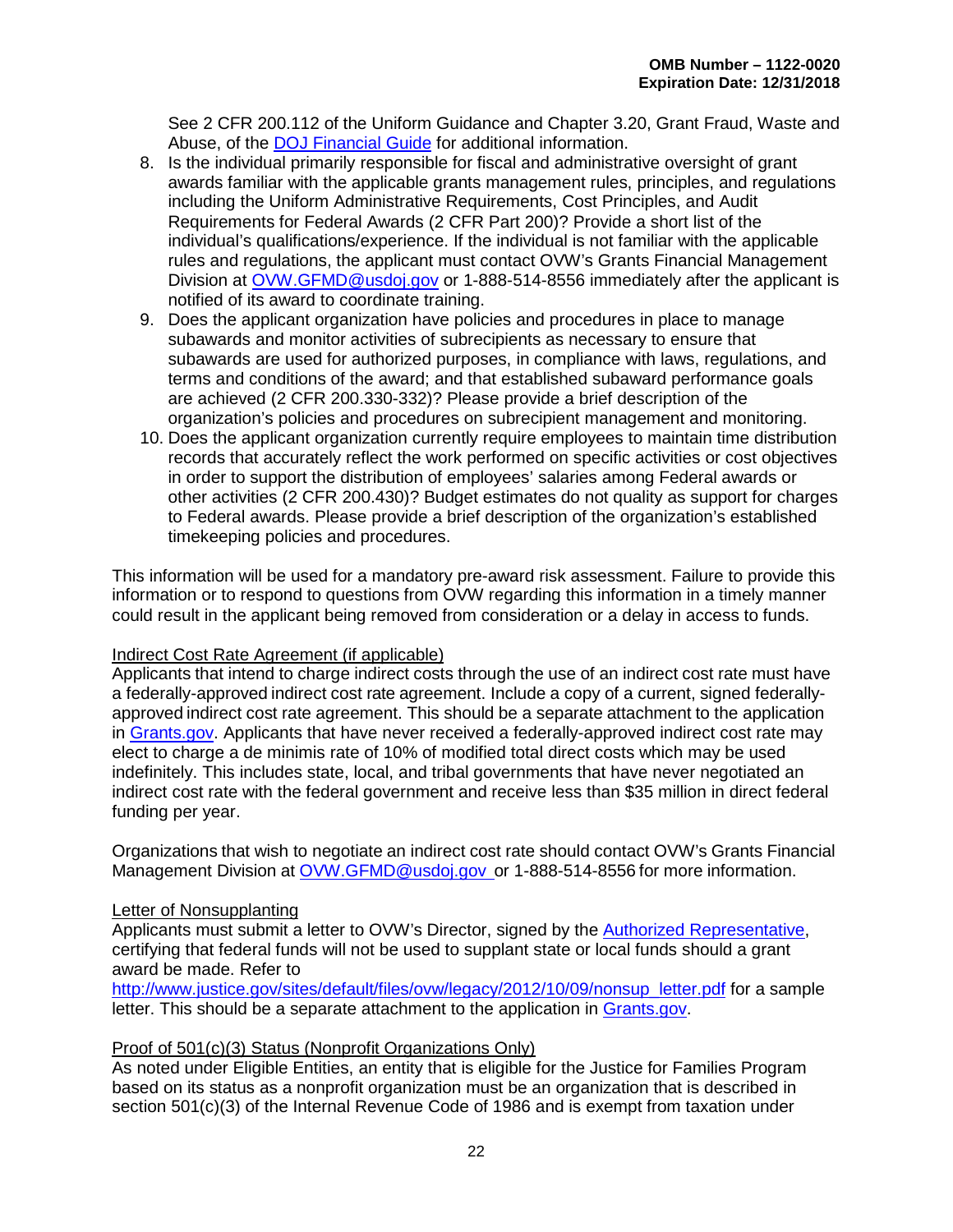section 501(a) of the Code. All such applicants are required to submit a determination letter from the Internal Revenue Service recognizing their tax-exempt status. OVW cannot make an award to any nonprofit organization that does not submit a 501(c)(3) determination letter from the Internal Revenue Service.

#### <span id="page-27-1"></span>**Unique Entity Identifier (DUNS Number) and System for Award Management (SAM)**

Applicants for federal grants and cooperative agreements are required to have a Data Universal Number System (DUNS) Number to submit an application. A DUNS Number is a unique ninecharacter identification number provided by the commercial company **Duns & Bradstreet (D&B)**. Once an applicant has completed the D&B registration, its DUNS Number should be available within two business days.

Federal guidelines require that applicants must (1) be registered in SAM.gov prior to submitting an application; (2) provide a valid DUNS number in its application; and (3) continue to maintain an active SAM registration with current information at all times during which it has an active federal award or an application under consideration by a federal awarding agency. Also, federal agencies may not make an award to an applicant until that applicant has complied with all applicable DUNS and SAM requirements. If an applicant has not fully complied with the requirements by the time that OVW is ready to make an award, then OVW may make the determination that the applicant is not qualified to receive an award and use that determination as a basis for making the award to another applicant.

<span id="page-27-0"></span>The SAM centralizes information about grant recipients and also provides a central location for grant recipients to change organizational information. [Grants.gov](http://www.grants.gov/) uses SAM to establish roles and IDs for electronic grant applicants.

If the applicant already has an Employer Identification Number (EIN), the SAM registration will take **up to two weeks to process**. If the applicant does not have an EIN, then **the applicant should allow two to five weeks for obtaining the information from IRS when requesting the EIN via phone, fax, mail or Internet**. Follow the steps listed below to register in the SAM:

- 1. Obtain a DUNS number at the following website<http://www.dnb.com/us/> or call (866) 705-5711.
- 2. Access the [SAM](https://www.sam.gov/) online registration through the SAM homepage at [https://www.sam.gov/portal/SAM/#1#1](https://www.sam.gov/portal/SAM/#1) and follow the online instructions for new SAM users.
- 3. Complete and submit the online registration. If the applicant already has the necessary information on hand, the online registration takes approximately 30 minutes to complete, depending upon the size and complexity of the business or organization. Once the SAM registration becomes active, the applicant will be able to return to [Grants.gov](http://www.grants.gov/) and complete the registration. **Organizations must update or renew their SAM registration at least once a year to maintain an active status.**

| <b>Registration</b> | <b>Where to Register</b> | <b>Deadline</b>  |
|---------------------|--------------------------|------------------|
| <b>DUNS</b>         | <b>DUNS</b>              | December 6, 2017 |
| <b>SAM</b>          | <b>SAM</b>               | December 6, 2017 |
| Grants.gov          | Grants.gov               | December 6, 2017 |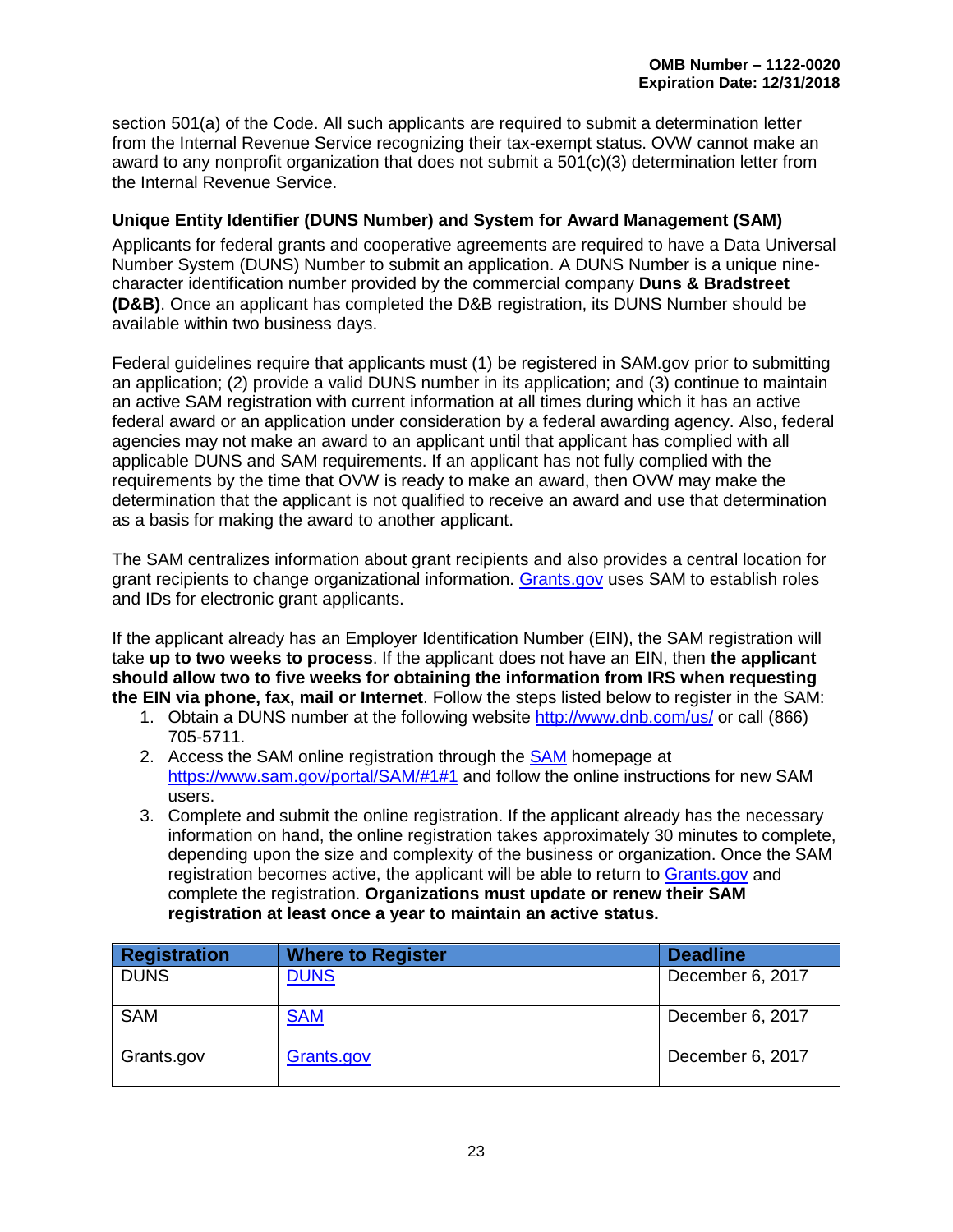**There is no fee associated with the registration process. Additionally, the registration process cannot be expedited.** OVW strongly discourages applicants from paying a third party to register on their behalf in an attempt to expedite the registration process. To ensure all applicants have ample time to complete the registration process, applicants must obtain a DUNS number, register online with the SAM and with [Grants.gov](http://www.grants.gov/) immediately, but no later than December 6, 2017.

#### <span id="page-28-0"></span>**Submission Dates and Times**

It is the responsibility of the applicant to ensure that the application is complete and submitted by the deadline. Applicants should anticipate that failure to meet all registration and submission deadlines will result in their applications being removed from consideration. Applicants should refer to the chart below to ensure that all required steps and deadlines are met.

#### **Applicants are strongly encouraged to begin the application submission process at least 48 hours, but no later than 24 hours, before December 20, 2017.**

| <b>Application</b>                                                                                | <b>Contact Information</b>                                                                                                                                                                                                                                                                                                                                                                                                              | <b>Date</b>                                                                                                                                                                       |
|---------------------------------------------------------------------------------------------------|-----------------------------------------------------------------------------------------------------------------------------------------------------------------------------------------------------------------------------------------------------------------------------------------------------------------------------------------------------------------------------------------------------------------------------------------|-----------------------------------------------------------------------------------------------------------------------------------------------------------------------------------|
| <b>Action</b>                                                                                     |                                                                                                                                                                                                                                                                                                                                                                                                                                         |                                                                                                                                                                                   |
| Solicitation<br>Availability                                                                      | <b>Grants.gov and OVW Website</b>                                                                                                                                                                                                                                                                                                                                                                                                       | November 2, 2017-<br>December 20, 2017                                                                                                                                            |
| Request<br>Permission to<br>Submit a Hardcopy<br>Application Due to<br>Lack of Internet<br>Access | For applicants who cannot submit an application<br>electronically, contact Justice for Families at<br>202-307-6027 or OVW.JFF@usdoj.gov.                                                                                                                                                                                                                                                                                                | December 6, 2017                                                                                                                                                                  |
| Confirmation of<br><b>Application Receipt</b>                                                     | Grants.gov                                                                                                                                                                                                                                                                                                                                                                                                                              | December 20, 2017                                                                                                                                                                 |
|                                                                                                   | 1. The Authorized Organization<br>Representative should closely monitor<br>their email for any notification from<br>Grants.gov about a possible failed<br>submission. The Authorized<br><b>Organization Representative (AOR) is</b><br>a user role within Grants.gov for a<br>user that is authorized to submit<br>applications on behalf of the<br>organization.                                                                       | <b>Applicants are</b><br>strongly<br>encouraged to<br>begin the<br>application<br>submission<br>process at least 48<br>hours but no later<br>than 24 hours<br>before the deadline |
|                                                                                                   | 2. The Authorized Organization<br>Representative should receive a<br>minimum of two emails from Grants.gov.<br>One will confirm receipt of the<br>application package. The other will either<br>notify the Authorized Organization<br>Representative that the application was<br>successfully submitted, or it will notify<br>the Authorized Organization<br>Representative that there was an error<br>with the application submission. |                                                                                                                                                                                   |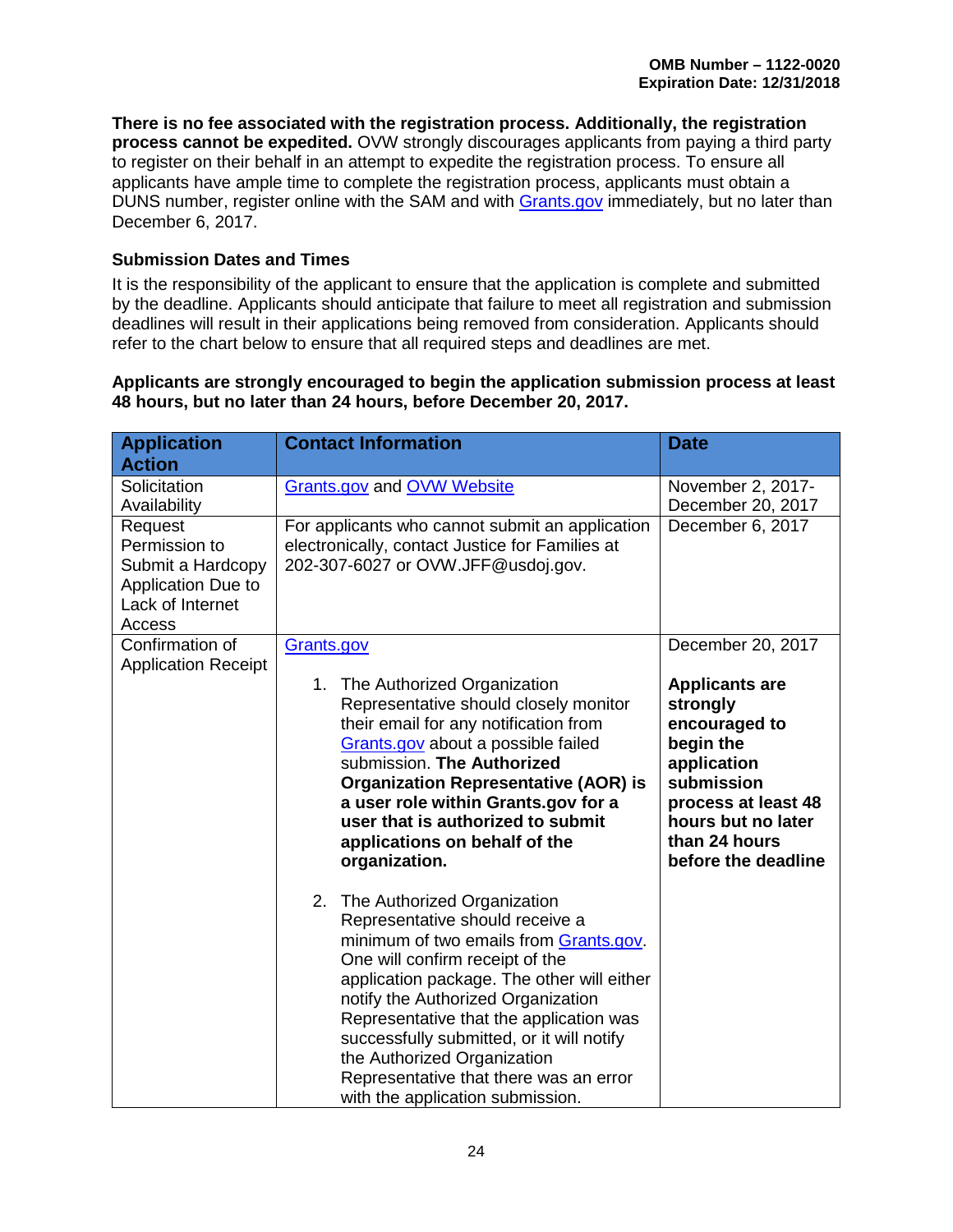| OVW does not send out these notifications, nor<br>does OVW receive a copy of these notifications.<br>It is the responsibility of the applicant to notify<br>OVW of any problems with the application |  |
|------------------------------------------------------------------------------------------------------------------------------------------------------------------------------------------------------|--|
| submission process.                                                                                                                                                                                  |  |

All applications will be submitted electronically. The deadline for submitting applications in response to this solicitation is **11:59 p.m. E.T.** on **December 20, 2017**. Applications submitted after **11:59 p.m. E.T. on December 20, 2017** will not be considered for funding, unless the applicant receives OVW permission to submit a late application. Applicants experiencing difficulties submitting an application should refer to Experiencing Technical Difficulties During Submission in the chart below.

#### <span id="page-29-0"></span>**OVW Policy on Duplicate Applications**

If an applicant submits multiple versions of an application, OVW will review the last version submitted before the deadline.

#### <span id="page-29-1"></span>**OVW Policy on Late Submissions**

In limited circumstances, OVW will approve a request to submit an application after the due date. The chart below provides a description of the circumstances under which OVW will consider such requests. OVW will only consider a late submission request if all steps outlined below have been followed. Therefore, applicants are strongly encouraged to familiarize themselves with the late submission process. OVW's approval of a late submission request is not an indication of the application's final disposition. Applications approved for late submissions are still subject to all of the review process and criteria described in this solicitation.

**Failure to begin registration or application submission in sufficient time to acquire the correct version of Adobe software is not an acceptable reason for late submission. Applicants should register with SAM and Grants.gov by December 6, 2017.** To support applicants in submitting their proposals and promote a fair process, OVW recommends that applicants who may be in need of an extension of the due date must adhere to the following:

#### Process for Requesting Late Submission

| <b>Severe Inclement Weather or Natural Disaster</b>                                                                                                                                                                                                                                                       |                                                                                                                                                 |
|-----------------------------------------------------------------------------------------------------------------------------------------------------------------------------------------------------------------------------------------------------------------------------------------------------------|-------------------------------------------------------------------------------------------------------------------------------------------------|
| 1. Document when the severe inclement weather<br>or natural disaster occurred, the impacted area,<br>and the specific impact on the<br>applicant/partners (e.g., without power for "x"<br>days, office closed for "x" days).                                                                              | OVW may not be able to<br>accommodate all requests<br>resulting from severe<br>inclement weather or a natural<br>disaster but will do its best. |
| 2. Contact OVW at the earliest possible date and<br>provide the information described in #1.                                                                                                                                                                                                              |                                                                                                                                                 |
| 3. Contact OVW at least 24 hours prior to the<br>solicitation closing if needing to request a late<br>submission. Applicants impacted by severe<br>inclement weather or a national disaster<br>occurring on the due date can contact OVW up<br>to 72 hours after the due date but as soon as<br>possible. |                                                                                                                                                 |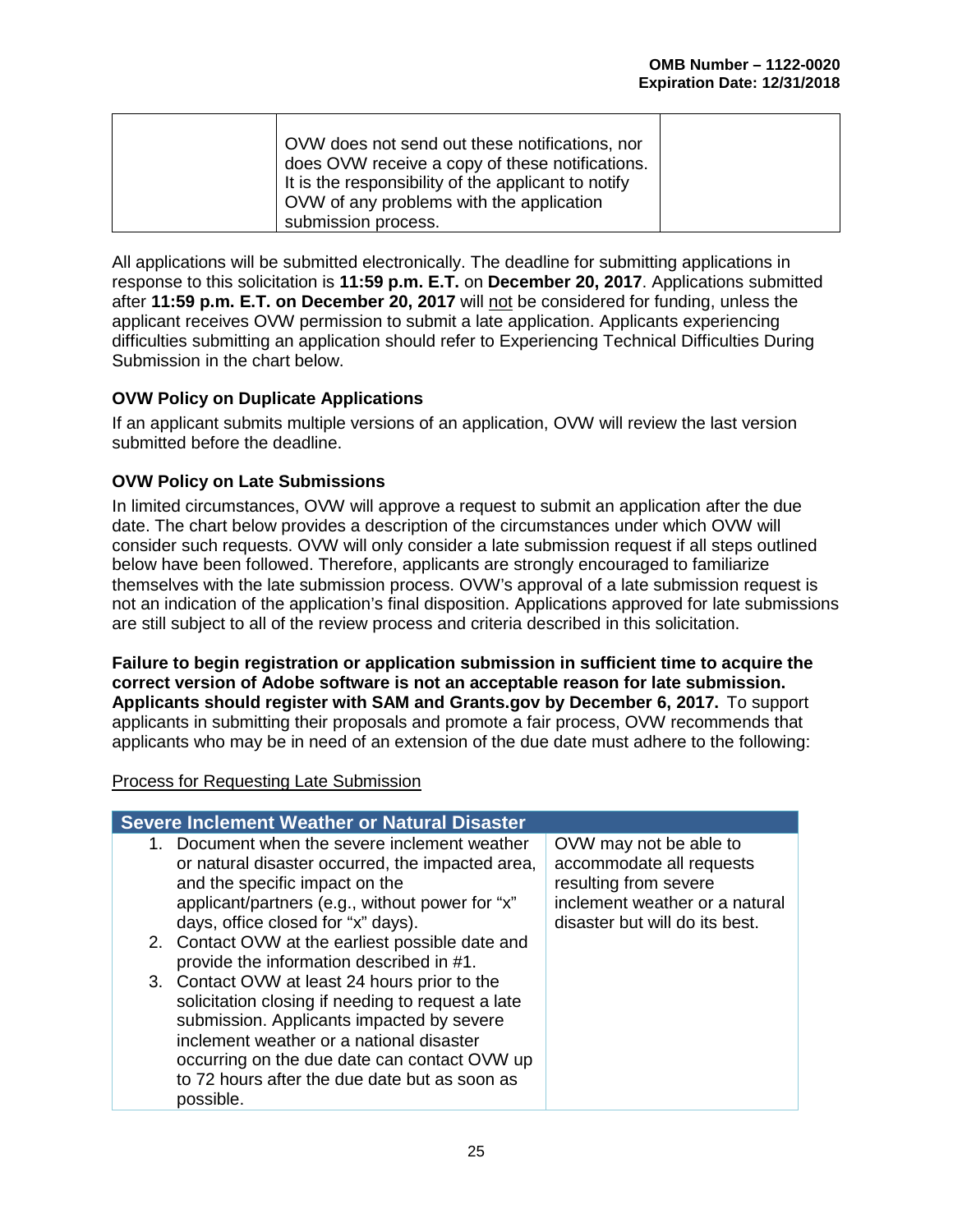| <b>Experiencing Technical Difficulties Beyond the Applicant's Reasonable</b><br><b>Control</b>                          |                                                                                                                                                                                                                                                                                                                                                                                                                                                                                                                                                                                                                                                                                                                                                                                                                                                                                                                                                                                                                                                                                                                                                                                                                                                                                                                                                                                                                                                                                                |  |  |
|-------------------------------------------------------------------------------------------------------------------------|------------------------------------------------------------------------------------------------------------------------------------------------------------------------------------------------------------------------------------------------------------------------------------------------------------------------------------------------------------------------------------------------------------------------------------------------------------------------------------------------------------------------------------------------------------------------------------------------------------------------------------------------------------------------------------------------------------------------------------------------------------------------------------------------------------------------------------------------------------------------------------------------------------------------------------------------------------------------------------------------------------------------------------------------------------------------------------------------------------------------------------------------------------------------------------------------------------------------------------------------------------------------------------------------------------------------------------------------------------------------------------------------------------------------------------------------------------------------------------------------|--|--|
|                                                                                                                         |                                                                                                                                                                                                                                                                                                                                                                                                                                                                                                                                                                                                                                                                                                                                                                                                                                                                                                                                                                                                                                                                                                                                                                                                                                                                                                                                                                                                                                                                                                |  |  |
| Issue with <b>SAM</b><br>or Grants.gov<br>Registration                                                                  | Register and/or confirm<br>Failure to begin the SAM or<br>1.<br>1.<br>existing registration at least<br><b>Grants.gov</b> registration<br>process in sufficient time<br>3 weeks prior to the<br>application due date to<br>(i.e., by the date identified<br>ensure that the individual<br>in this solicitation) is not an<br>who will be submitting the<br>acceptable reason for late<br>submission.<br>application has <b>SAM</b> and<br>2. Ensure that the person who<br>Grants.gov access.<br>2. Maintain documentation of<br>will be submitting the<br>proposal is the person<br>when registration began, any<br>registered in SAM to<br>issues related to registration,<br>and all communication with<br>submit on behalf of the<br>technical support.<br>applicant.<br>Notify OVW as soon as you<br>3.<br>become aware of a problem<br>with registration but no later<br>than 14 days before the<br>application due date.                                                                                                                                                                                                                                                                                                                                                                                                                                                                                                                                                                |  |  |
| Experiencing<br>Unforeseeable<br>Technical<br><b>Difficulties</b><br>During the<br>Application<br>Submission<br>Process | Common foreseeable technical<br>Document when you began<br>$1_{\cdot}$<br>difficulties for which OVW will<br>the submission process.<br>2. Contact Grants.gov at least<br>not approve a late submission<br>24 hours prior to the<br>requests include:<br>solicitation closing.<br>Maintain documentation of<br>3.<br>a. Using an outdated<br>version of Adobe<br>all communication with<br>Acrobat; and<br>Grants.gov support.<br>4. Contact the Justice for<br>b. Attachment rejection.<br>Families Program at 202-<br>307-6026 or<br>Through Grants.gov, OVW can<br>OVW.JFF@usdoj.gov<br>confirm when submission<br>indicating that the applicant<br>began. Applicants who start<br>is experiencing technical<br>the submission process less<br>than 24 hours before the<br>difficulties and would like<br>deadline will not be considered<br>permission to submit a late<br>application. Provide a phone<br>for late submission.<br>number and/or email<br>address at which someone<br>By beginning the<br>1.<br>application submission<br>with the authority to submit<br>the application and required<br>process 24-48 hours before<br>documentation can be<br>the deadline, applicants<br>reached for the first 3<br>should have sufficient time<br>business days immediately<br>to receive notice of<br>following the due date.<br>problems with their<br>5. Respond promptly to<br>submissions and make<br>communication from OVW<br>necessary corrections.<br>requesting the complete |  |  |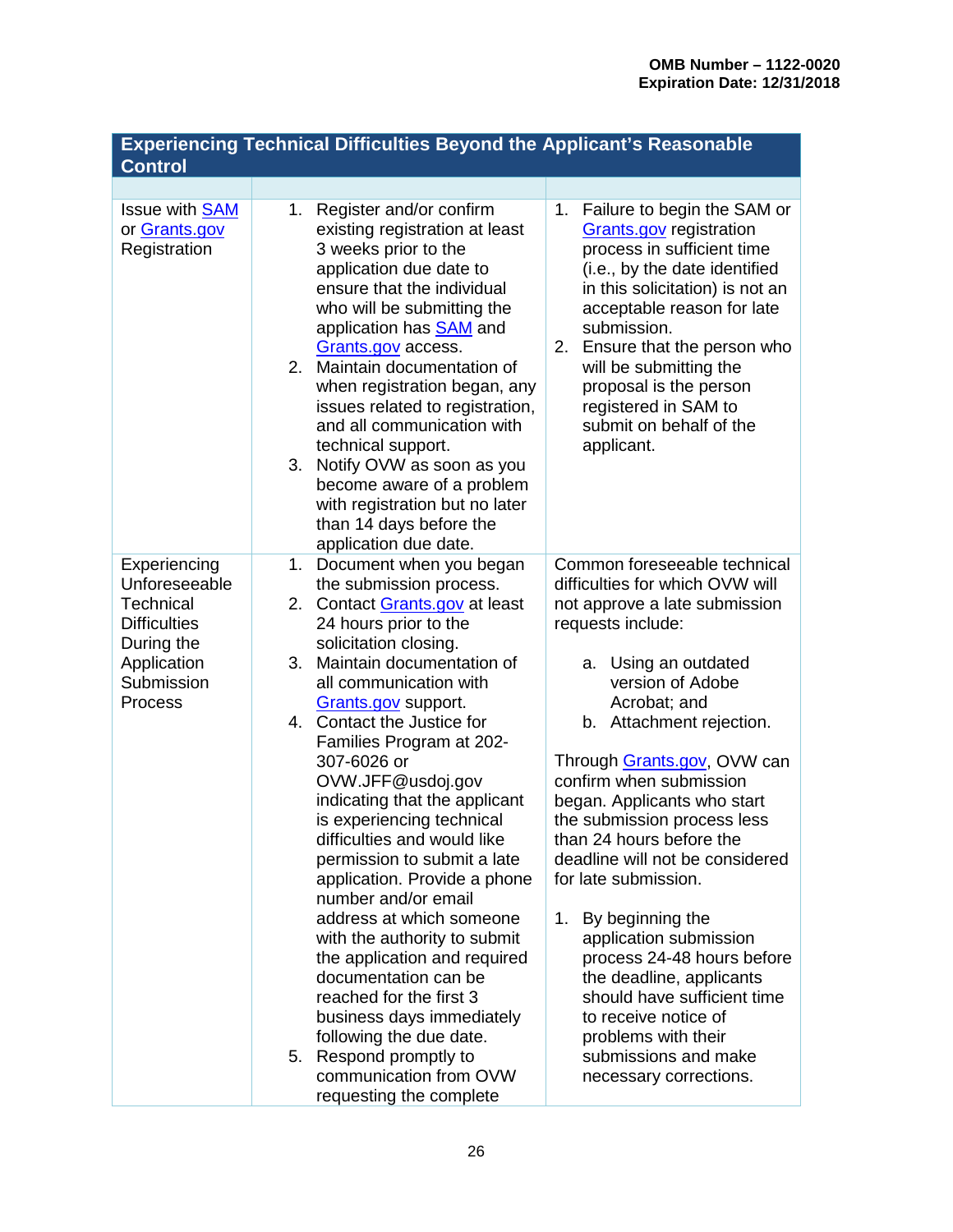| application package,<br>applicant DUNS Number,<br>Grants.gov helpdesk<br>tracking numbers, and any<br>other relevant<br>documentation. | Applicants are responsible<br>2.<br>for ensuring that the most<br>up-to-date version of<br>Adobe Acrobat is installed<br>on all computers that may<br>be used to submit the<br>proposal. This should be<br>done at least 48 hours<br>before the deadline.<br>3. To ensure that attachments<br>are not rejected,<br>attachment names should<br>only include allowable<br>characters. |
|----------------------------------------------------------------------------------------------------------------------------------------|-------------------------------------------------------------------------------------------------------------------------------------------------------------------------------------------------------------------------------------------------------------------------------------------------------------------------------------------------------------------------------------|
|----------------------------------------------------------------------------------------------------------------------------------------|-------------------------------------------------------------------------------------------------------------------------------------------------------------------------------------------------------------------------------------------------------------------------------------------------------------------------------------------------------------------------------------|

#### <span id="page-31-0"></span>**Intergovernmental Review - Single Point of Contact Review**

Executive Order 12372 requires applicants from state and local units of government or other organizations providing services within a state to submit a copy of the application to the [state](http://www.whitehouse.gov/omb/grants_spoc/)  [Single Point of Contact \(SPOC\)](http://www.whitehouse.gov/omb/grants_spoc/) if one exists and if the program has been selected for review. Applicants must contact their state SPOCs to determine whether their programs have been selected for state review. The applicant should enter the date that the application was sent to the SPOC or the reason such submission is not required in the section of the SF 424 that refers to EO 12372. Applicants can find a list of SPOCs on the Office of Management and Budget website at [http://www.whitehouse.gov/omb/grants\\_spoc.](http://www.whitehouse.gov/omb/grants_spoc)

#### <span id="page-31-1"></span>**Funding Restrictions**

Federal assistance awards are governed by the provisions of 2 CFR Part 200. Additionally, OVW awards are covered by the [DOJ Financial Guide.](https://www.justice.gov/ovw/file/892031/download) The [DOJ Financial Guide](https://www.justice.gov/ovw/file/892031/download) includes information on allowable costs, methods of payment, audit requirements, accounting systems, and financial records. The guide also outlines the successful administration of grant funds.

Any recipient of an award will be responsible for monitoring subawards and contracts, including MOU partner activities, under the grant in accordance with all applicable statutes, regulations, guidelines, and the [DOJ Financial Guide](https://www.justice.gov/ovw/file/892031/download)**.** Primary recipients will be responsible for oversight of subrecipient/partner spending and monitoring specific performance measures and outcomes attributable to the use of OVW funds.

#### Food and Beverage/Costs for Refreshments and Meals

Generally, food and beverage costs are **not** allowable. OVW may approve the use of OVW funds to provide food and/or beverages for a working meal at a meeting, conference, training, or other event, if one of the following applies:

- 1. The location of the event is not in close proximity to food establishments. It should be a priority to try to secure a location near reasonably priced and accessible commercial food establishments.
- 2. Not serving food will significantly lengthen the day or necessitate extending the meeting to achieve meeting outcomes.
- 3. A special presentation at a conference requires a plenary address where there is no other time for food to be obtained.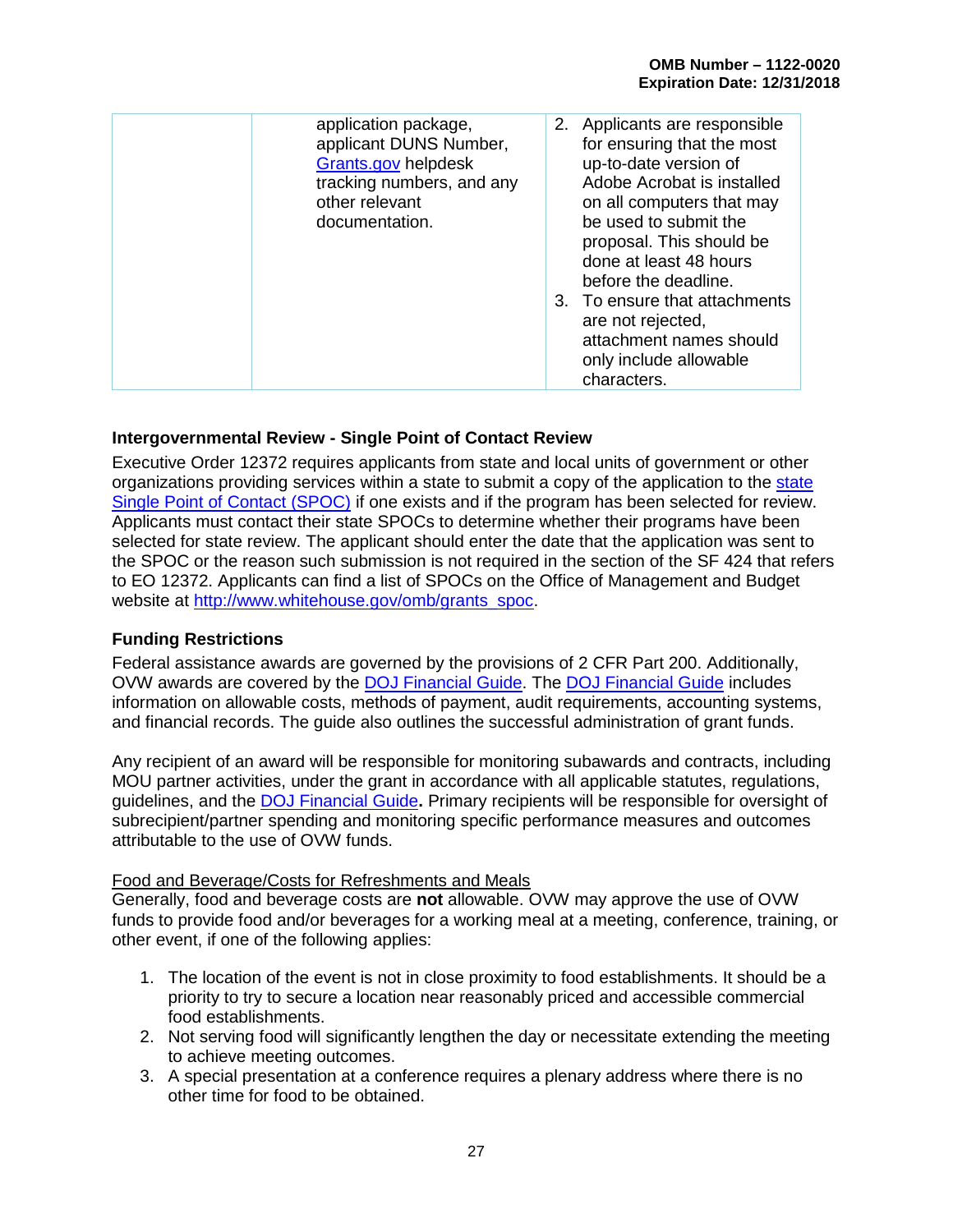4. Other extenuating circumstances necessitate the provision of food.

Justification for an exception listed above must be included in the budget narrative, and funds may only be used to purchase food and/or beverages for a meal at a meeting, conference, training, or other event if OVW approves the specific expenditures in advance. For additional guidance on food and beverage expenditures go to [http://www.justice.gov/ovw/grantees.](http://www.justice.gov/ovw/grantees)

#### Conference Planning and Expenditure Limitations

Applicants should be aware of all applicable laws, regulations, policies and guidance (including specific cost limits, prior approval and reporting requirements, where applicable) governing the use of federal funds for expenses related to conferences (which is defined to include meetings, retreats, seminars, symposiums, training and other similar events), including the provision of food and/or beverages at such events, and costs of attendance at such events. Information on pertinent laws, regulations, policies and guidance related to conference planning is available at [http://www.justice.gov/ovw/grantees.](http://www.justice.gov/ovw/grantees) Applicants should also be aware of the following specific restrictions on conference planning and expenditure limitations:

- 1. Cost of Logistical Conference Planning
- 2. Cost of Programmatic Conference Planning
- 3. Conference Space and Audio-Visual Equipment and Services
- 4. Prohibition on Trinkets at Conferences
- 5. Entertainment at Conferences
- 6. Food and Beverages at Conferences
- 7. Prior Approval Required Before Entering Into Contracts or Expending Funds for Conferences
- 8. Conference Reporting

Updated Department of Justice and OVW guidance on conference planning, minimization of costs, and conference cost reporting is available on the OVW website at [http://www.justice.gov/ovw/grantees.](http://www.justice.gov/ovw/grantees)

#### <span id="page-32-0"></span>Training and Technical Assistance

All applicants are required to allocate funds in the amount of \$20,000 for standard projects and \$25,000 for comprehensive projects to support travel costs associated with technical assistance and capacity-building activities sponsored by OVW-designated technical assistance providers. Applicants from Alaska, Hawaii, and United States Territories should allocate \$25,000 for standard projects and \$30,000 for comprehensive projects to account for higher travel costs. These specific applicants may exceed the budget caps to account for this increased travel amount. The \$20,000, \$25,000 or \$30,000 is for the entire 36 months and NOT per year. The required set-aside amount may be shared between the applicant and any partnering agency(ies), but the budget must reflect the costs in the appropriate categories. Therefore, an employee's travel costs should be included in the "Travel" category, while travel costs for the project partner(s) must be included in the "Consultants/Contracts/Subawards" category. Label both costs as "OVW Technical Assistance." OVW technical assistance is provided free of charge to grantees, so applicants do not need to include registration fees. The amounts included in the budget should equal the full, required set-aside amount listed above.

These funds can **only** be used for OVW-designated technical assistance, unless otherwise approved by OVW. Travel funds should be used to support travel by all project partners including nonprofit, nongovernmental victim service providers. Funds may also be used by persons whose positions are not grant-funded as long as that person's roles and responsibilities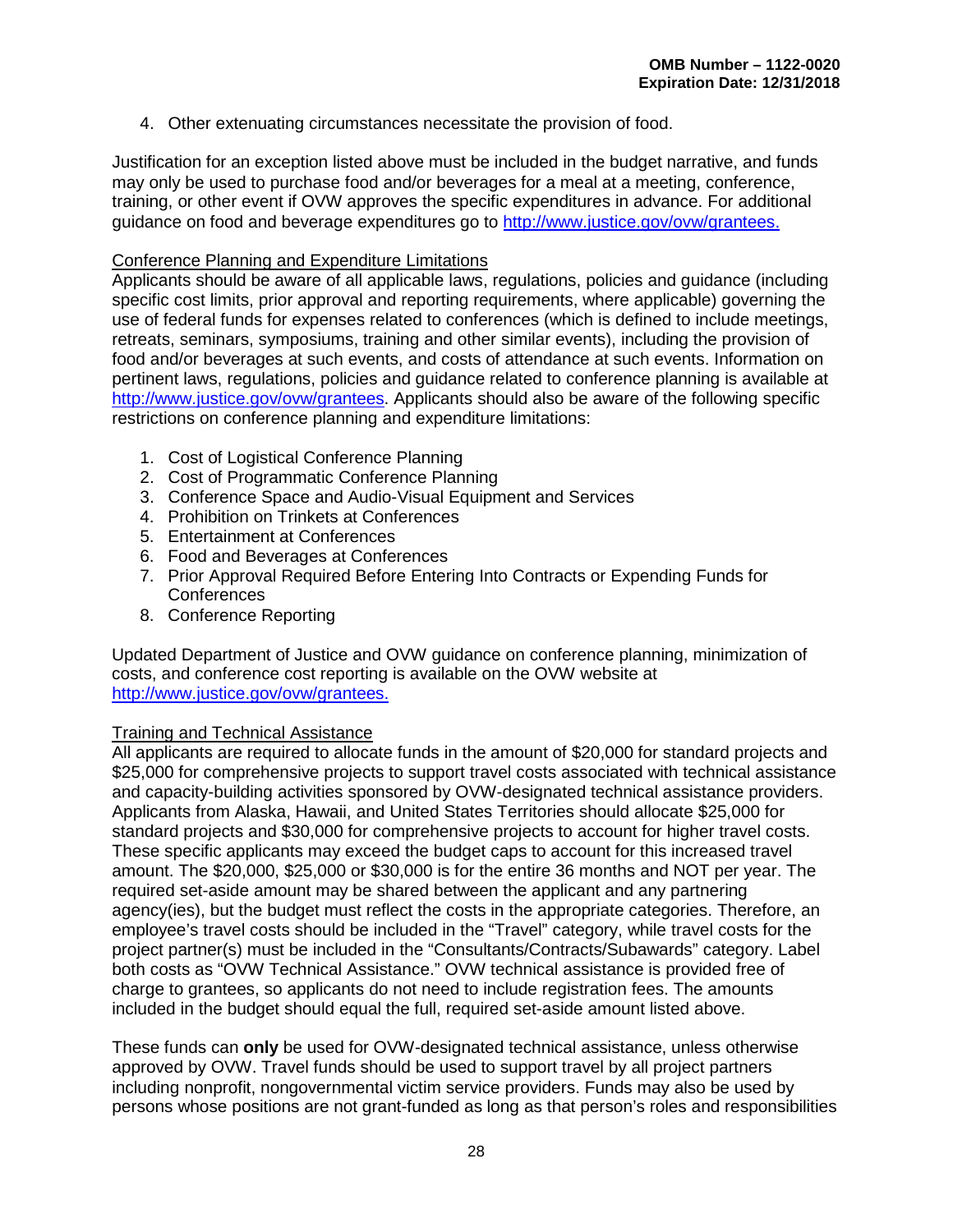are linked to the project's overall mission. Applicants may budget for expenses in excess of the OVW estimate if they are aware of relevant non-OVW sponsored conferences for which they would like permission to use grant funds to support staff/project partner attendance.

#### Program Assessments

Grantees under this program are prohibited from using OVW funds to conduct research. Upon budget approval, they may use funds to assess their work for quality assurance and program improvement purposes only. Assessments for quality assurance and program improvement might include surveying training participants about the quality of training content and delivery or convening discussion forums with key stakeholders. Applicants considering proposing program assessments should refer to the [DOJ/OJP decision tree](https://ojp.gov/funding/Apply/Resources/ResearchDecisionTree.pdf) to ensure that the activity does not qualify as human subjects research.

#### Pre-Agreement Cost Approval

OVW generally does not allow pre-award costs. Costs incurred prior to the start date of the award may not be charged to the project unless the recipient receives prior approval from OVW. See the [DOJ Financial Guide](https://www.justice.gov/ovw/file/892031/download) for more information on pre-award costs.

#### <span id="page-33-0"></span>**Other Submission Requirements**

As discussed in the [Submission Dates and Times](#page-28-0) section above, applications must be submitted electronically via [Grants.gov.](http://www.grants.gov/) Applicants that are unable to submit electronically must follow the instructions in that section.

After applicants obtain their DUNS number and register with SAM, they can begin the [Grants.gov](http://www.grants.gov/) registration process. In order to apply for a grant, the applying organization must complete the [Grants.gov](http://www.grants.gov/) registration process prior to beginning an application for a federal grant. Complete instructions can be found at [Grants.gov.](http://www.grants.gov/) **The registration process generally takes between three and five business days and may take as long as four weeks if all steps are not completed in a timely manner.** Grants.gov is not the Office of Justice Programs' (OJP) Grants Management System (GMS). If applicants experience difficulties at any point during this process, they should call the [Grants.gov](http://www.grants.gov/) Customer Support Hotline at **1-800- 518-4726**.

**Note:** [Grants.gov](http://www.grants.gov/) **limits the use of specific characters in names of attachment files.** Valid file names include only the characters shown in the table below. [Grants.gov](http://www.grants.gov/) is designed to reject any application that includes an attachment(s) with a file name that contains any characters not shown in the table below.

| <b>Characters</b>                  |                                                              |                     |                       |
|------------------------------------|--------------------------------------------------------------|---------------------|-----------------------|
| Upper case $(A -$                  | Parentheses ()                                               | Curly braces $\{\}$ | Square brackets []    |
|                                    |                                                              |                     |                       |
| Lower case $(a - z)$               | Ampersand (&)                                                | Tilde $(-)$         | Exclamation point (!) |
| Numbers (0-9)                      | Comma $($ , $)$                                              | Semicolon (; )      | Apostrophe ('         |
| Underscore (                       | At sign $(\mathcal{Q})$                                      | Number sign (#)     | Dollar sign (\$)      |
| Hyphen<br>$\overline{\phantom{a}}$ | Percent sign (%)                                             | Plus sign $(+)$     | Equal sign $(=)$      |
| Space                              | When using the ampersand (&) in XML, applicants must use the |                     |                       |
| Period (.)                         | "&" format.                                                  |                     |                       |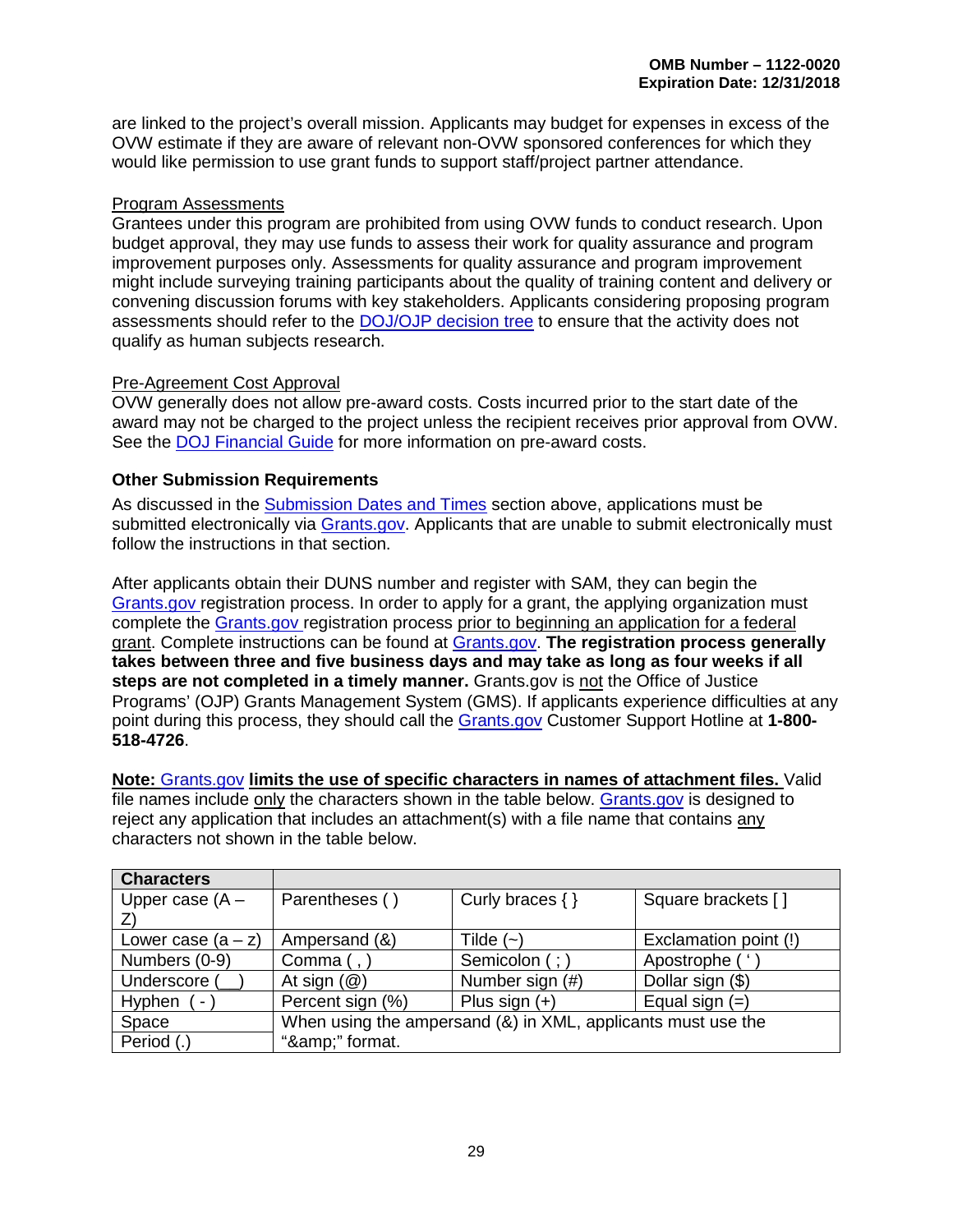#### **OVW strongly suggests using simple titles for all documents, such as "FY 2018 OVW Project Narrative." Visit the [Grants.gov](http://www.grants.gov/) website to review the most up-to-date guidelines about the use of specific characters.**

The E-Business Point of Contact (E-Biz POC) within the applicant's organization must register the organization with [Grants.gov.](http://www.grants.gov/) The E-Biz POC oversees the organization's [Grants.gov](http://www.grants.gov/) transactions and assigns the AOR. The AOR submits the application to [Grants.gov](http://www.grants.gov/) and must register with [Grants.gov](http://www.grants.gov/) as well. In some cases the E-Biz POC is also the AOR for an organization.

- 1. *Step 1:* Go to [Grants.gov.](http://www.grants.gov/) Scroll over the "APPLICANTS" drop down and click the "Organization Registration Link".
- 2. *Step 2:* Register with [SAM](https://www.sam.gov/portal/SAM/#1)
- 3. *Step 3:* [Username & Password](http://www.grants.gov/web/grants/applicants/organization-registration/step-3-username-password.html)
- 4. *Step 4*[: AOR Authorization](http://www.grants.gov/web/grants/applicants/organization-registration/step-4-aor-authorization.html)
- 5. *Step 5*[: TRACK AOR STATUS](http://www.grants.gov/web/grants/applicants/organization-registration/step-5-track-aor-status.html)

#### **The application process can move forward once the organization successfully registers with** [Grants.gov](http://www.grants.gov/)**.**

#### <span id="page-34-0"></span>**Downloading a Grant Application Package**

An applicant may download the application package to complete it offline and route it through the applying organization for review before final submission.

Applicants must use the correct version of Adobe software in order to download the grant application package. To verify if the Adobe software version is compatible with [Grants.gov,](http://www.grants.gov/) visit the following link: [http://www.grants.gov/web/grants/applicants/adobe-software](http://www.grants.gov/web/grants/applicants/adobe-software-compatibility.html)[compatibility.html.](http://www.grants.gov/web/grants/applicants/adobe-software-compatibility.html)

Instructions on how to open and use the forms in the package are on the application package cover sheet. Agency-specific instructions are available for download when the application package is downloaded. The instructions identify the required information for a complete application.

#### <span id="page-34-1"></span>**Completing the Grant Application Package**

The applicant must manually save changes to the grant application. [Grants.gov](http://www.grants.gov/) does NOT automatically save changes. The package cannot be submitted until all required fields have been completed.

#### <span id="page-34-2"></span>**Submitting the Completed Grant Application Package**

AORs should closely monitor their email for any notification from [Grants.gov](http://www.grants.gov/) about a possible failed submission. The AOR will receive a minimum of two emails from [Grants.gov.](http://www.grants.gov/) Log on to [Grants.gov.](http://www.grants.gov/) After the application is fully completed, errors are corrected, and the application is saved, click the "Save & Submit" button on the cover page. The application package will be automatically uploaded to [Grants.gov.](http://www.grants.gov/)

To ensure a successful application submission, OVW strongly encourages applicants to start their applications at least 48, but no less than 24, hours before the deadline.

A confirmation screen will appear once the submission is complete. A [Grants.gov](http://www.grants.gov/) tracking number will be provided at the bottom of this screen, as well as the official date and time of the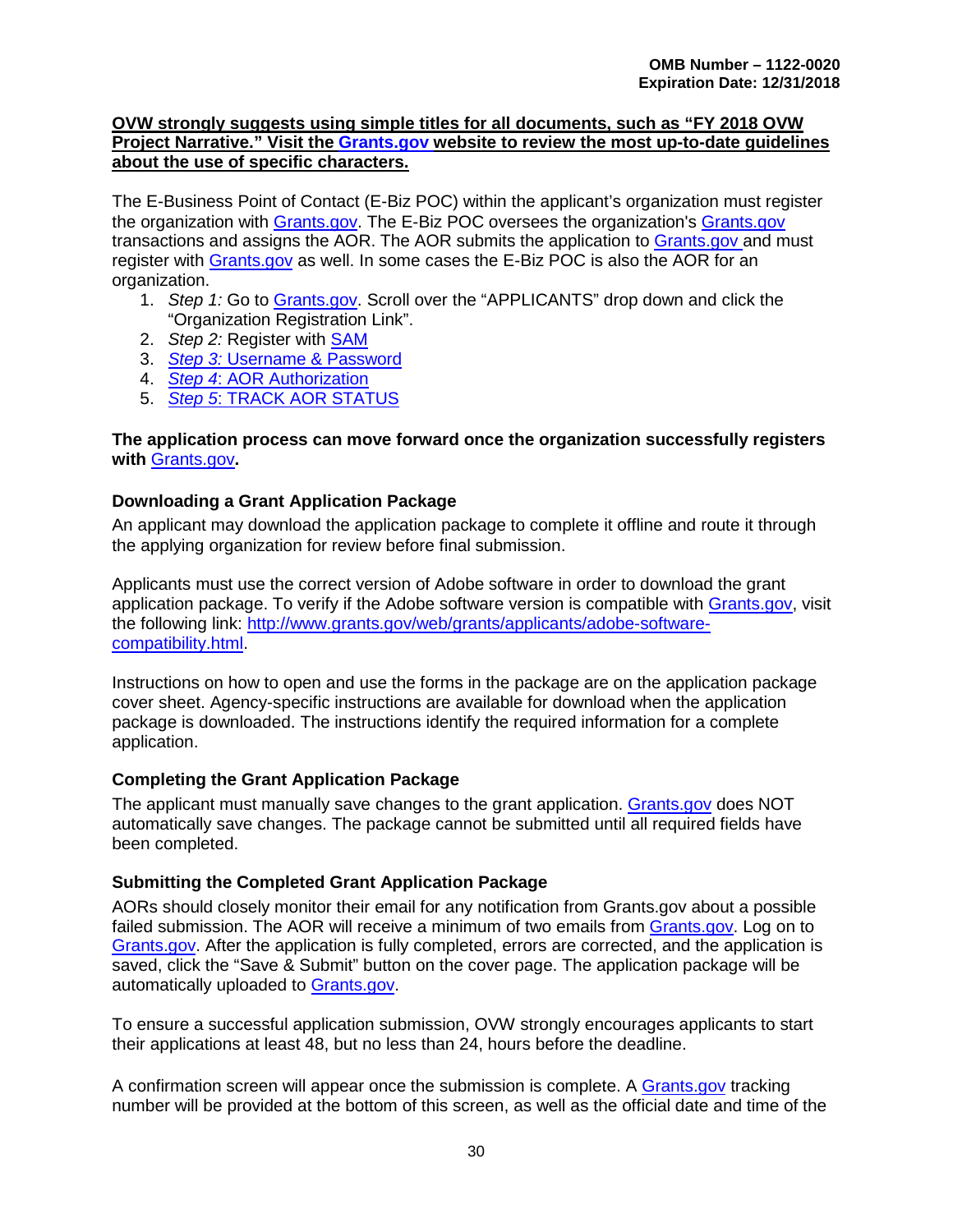submission. Applicants must record the tracking number if technical support is needed. The [Grants.gov](http://www.grants.gov/) Help Desk can be reached at 1-800-518-4726, Monday through Friday, from 7:00 a.m. to 9:00 p.m. E.T. except federal holidays.

# <span id="page-35-0"></span>*E. Application Review Information*

#### <span id="page-35-1"></span>**Criteria**

Applications will be subject to a peer review and a programmatic review. Applications will be scored based on the degree to which the application responds to each section and addresses each element in the section. Furthermore, applications will be scored based upon the quality of the response and the level of detail provided. Each element **must** be addressed in the section in which it is requested. Points may be deducted if the applicant does not include the information in the appropriate section even if it is included elsewhere within the application. Each section will be reviewed as a separate document and will be scored as such. Specifically, for the Justice for Families Program, scoring will be as follows:

- 1. Summary data sheet: (5) points
- 2. Project narrative: (65) points, of which
	- A. Purpose of the project: (10) points
	- B. What will be done: (45) points
	- C. Who will implement: (10) points
- 3. Budget narrative and detail worksheet: (15) points
- 4. MOU (or Letters of Commitment in lieu of MOU): (15) points

#### <span id="page-35-2"></span>**Review and Selection Process**

#### Peer Review

OVW will subject all eligible applications to a peer review process that is fair and based on the criteria outlined in this solicitation. OVW may use internal reviewers, external reviewers, or a combination of both.

#### Programmatic Review

All applications that are considered for funding will be subject to a programmatic review. The programmatic review consists of assessing the application for compliance with the program's scope, activities that compromise victim safety, and, if applicable, past performance and priority area review. OVW reserves the right to deduct points from applications for the following reasons:

- 1. Activities that compromise victim safety and recovery and undermine offender accountability (deduct up to 15 points.)
- 2. Out-of-scope activities (deduct up to 10 points)
- 3. Past performance (deduct up to 25 points)
- 4. Formatting and Technical Requirements (deduct up to 5 points)

An application that is deemed to be substantially out of scope, proposes a substantial number of activities that are unallowable, or proposes activities that pose a significant threat to victim safety or a serious breach of confidentiality will not be considered for funding. An applicant with considerable past performance issues may receive a deduction in points as described above or be removed from consideration entirely regardless of the application's peer review score.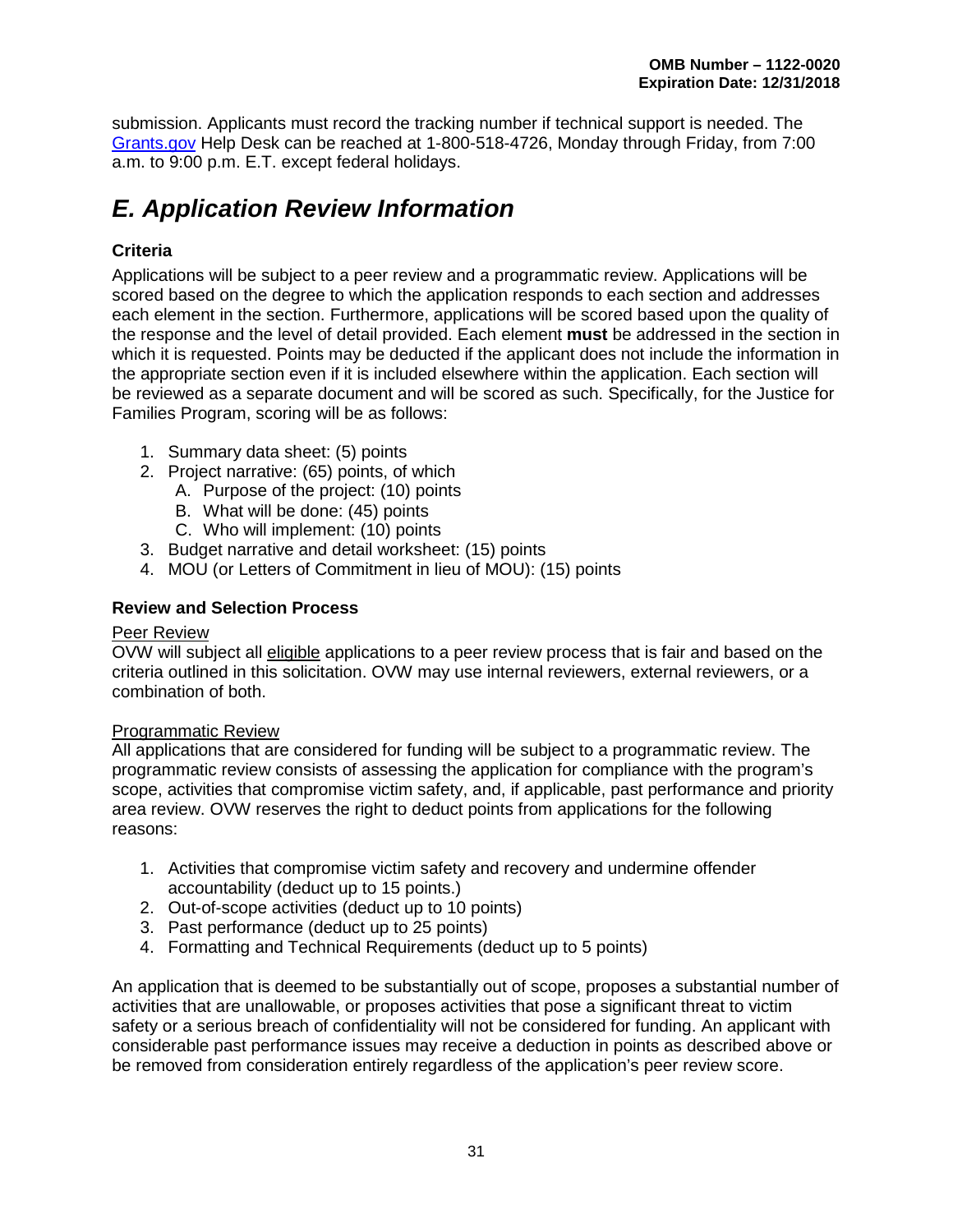As a part of the programmatic review process described above, applicants will be reviewed for past performance and risk based on the elements listed below.

- 1. Demonstrated effectiveness of the current project indicated by timely progress toward meeting project goals and objectives
- 2. Demonstration that past activities supported with OVW grant funds have been limited to program purpose areas
- 3. Adherence to all special conditions of existing grant award(s) from OVW
- 4. Adherence to programmatic and financial reporting requirements, including timely submission of required reports
- 5. Completion of close-out of prior awards in a timely manner
- 6. Appropriate use of and active participation in OVW-sponsored workshops and other technical assistance events as required by a special condition of the current or recent award
- 7. Receipt of financial clearances on all current or recent grants from OVW
- 8. Timely resolution of issues identified in any audit or on-site financial or programmatic monitoring visit
- 9. Adherence to the Office of Management and Budget single-audit requirement
- 10. Timely expenditure of grant funds
- 11. Adherence to the requirements of the [DOJ Financial Guide](https://www.justice.gov/ovw/file/892031/download)

Absent explicit statutory authorization or written delegation of authority to the contrary, all final award decisions will be made by the OVW Director, who also may give consideration to factors including, but not limited to, underserved populations, geographic diversity, strategic priorities, past performance, and available funding when making awards. All award decisions are final and not subject to appeal.

## High-Risk Grantees

Based on DOJ's assessment of each grantee with regard to current or previous funding, unresolved audit issues, delinquent programmatic and fiscal reporting, and prior performance, a grantee may be designated "high risk." Awards to high-risk grantees may carry special conditions such as increased monitoring and/or prohibitions on drawing funds until certain requirements are met. High-risk grantees with substantial or persistent performance or compliance issues, long-standing open audits, or open criminal investigations will likely not receive an additional OVW award until all issues are resolved.

## **Anticipated Announcement and Federal Award Dates**

It is anticipated that all applicants will be notified of the outcome of their applications by October 1, 2018.

# *F. Federal Award Administration Information*

# **Federal Award Notices**

Successful applications will receive OVW award notifications electronically from the OJP Grants Management System (GMS) (not Grants.gov). This award notification will be sent to the individuals listed as the [Authorized Representative](#page-23-0) and the Point of Contact on the SF-424 for the application that was selected for funding and will include instructions on accepting the award. Recipients will be required to log in; accept any outstanding assurances and certifications on the award; designate financial points of contact; and review, sign, and accept the award. The award acceptance process involves physical signature of the award document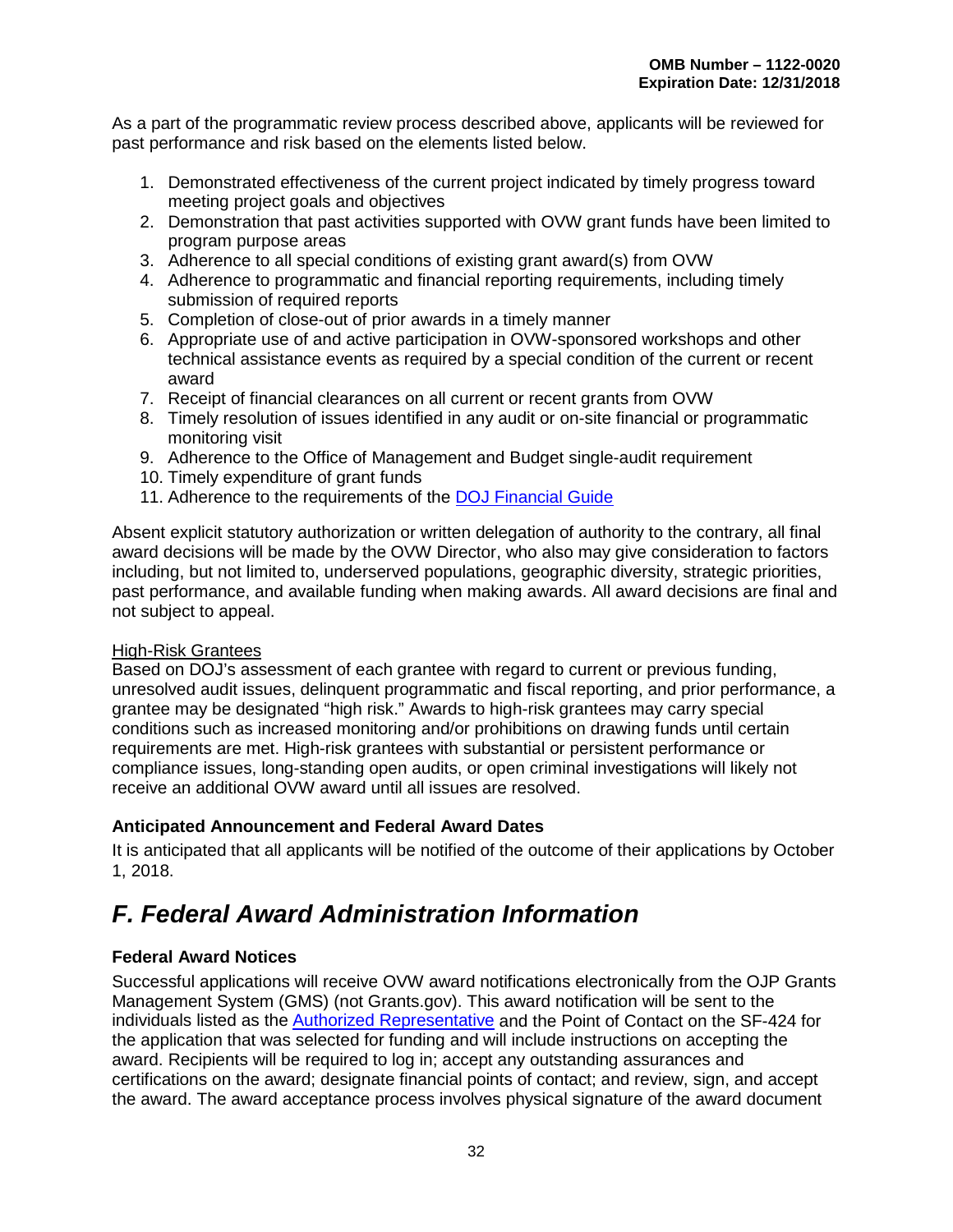and terms and conditions by the [Authorized Representative,](#page-23-0) scanning the fully executed award document, and returning the scanned document to OVW via facsimile or email.

## **Administrative and National Policy Requirements**

### Information for All Federal Award Grantees

Applicants selected for awards must agree to comply with additional legal, administrative, and national policy requirements, including those requirements enumerated below. OVW strongly encourages applicants to review the information pertaining to these additional requirements prior to submitting an application. Additional information for each requirement can be found in the [Solicitation Companion Guide.](https://www.justice.gov/ovw/page/file/1007726/download#Solicitation)

- 1. Civil Rights Compliance
- 2. Funding to Faith-Based Organizations
- 3. Confidentiality and Privacy Protections
- 4. Research and the Protection of Human Subjects (if applicable)
- 5. Anti-Lobbying Act
- 6. Reporting Requirements
- 7. National Environmental Policy Act (NEPA) (if applicable)
- 8. National Historic Preservation Act (NHPA) (if applicable)
- 9. DOJ Information Technology Standards (if applicable)
- 10. Non-Supplanting of State or Local Funds
- 11. Criminal Penalty for False Statements
- 12. Reporting Fraud, Waste, Error, and Abuse
- 13. Suspension or Termination of Funding
- 14. Nonprofit Organizations
- 15. Government Performance and Results Act (GPRA)
- 16. Rights in Intellectual Property
- 17. Federal Funding Accountability and Transparency Act (FFATA) of 2006
- 18. Awards in Excess of \$5,000,000 Federal Taxes Certification Requirement
- 19. Active SAM Registration and Unique Identifier Requirements
- 20. Whistleblower Protections for Employees of OVW Grantees
- 21. Prohibited Conduct by Recipients Related to Trafficking in Persons
- 22. General Appropriations Law Restrictions on Use of Federal Funds
- 23. Recipient Integrity and Performance Matters Including Recipient Reporting to FAPIIS

Terms and conditions for OVW awards, including awards under this program are available at [http://www.justice.gov/ovw/grantees.](http://www.justice.gov/ovw/grantees) These terms are subject to change prior to the issuance of the awards.

### Violence Against Women Act Non-Discrimination Provision

The Violence Against Women Reauthorization Act of 2013 added a civil rights provision that applies to all FY 2018 OVW grants. This provision prohibits OVW grantees from excluding, denying benefits to, or discriminating against any person on the basis of actual or perceived race, color, religion, national origin, sex, gender identity, sexual orientation, or disability in any program or activity funded in whole or in part by OVW. For more information on this prohibition, see [http://www.justice.gov/ovw/docs/faqs-ngc-vawa.pdf.](http://www.justice.gov/ovw/docs/faqs-ngc-vawa.pdf) Additional information on the civil rights obligations of OVW funding recipients can be found in the [Solicitation Companion Guide](https://www.justice.gov/ovw/page/file/1007726/download#Solicitation) under "Civil Rights Compliance."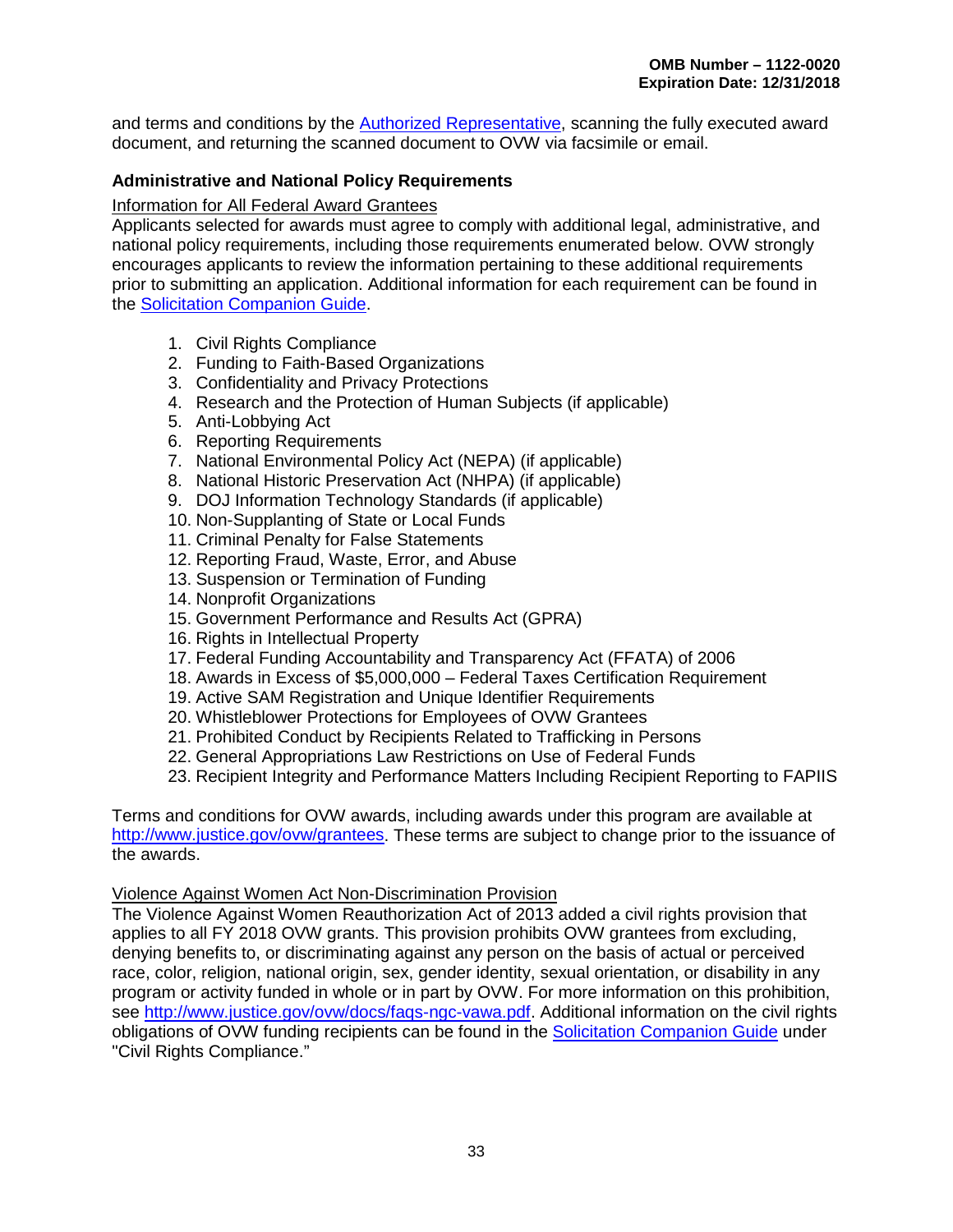## Accessibility

Recipients of OVW funds must comply with applicable federal civil rights laws, which, among other things, prohibit discrimination on the basis of disability and national origin. Compliance with these laws includes taking reasonable steps to ensure that persons with limited English proficiency have meaningful access to recipients' programs and activities and that these programs and activities are readily accessible to individuals with disabilities. More information on these obligations is available in the [Solicitation Companion Guide.](https://www.justice.gov/ovw/page/file/1007726/download#Solicitation) Applicants must allocate grant funds or other available resources to support activities that help to ensure meaningful and full access to their programs. For example, grant funds can be used to support American Sign Language interpreter services, language interpretation and translation services, or the purchase of adaptive equipment.

# **Reporting**

OVW grantees are required to submit semi-annual progress reports and quarterly Federal Financial Reports (SF-425). Appropriate progress report forms will be provided to all applicants selected for an award. Forms will be submitted electronically via GMS. Future awards and fund drawdowns may be withheld if reports are delinquent.

# *G. Federal Awarding Agency Contact(s)*

For assistance with the requirements of this solicitation, contact the Justice for Families Program at 202-307-6026 or OVW.JFF@usdoj.gov.

# *H. Other Information*

# **Application Checklist**

Applicants must submit a fully executed application to OVW, including all required supporting documentation. Prior to peer review, OVW will not contact applicants for missing items. Additionally, if an applicant plans to submit an application under any other OVW grant program this fiscal year, please ensure that only documents pertinent to this solicitation are included with this application. OVW will not redirect documents that are inadvertently submitted with the wrong application (e.g., a Rural Program letter submitted with a Transitional Housing Program application will not be transferred to the Rural application).

| <b>Application Document</b>                                                                                                                                                                                                                 |  |
|---------------------------------------------------------------------------------------------------------------------------------------------------------------------------------------------------------------------------------------------|--|
| 1. Certification of Eligibility Regarding Mediation or<br><b>Counseling (all applicants)</b>                                                                                                                                                |  |
| 2. Letter Demonstrating Safe Operation of Supervised<br>Visitation or Safe Exchange (only applicants proposing<br>activities under Purpose Area 1 to operate supervised<br>visitation programs and services or safe visitation<br>exchange) |  |
| 3. Certification Regarding Filing and Other Fees (only<br>applicants proposing activities under Purpose Area 4 or 5<br>that are court-based programs)                                                                                       |  |
| 4. Certification Regarding Custody Evaluation and Guardian<br>Ad Litem Services (only applicants proposing activities                                                                                                                       |  |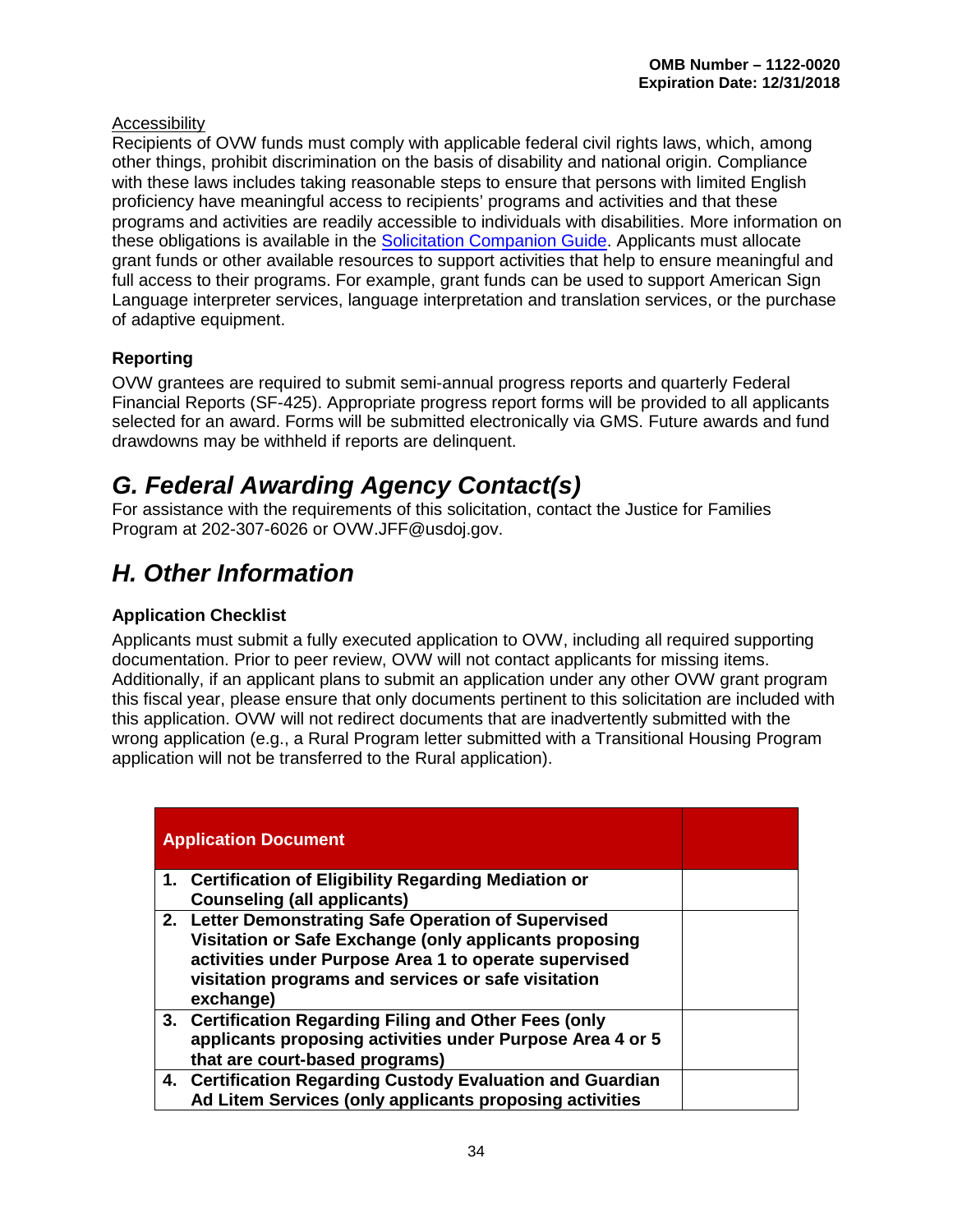| under Purpose Area 4 or 5 to support custody evaluation<br>and/or guardian ad litem (GAL) services)                |  |
|--------------------------------------------------------------------------------------------------------------------|--|
| Delivery of Legal Assistance Certification Letter (if<br>5.<br>applicable)                                         |  |
| 6. Letter of Registration                                                                                          |  |
| 7. Summary Data Sheet                                                                                              |  |
| 8. Proposal Abstract                                                                                               |  |
| 9. Project Narrative                                                                                               |  |
| 10. Purpose of the Application                                                                                     |  |
| 11. What Will Be Done                                                                                              |  |
| 12. Who Will Implement                                                                                             |  |
| 13. Budget Detail Worksheet and Narrative                                                                          |  |
| 14. Memorandum of Understanding (MOU) or Letters of<br>Commitment (only for court lead applicants, including their |  |
| partners, and courts as a partner precluded from signing                                                           |  |
| an MOU) that includes documentation of collaboration with                                                          |  |
| a domestic violence and/or sexual assault victim services<br>provider and a court.                                 |  |
| 15. Application for Federal Assistance: SF 424                                                                     |  |
| 16. Standard Assurances and Certifications                                                                         |  |
| 17. Applicant Financial Capability Questionnaire (if applicable)                                                   |  |
| 18. Confidentiality Notice Form                                                                                    |  |
| 19. Disclosures of Process Related to Executive                                                                    |  |
| <b>Compensation</b>                                                                                                |  |
| <b>20. Financial Accounting Practices</b>                                                                          |  |
| 21. Indirect Cost Rate Agreement (if applicable)                                                                   |  |
| 22. Letter of Nonsupplanting                                                                                       |  |
| 23. Proof of 501(c)(3) Status (Nonprofit Organizations Only)                                                       |  |

**Do not submit documents in addition to those specified in this solicitation. Any materials submitted as part of an application may be released pursuant to a request under the Freedom of Information Act.**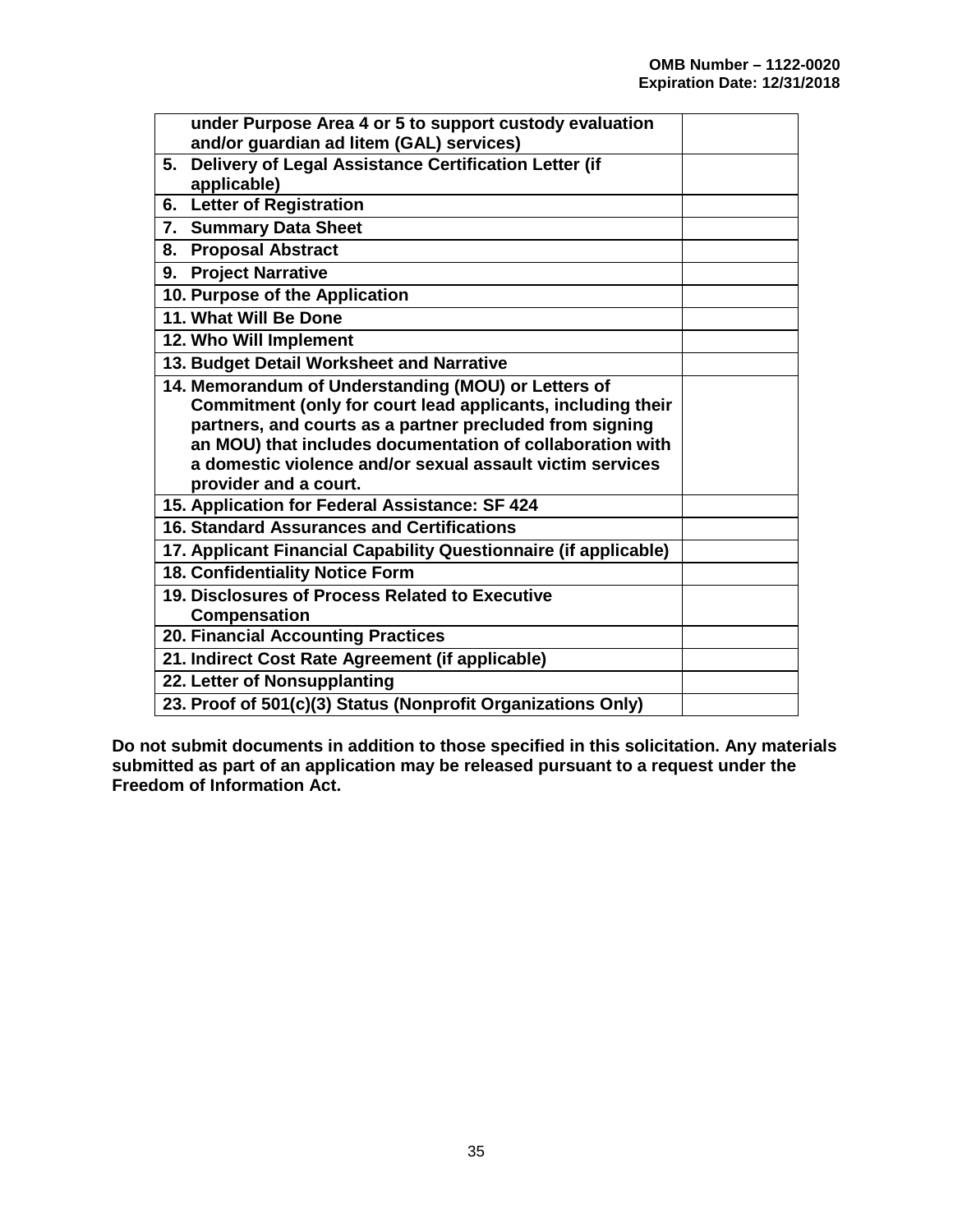## **Public Reporting Burden - Paperwork Reduction Act Notice**

Under the Paperwork Reduction Act, a person is not required to respond to a collection of information unless it displays a currently valid OMB control number. OVW tries to create forms and instructions that are accurate, can be easily understood, and impose the least possible burden on applicants. The estimated average time to complete and file this form is 30 hours. Comments regarding the accuracy of this estimate or suggestions for simplifying this form can be submitted to the Office on Violence Against Women, U.S. Department of Justice, 145 N Street, NE, Washington, DC 20530.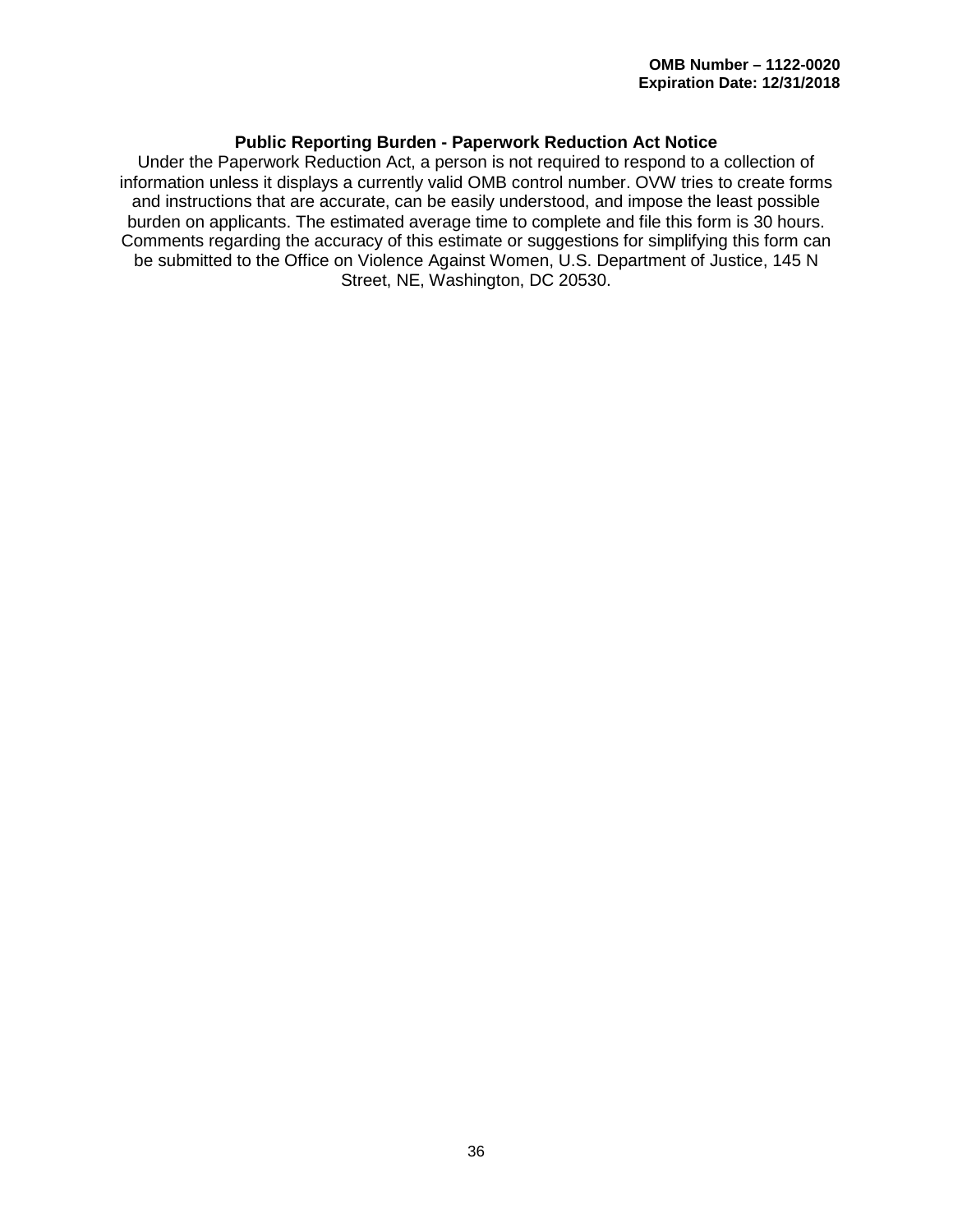# **APPENDIX A**

# **Budget Guidance & Sample Budget Detail Worksheet**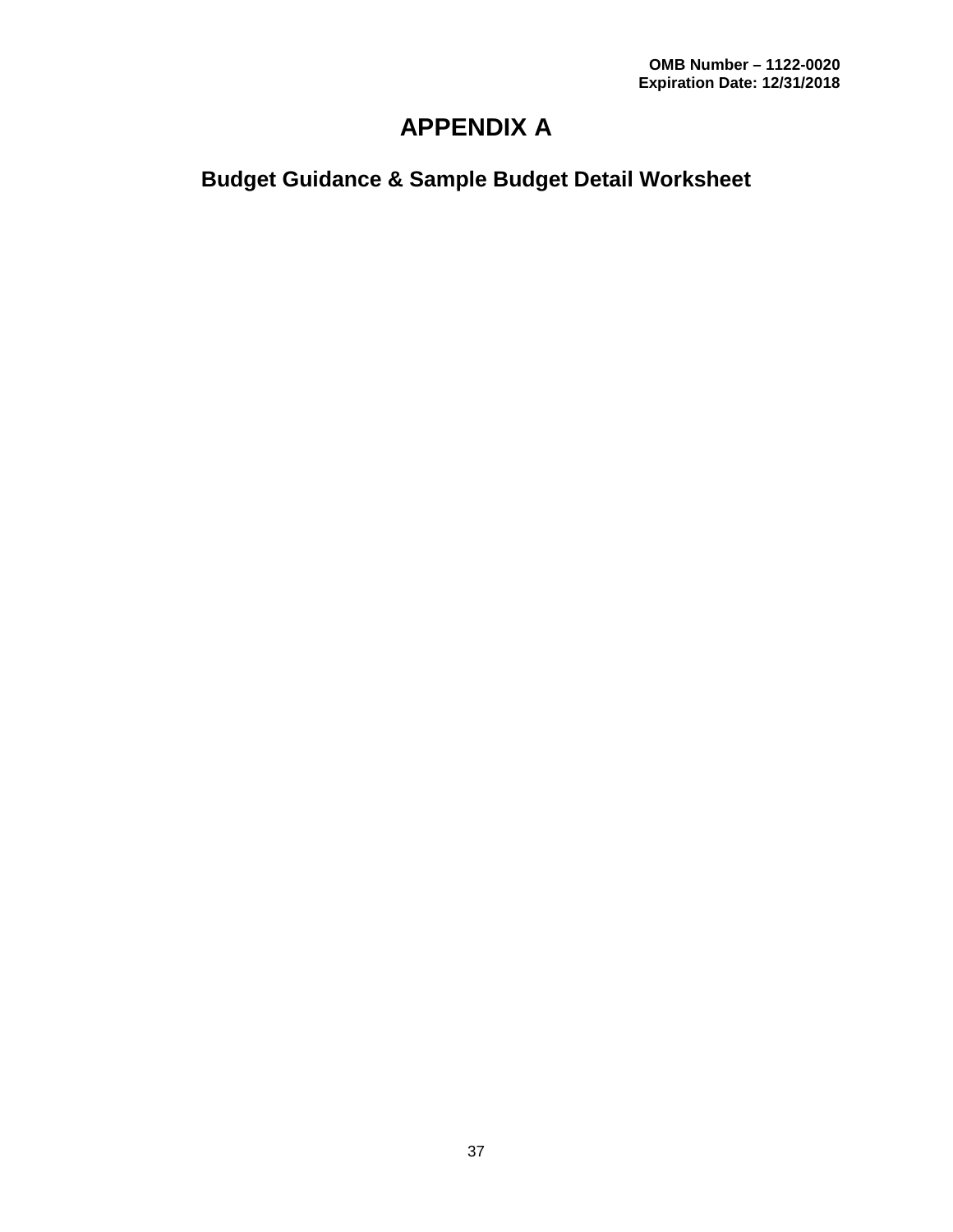### **Budget Guidance**

*Cost guidance for selected items is provided below to assist applicants in preparing the budget*  detail worksheet. In developing your budget detail worksheet please refer to the **DOJ** Financial [Guide.](https://www.justice.gov/ovw/file/892031/download)

### Consultants/Contracts

Compensation for services by an individual consultant should be reasonable and consistent with that paid for similar services in the marketplace. Applicants should consider the type of services provided and the experience and expertise of the individual consultant when deciding if a consultant's rate is reasonable. Applicants are strongly discouraged from requesting consultant rates in excess of \$650 per day. Please note that this does not mean that the rate can or should be as high as \$650 for all consultants. If a project is ultimately selected for funding with a budget allocating more than \$650 per day to a consultant, the applicant must provide additional information to OVW for review and approval before consultant costs are incurred. Applicants should also include all costs associated with consultants/contracts in the "Consultants/Contracts" category, including travel-related costs. These costs should not be reflected in the Personnel or Travel categories.

Applicants should follow the same established procurement policies with federal funds as they would with non-federal funds. All procurement transactions, including the awarding of consultant contracts, should be conducted in a manner that provides maximum open, free and fair competition, and must follow 2 C.F.R. §§ 200.317-200.326. All sole-source procurements (those not awarded competitively) in excess of \$150,000 require prior approval from OVW. This applies to procurements of goods and services, but not to selection of sub recipients.

### MOU Partners/Subrecipients

MOU project partners are generally considered subrecipients for time spent working on program objectives. The following MOU project partner responsibilities are consistent with the characteristics in 2 C.F.R. § 200.330 that support their classification as subrecipients: they are using federal funds to carry out a program for a public purpose specified in the authorizing statute, they are responsible for adherence to program requirements, they are responsible for programmatic decision making, their performance is measured in relation to whether program objectives are met, and in some cases they may be responsible for determining who is eligible to receive assistance (services) under the grant award. In contrast, a contractor provides goods and services within normal business operations, provides similar good and services to many different purchasers, normally operates in a competitive environment, provides goods and services that are ancillary to the operation of the program, and programmatic requirements may not be applicable to the services they are providing. For additional information on determining whether the recipient of the pass-through funds is a subrecipient or a contractor, please refer to [2 CFR Part 200.330,](https://www.ecfr.gov/cgi-bin/text-idx?tpl=/ecfrbrowse/Title02/2cfr200_main_02.tpl) as well as the [Solicitation Companion Guide.](https://www.justice.gov/ovw/page/file/1007726/download#Solicitation)

## Compensation for Partners

In developing the budget, applicants should compensate all project partners for their participation in any project-related activities, including but not limited to, compensation for time and travel expenses to participate in project development, training, and implementation. The budget **must** include compensation for all services rendered by project partners, including nonprofit, nongovernmental domestic violence and/or sexual assault victim services programs and state and tribal domestic violence and/or sexual assault coalitions. Keep in mind that partners are generally considered a subrecipient and would be reimbursed for their actual costs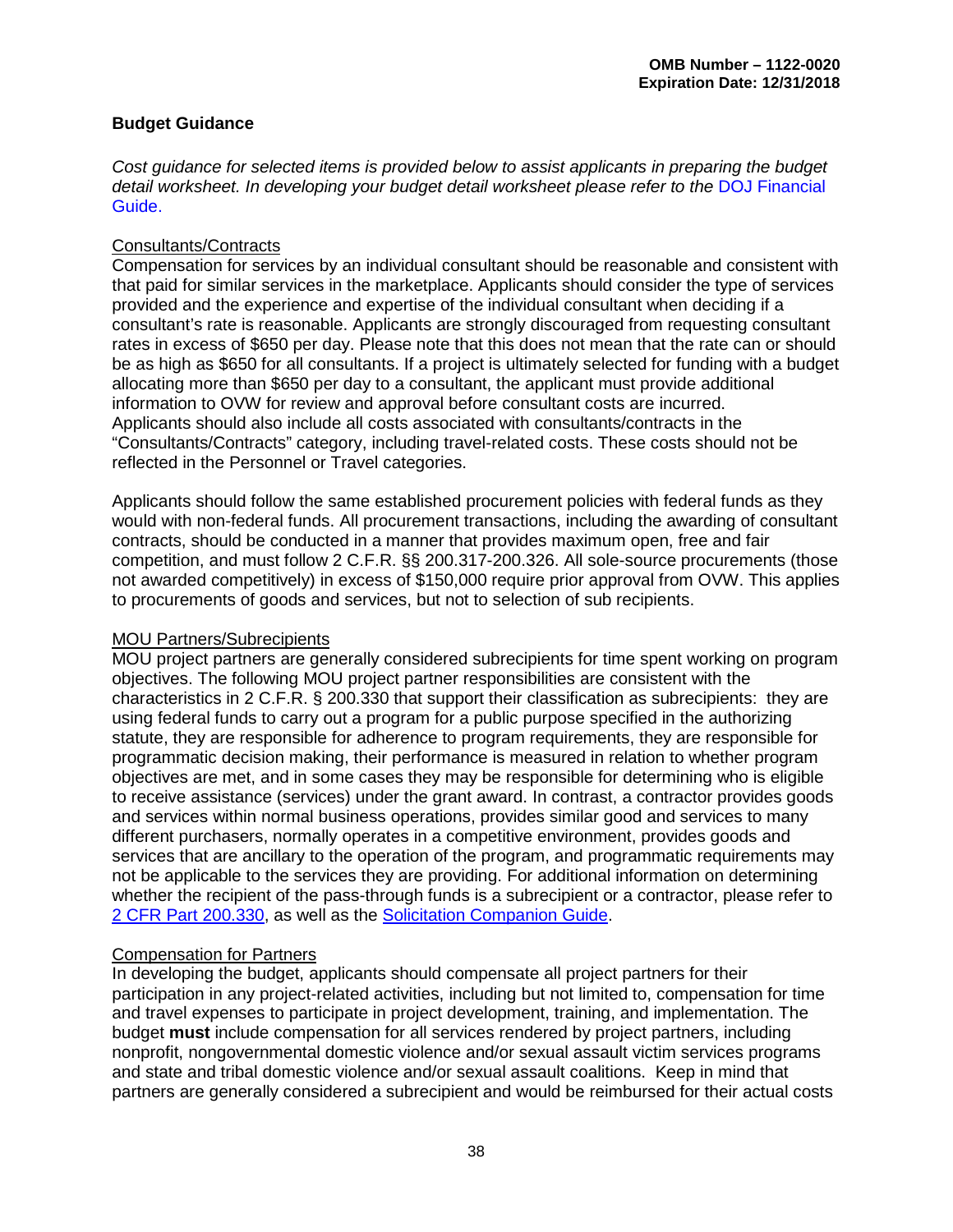incurred for the project rather than a fee for service. If a partner is a state or local governmental agency and the partnership duties are conducted within the course of the agency's "regular" scope of work, applicants do not need to compensate the partner if the partner a) offers this arrangement; and b) an explanation of this arrangement is included in the application.

### Rent

Rental costs are generally allowable under OVW programs. Applicants should list square footage and cost per square foot in the budget. The amount must be based on the space that will be allocated to implement the OVW project, not the costs of the entire rental space. **Rental costs are not allowable for property owned by the applicant or if the applicant has a financial interest in the property**. In this case only the costs of ownership, including maintenance costs, insurance, depreciation, utilities, etc., are allowable costs. The applicant must indicate in the budget narrative whether or not they own the space that will be rented.

### Audit Costs

Costs for audits not required or performed in accordance with the Office of Management and Budget (OMB) Circular A-133 or 2 CFR Part 200 Subpart F – Audit Requirement are unallowable. If the applicant agency did not meet the applicable expenditure threshold during the organization's fiscal year, the cost of any audit performed may not be charged to the grant.

### Indirect Costs

Applicants that have current, federally-approved, indirect cost rates may seek to claim indirect costs and must submit a copy of their current federally-approved indirect cost rate agreement with the application. Applicants may choose to waive indirect costs.

Non-federal entities that have never received a federally-approved indirect cost rate may elect to charge a de minimis rate of 10% of modified total direct costs which may be used indefinitely. This includes state and local governments that have never negotiated an indirect cost

### Purchase and/or Lease of Vehicles

The purchase and lease of vehicles are prohibited under most OVW grant programs, although some programs allow for purchasing vehicles on a case-by-case basis. Refer to the solicitation for which you are applying to determine whether vehicles can be purchased or leased. If requesting a vehicle, a lease/purchase analysis must be submitted with the application.

### Non-Federal contributions

Any non-federal contributions can be discussed in the project narrative or Memorandum of Understanding (if required). **Applicants should not include supplemental contributions in the budget, budget narrative, or SF-424.** 

Applicants are advised that if they voluntarily decide to provide matching funds through the use of in-kind contributions, and include this information in the budget or budget narrative, the voluntary contributions will become a mandatory requirement under the grant award. Grantees that fail to provide sufficient mandatory matching funds through cash or in-kind contributions during the award period may be required to meet their obligation by making a cash payment to the Office on Violence Against Women in order to close out the grant award.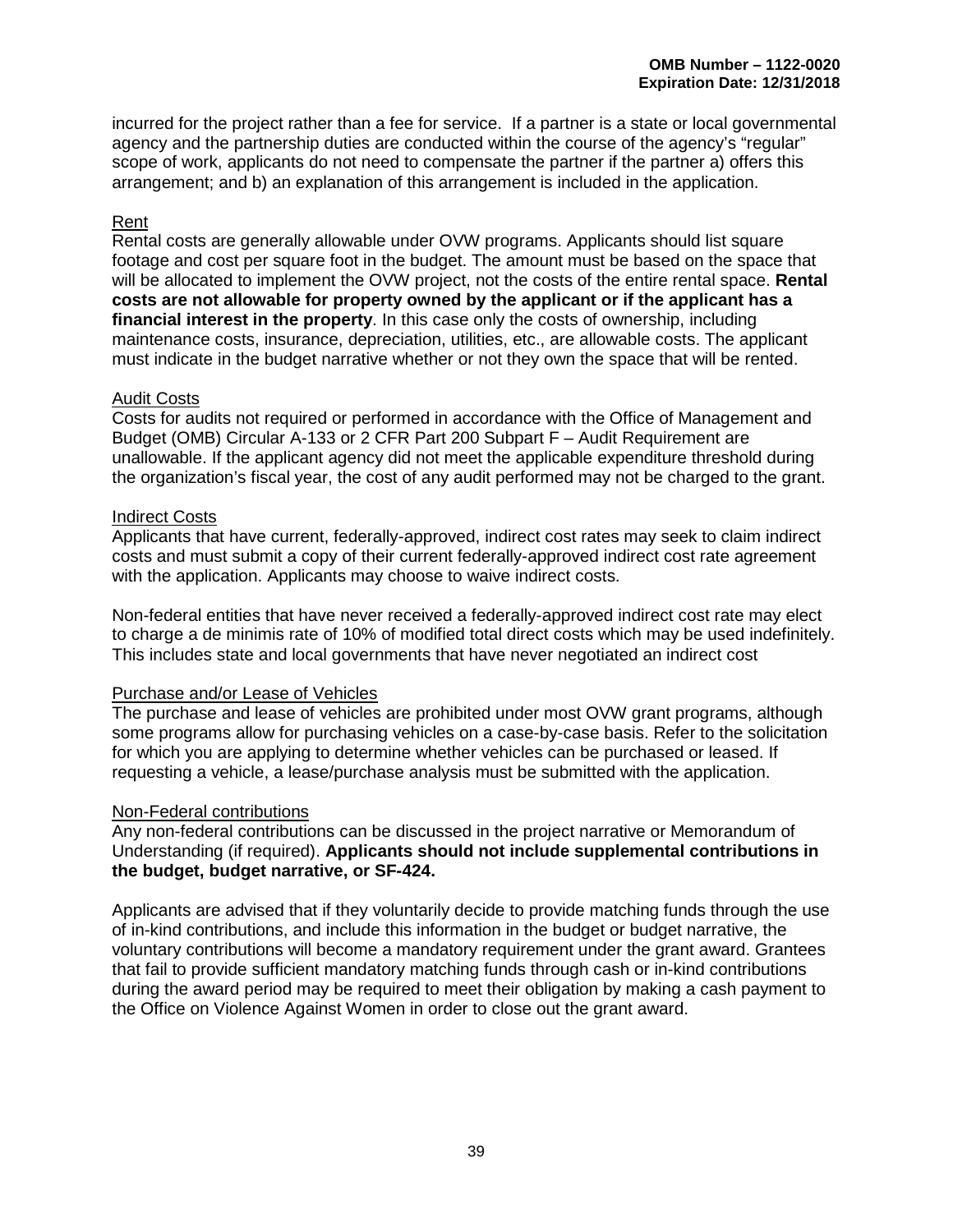### **Budget Detail Worksheet**

**Purpose:** The Budget Detail Worksheet may be used as a guide to assist you in the preparation of the budget and budget narrative. You may submit the budget and budget narrative using this form or in the format of your choice (plain sheets, your own form, or a variation of this form). However, all required information (including the budget narrative) must be provided. Any category of expense not applicable to your budget may be deleted.

### **Note: The following budget is an example intended to assist you in preparing your application budget. The sample expenses may not fit the purposes or activities of this particular grant program.**

**A. Personnel** – List each position by title and name of employee, if available. Show the annual salary rate and the percentage of time to be devoted to the project. Compensation paid for employees engaged in grant activities must be consistent with that paid for similar work within the applicant organization.

| <b>Name/Position</b>            | <b>Computation</b>                  | Cost         |  |
|---------------------------------|-------------------------------------|--------------|--|
| Program Coordinator             | \$23,500 x 100% x 3 years           | \$70,500     |  |
| Investigator                    | \$45,000 x 100% x 3 years           | \$135,000    |  |
| <b>Administrative Assistant</b> | \$10/hr. x 20 hrs/month x 36 months | \$.<br>7,200 |  |

The Program Coordinator will coordinate the tribe's Tribal Governments Program project by organizing regular coordinating council meetings between all partner organizations, ensuring compliance with program requirements, and serving as the central point of contact for all project activities.

The Investigator is an investigator with the tribal law enforcement agency. She/he will dedicate 100% of their time to investigating cases of domestic violence, sexual assault, dating violence and stalking that occur on tribal lands.

The Administrative Assistant for the project will be a part-time employee. She/he will be compensated at a rate of \$10/hour. The designated time spent on the project will be 20 hours each month providing administrative and clerical support to the staff of the Victim Services Program.

## **TOTAL PERSONNEL: \$ 212,700**

**B. Fringe Benefits** – Fringe benefits should be based on actual known costs or an established formula. Fringe benefits are for the personnel listed in budget category (A) and only for the percentage of time devoted to the project. Fringe benefits on overtime hours are limited to FICA, Worker's Compensation, and Unemployment Compensation.

| <b>Name/Position</b>       | <b>Computation</b> | Cost    |
|----------------------------|--------------------|---------|
| <b>Program Coordinator</b> |                    |         |
| Employer's FICA            | \$70,500 x 7.65%   | \$5,393 |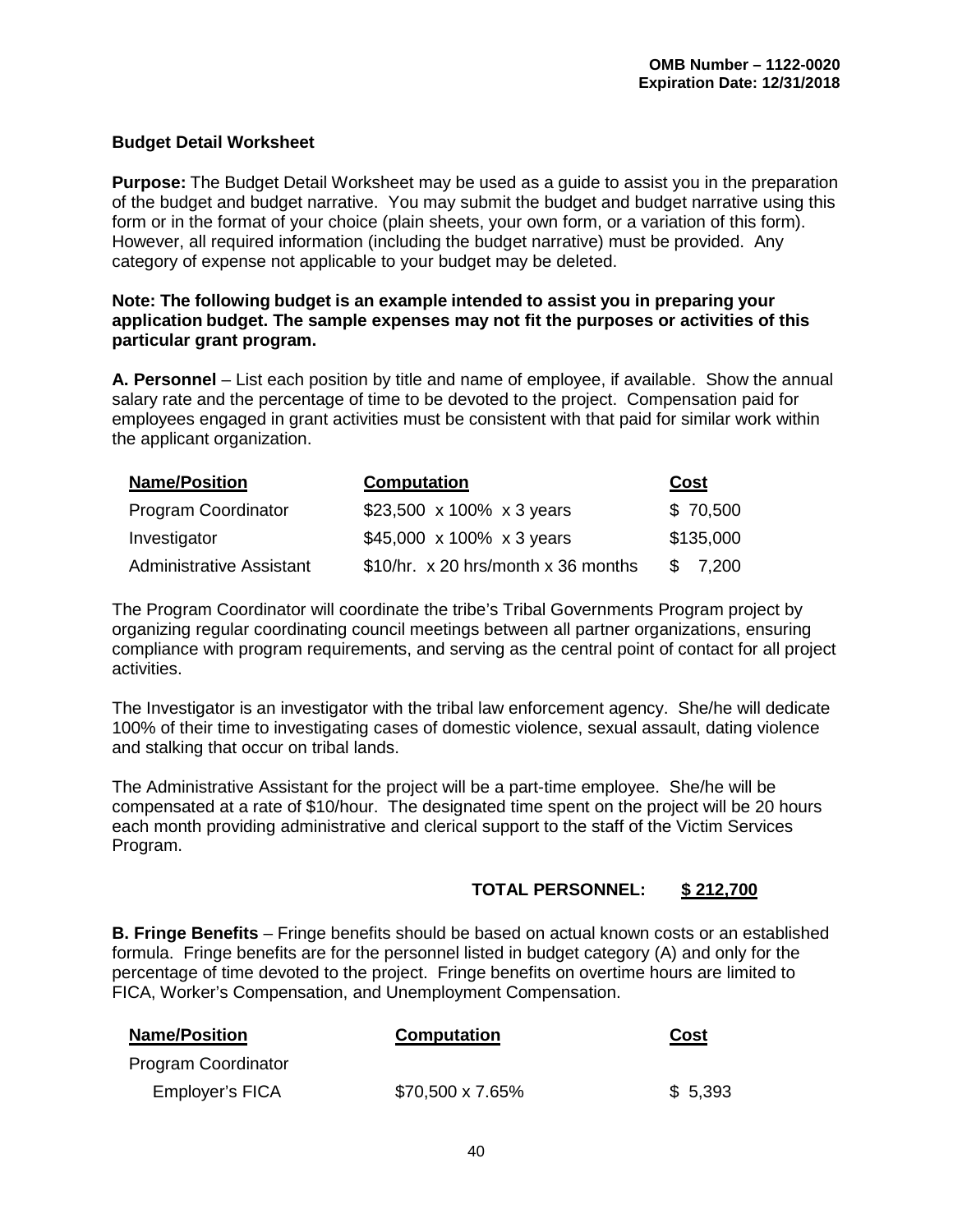| <b>Health Insurance</b>         | \$70,500 x 6.12%         | \$<br>4,315 |
|---------------------------------|--------------------------|-------------|
| <b>Worker's Compensation</b>    | \$70,500 x 1.00%         | \$<br>705   |
| Unemployment<br>Compensation    | \$70,500 x 0.50%         | \$<br>353   |
| Investigator                    |                          |             |
| Employer's FICA                 | \$135,000 x 7.65%        | \$10,328    |
| <b>Health Insurance</b>         | $$135,000 \times 6.12\%$ | \$<br>8,262 |
| <b>Worker's Compensation</b>    | \$135,000 x 1.00%        | \$<br>1,350 |
| Unemployment<br>Compensation    | \$135,000 x 0.50%        | \$<br>675   |
| <b>Administrative Assistant</b> |                          |             |
| Employer's FICA                 | \$7,200 x 7.65%          | \$<br>551   |
| <b>Health Insurance</b>         | $$7,200 \times 6.12\%$   | \$<br>441   |
| <b>Worker's Compensation</b>    | \$7,200 x 1.00%          | \$<br>72    |
| Unemployment<br>Compensation    | \$7,200 x 0.50%          | \$<br>36    |
|                                 |                          |             |

# **TOTAL FRINGE BENEFITS: \$ 32,481**

## **TOTAL PERSONNEL AND FRINGE BENEFITS: \$ 245,181**

The tribe is requesting fringe benefits for the Program Coordinator, the Investigator, and the Administrative Assistant.

**C. Travel** – Itemize travel expenses of project personnel by purpose (e.g., staff to training, field interviews, advisory group meeting, etc.). Show the basis of computation (e.g., six people to 3 day training at \$X airfare, \$X lodging, \$X per diem). In training projects, travel and meals for trainees should be listed separately. Show the number of trainees and unit costs involved. Identify the location of travel, if known. Indicate source of Travel Policies applied, Applicant or Federal Travel Regulations.

| <b>Purpose of Travel</b>                  | <b>Location</b> | <u>Item</u> | <b>Computation</b> | Cost     |
|-------------------------------------------|-----------------|-------------|--------------------|----------|
| OVW-Mandated<br>Training and<br>Technical | TBD.            | TBD         | TRD                | \$12,000 |
| Assistance                                |                 |             |                    |          |

\$12,000 of the required \$20,000 in OVW mandated technical assistance and training funds has been allocated to cover the cost of travel for staff of the tribe in accordance with program guidelines. The remaining amount of \$8,000 has been allocated for partner or consultant travel and can be found in Section G of this form. The sites of the training sessions are unknown at this time. Travel estimates are based upon the tribe's formal written travel policy.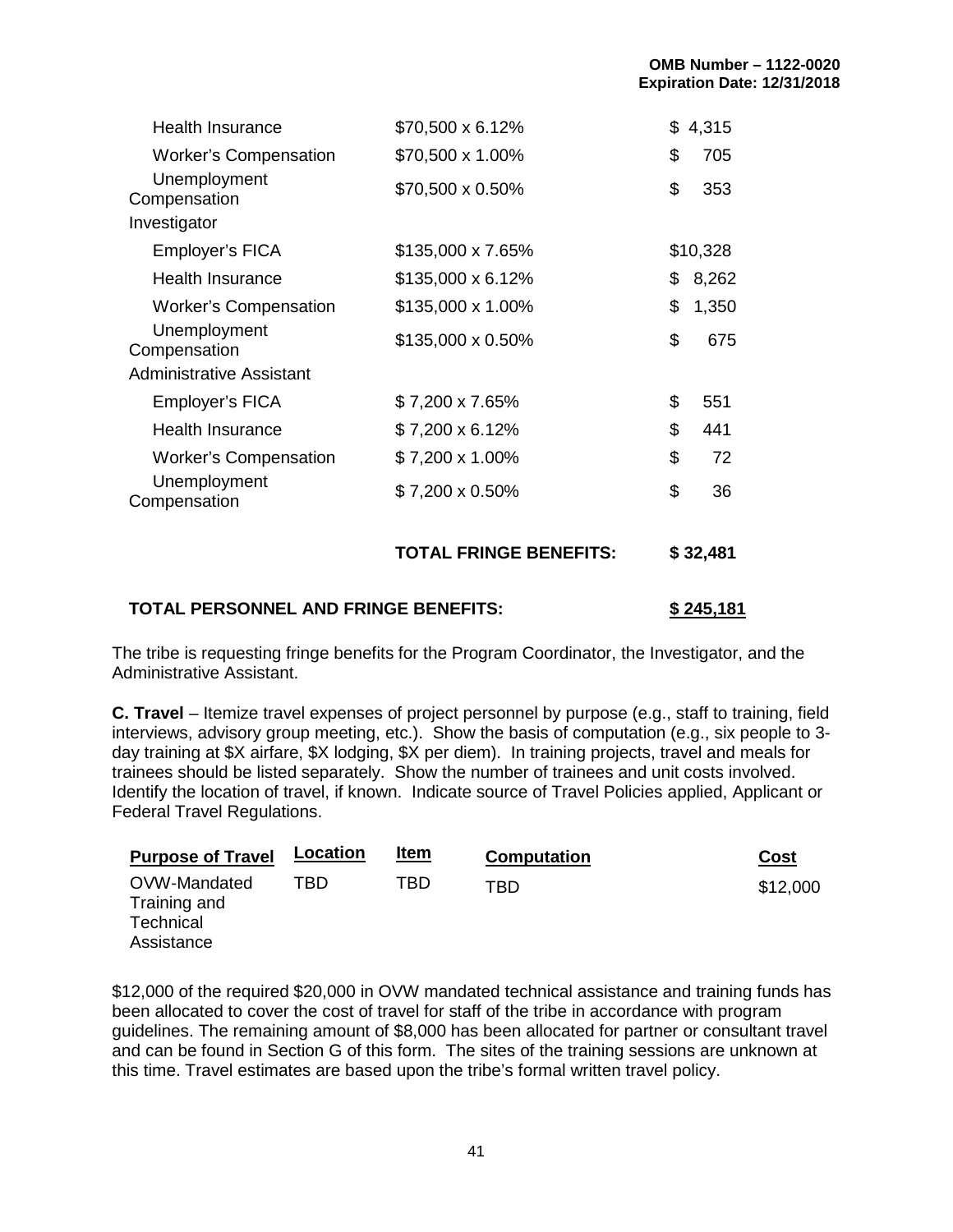## **TOTAL TRAVEL: \$ 12,000**

**D. Equipment** – List non-expendable items that are to be purchased. (Note: Organization's own capitalization policy for classification of equipment should be used.) Expendable items should be included in the "Supplies" category. Applicants should analyze the cost benefits of purchasing versus leasing equipment, especially high cost items and those subject to rapid technical advances. Rented or leased equipment costs should be listed in the "Contractual" category. Explain how the equipment is necessary for the success of the project. Attach a narrative describing the procurement method to be used.

| <b>Item</b>       | <b>Computation</b>       | Cost    |
|-------------------|--------------------------|---------|
| (2) Video Cameras | \$750/camera x 2 cameras | \$1,500 |

The video cameras will be used during the interviews of alleged offenders, as well as to record witness testimony in preparation for trial in cases of domestic violence, dating violence, sexual assault, and stalking.

## **TOTAL EQUIPMENT: \$ 1,500**

**E. Supplies** – List items by type (office supplies, postage, training materials, copying paper, and other expendable items such as books, thumb drives, and flash drives) and show the basis for computation. Generally, supplies include any materials that are expendable or consumed during the course of the project.

| <b>Supply Items</b>                                                 | <b>Computation</b>        | Cost    |
|---------------------------------------------------------------------|---------------------------|---------|
| <b>Office Supplies</b><br>(paper, printer, toner, pens,<br>$etc.$ ) | $$150/m$ onth x 36 months | \$5,400 |
| Postage                                                             | \$50/month x 36 months    | \$1,800 |
| 75 Victim Assistance Kits                                           | \$25/kit x 75 kits        | \$1,875 |

Office supplies and postage are needed for the general operation of the program. The Victim Assistance Kits will be provided to victims of domestic violence, dating violence, sexual assault, and stalking who seek assistance from the program. The kits contain toiletries and other necessities. The estimated cost is based on previous kit prices from other programs. We estimate that at least 75 kits will be needed.

### **TOTAL SUPPLIES: \$ 9,075**

**F. Construction** – As a rule, construction costs are not allowable. In some cases, minor repairs or renovations may be allowable. Consult with the program office before budgeting funds in this category.

| <b>Purpose</b> | <b>Description of Work</b> | Cost       |
|----------------|----------------------------|------------|
|                | <b>TOTAL CONSTRUCTION:</b> | <u>\$0</u> |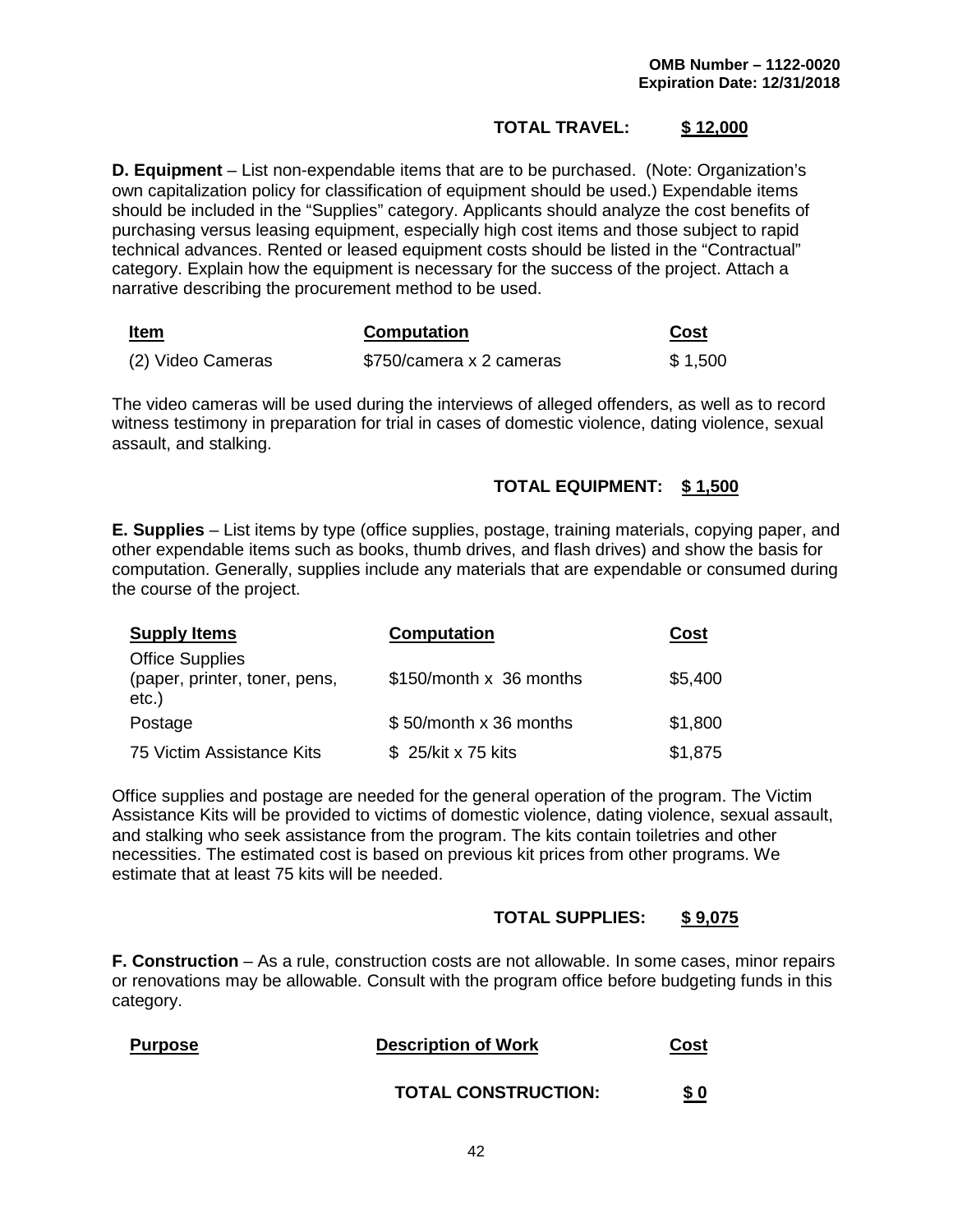**G. Consultants/Contracts/Subawards** – Indicate whether applicant's formal, written Procurement Policy or the Federal Acquisition Regulations are followed.

Consultant Fees: For each consultant enter the name, if known, service to be provided, hourly or daily fee (8-hour day), and estimated time on the project. Consultant fees in excess of \$650 per day or \$81.25 per hour require additional justification and prior approval from the Office on Violence Against Women.

| Name of<br><b>Consultant</b> | <b>Service Provided</b>           | <b>Computation</b>                      | Cost     |
|------------------------------|-----------------------------------|-----------------------------------------|----------|
| <b>Consultant /Trainer</b>   | <b>Sexual Assault</b><br>Training | $$650/day \times 3 days$                | \$1,950  |
| Part-Time Civil<br>Attorney  | Civil Legal<br>Assistance         | \$50/hr. x 20 hrs./month x 36<br>months | \$36,000 |

A Consultant/Trainer will provide a three day on-site training on sexual assault and related issues to tribal leaders, law enforcement, prosecution, court personnel, and medical and social services personnel. The training will focus on the challenges of providing support and advocacy services to Indian victims of sexual assault, dating violence, and elder abuse.

The tribe will hire a Part-Time Civil Attorney. The Part-Time Civil Attorney will be compensated at an hourly rate of \$50/hour. The Part-Time Prosecutor will spend 20 hours each month providing civil legal assistance to victims of sexual assault, domestic violence, dating violence, and stalking.

## **Subtotal Consultant Fees: \$ 37,950**

Consultant Travel: List all expenses to be paid from the grant to the individual consultant in addition to their fees (i.e., travel, meals, lodging etc.).

| <b>Purpose of</b><br><b>Travel</b>            | <b>Location</b>        | <b>Item</b> | <b>Computation</b>                          | <b>Cost</b> |
|-----------------------------------------------|------------------------|-------------|---------------------------------------------|-------------|
| Delivery of Sexual<br><b>Assault Training</b> | Tribe's<br>Reservation | Airfare     | $$500$ (avg.) x 1 person x 1 trip           | \$<br>500   |
|                                               |                        | Lodging     | $$50$ (avg.)/night x 2 nights               | \$<br>100   |
|                                               |                        | Per<br>diem | $$35$ (avg.)/day x 3 days                   | \$<br>105   |
|                                               |                        |             | <b>Subtotal Sexual Assault</b><br>Training: | \$<br>705   |

## **Subtotal Consultant Travel: \$705**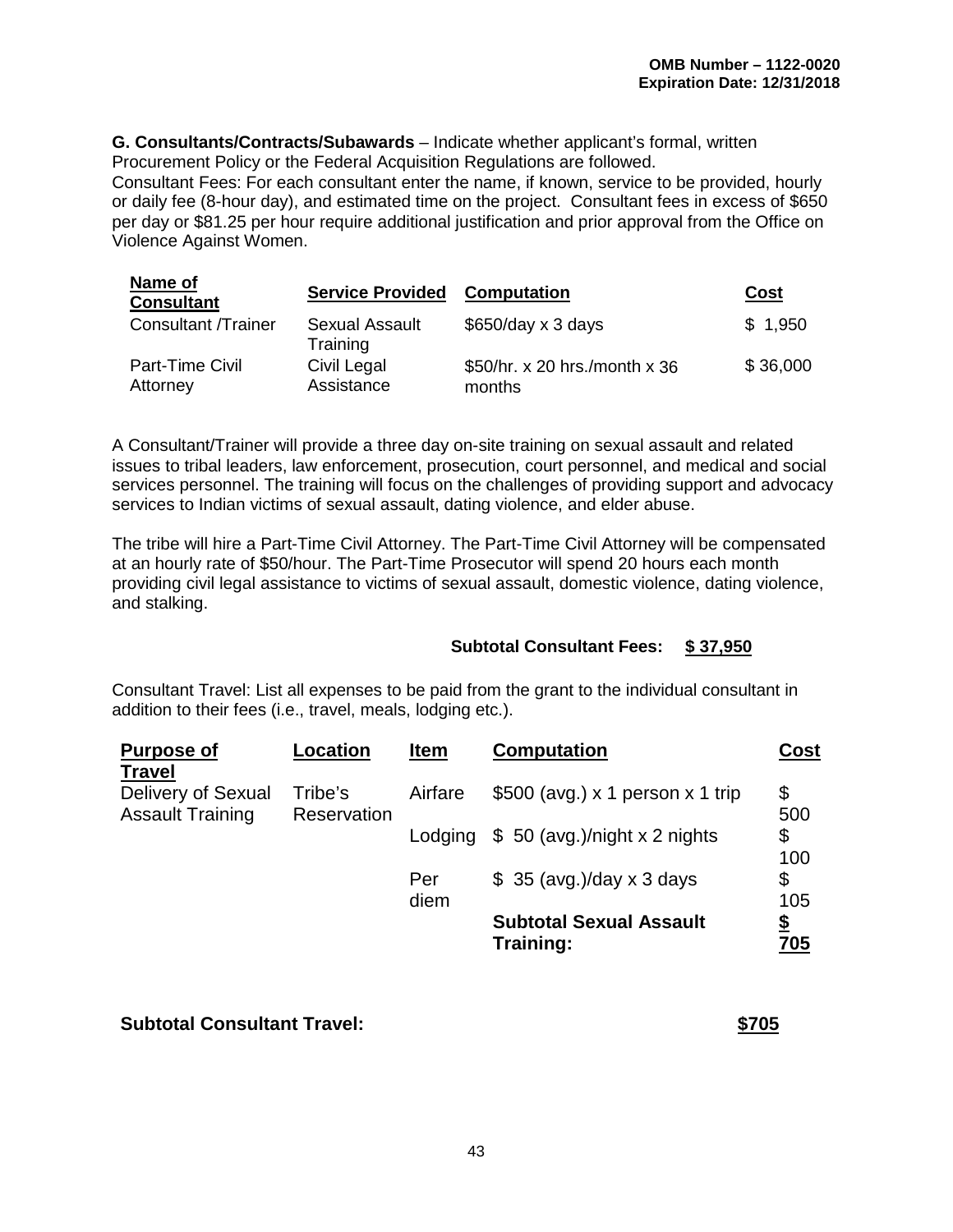\$8,000 of the required \$20,000 in OVW mandated technical assistance and training funds has been allocated to cover the cost of travel for staff of the tribe in accordance with program guidelines. The sites of the training sessions are unknown at this time.

Funds have also been allocated to pay for the Consultant/Trainer to travel to the reservation to provide sexual assault training.

**Contracts:** Provide a description of the product or services to be procured by contract and an estimate of the cost. Applicants are encouraged to promote free and open competition in awarding contracts. A separate justification must be provided for sole source contracts in excess of \$150,000.

| <u>Item</u>                          | <b>Computation</b>         | <b>Cost</b> |
|--------------------------------------|----------------------------|-------------|
| <b>Cell Phone Service</b>            | \$75/month x 36 months     | \$2,700     |
| <b>Equipment and Rental</b><br>Lease | \$300/month x 36 months    | \$10,800    |
|                                      | <b>Subtotal Contracts:</b> | \$13,500    |

The Shelter Advocates will share a cellular phone so that they may be contacted 24 hours/day, 7 days a week to provide emergency services and transportation to victims in need.

Equipment to be rented and/or leased includes the copier and printer. The copier and printer costs are allocated based on historical usage

**Subawards/Partner Compensation:** Provide a description of project activities for which subrecipients/MOU partners will receive compensation under the award, including services for victims. Include any compensation for partner/subrecipient travel in this section as well.

| <b>Subrecipient Name</b>                | <b>Computation</b>                        | Cost     |
|-----------------------------------------|-------------------------------------------|----------|
| <b>XYZ Victim Services Organization</b> |                                           |          |
| Advocate                                | \$40,000 annual salary x .25 FTE          | \$10,000 |
| Advocate                                | Benefits x 28% of FTE salary              | \$2,800  |
| <b>XYZ Housing Provider</b>             |                                           |          |
| Rent subsidies                          | \$150/mth x 12 mths x 15 victims/families | \$27,000 |
| Permanent housing advocate              | \$40,000 annual salary x .10 FTE          | \$4,000  |
| Permanent housing advocate              | Benefits x 28% of FTE salary              | \$1,120  |
|                                         | <b>Subtotal Subawards:</b>                | \$44,920 |

MOU partner XYZ Victim Services Organization will provide victim advocacy services, including safety planning and court accompaniment services. The MOU partner XYZ Housing Provider will provide rent subsidies for victims and their dependents as well as permanent housing placement services and advocacy. The rent subsidy rates are based on our experience with available community housing.

Subaward Travel: List all expenses to be paid from the grant to project partners/subaward recipients to cover project related travel expenses including participation at OVW-mandated training (i.e., travel, meals, lodging etc.).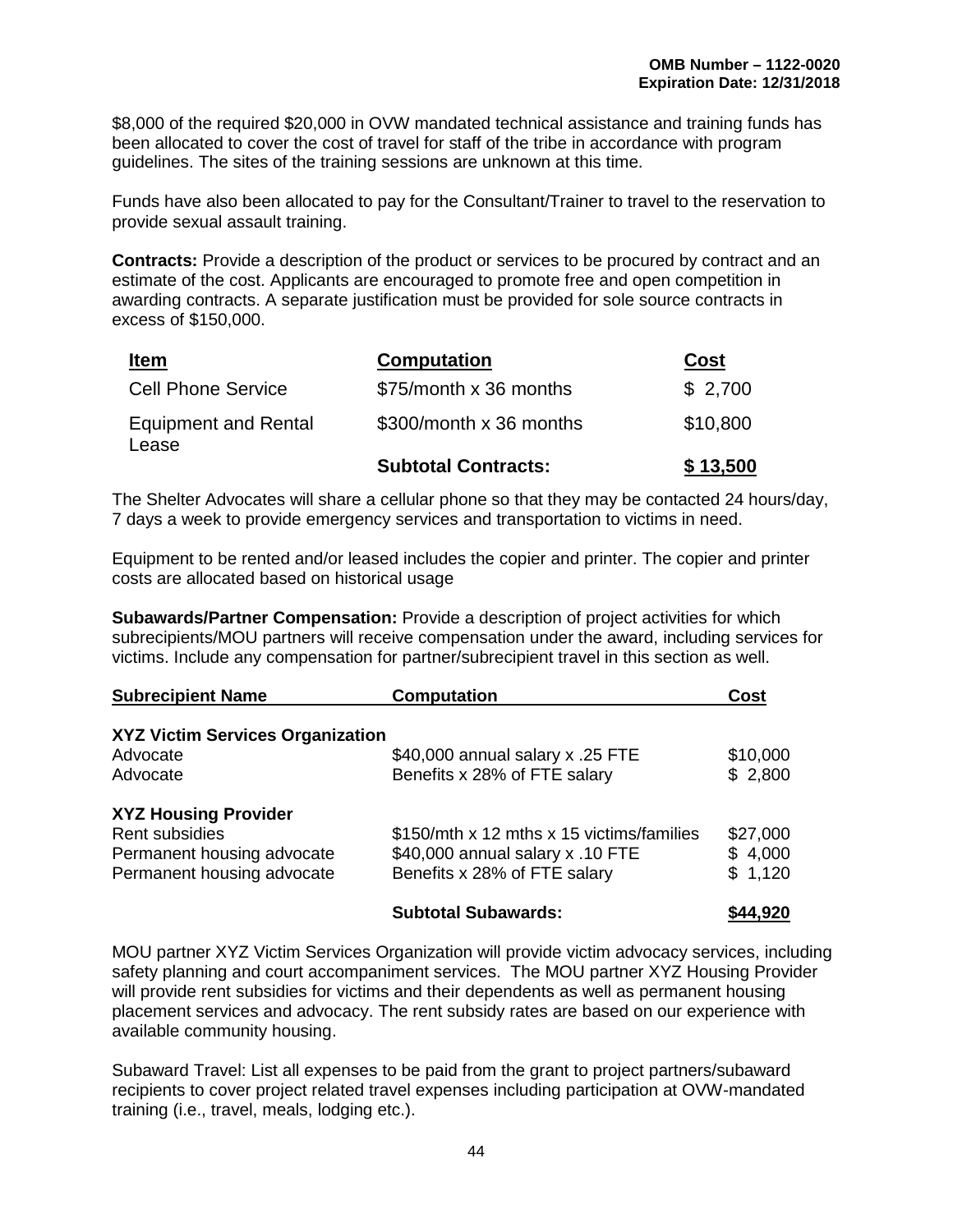| <b>Purpose of Travel</b>                  | Location | Item | <b>Computation</b> | <u>Cost</u> |
|-------------------------------------------|----------|------|--------------------|-------------|
| OVW-Mandated<br>Training and<br>Technical | TBD      | TBD  | TBD                | \$8,000     |

Assistance

# **TOTAL CONTRACTS, CONSULTANTS, AND \$ 113,075 SUBAWARDS:**

**H. Other Costs** – List items (e.g., rent, reproduction, telephone, janitorial or security services, and investigative or confidential funds) by major type and the basis of the computation. For example, provide the square footage and the cost per square foot for rent, and provide a monthly rental cost and how many months to rent.

| <u>Item</u>                       | <b>Computation</b>                            | Cost       |
|-----------------------------------|-----------------------------------------------|------------|
| Sexual Assault Training<br>Manual | \$25/manual x 25 manuals                      | 625<br>S   |
| <b>Resource Manual</b>            | \$25/manual x 75 manuals                      | \$1,875    |
| <b>Crisis Hotline</b>             | \$75/month x 36 months                        | \$2,700    |
| <b>Brochures</b>                  | \$.25/brochure x 1,000 copies x 2 Titles      | \$.<br>500 |
| Rent                              | $$1.50/sq.$ foot x 1,000 sq. feet x 36 months | \$54,000   |
| <b>Utilities</b>                  | \$200/month x 36 months                       | \$7,200    |
| <b>Housing Assistance</b>         | \$500/family x 12 families/year x 3 years     | \$18,000   |

The Sexual Assault Training manuals will be purchased from the Sexual Assault Resource Center and will be used in conjunction with the on-site training that will be provided by the Consultant/Trainer.

The Project Coordinator will develop and produce a Resource Manual for services both on and off the Reservation for victims of domestic violence, sexual assault, dating violence, and stalking. Copies of the manual will be provided to all units of Tribal government and to victim services and social services agencies in the local community.

Many victims in the more geographically remote areas of the Reservation do not have long distance service, and it is a long distance call for most of them to reach the program office. The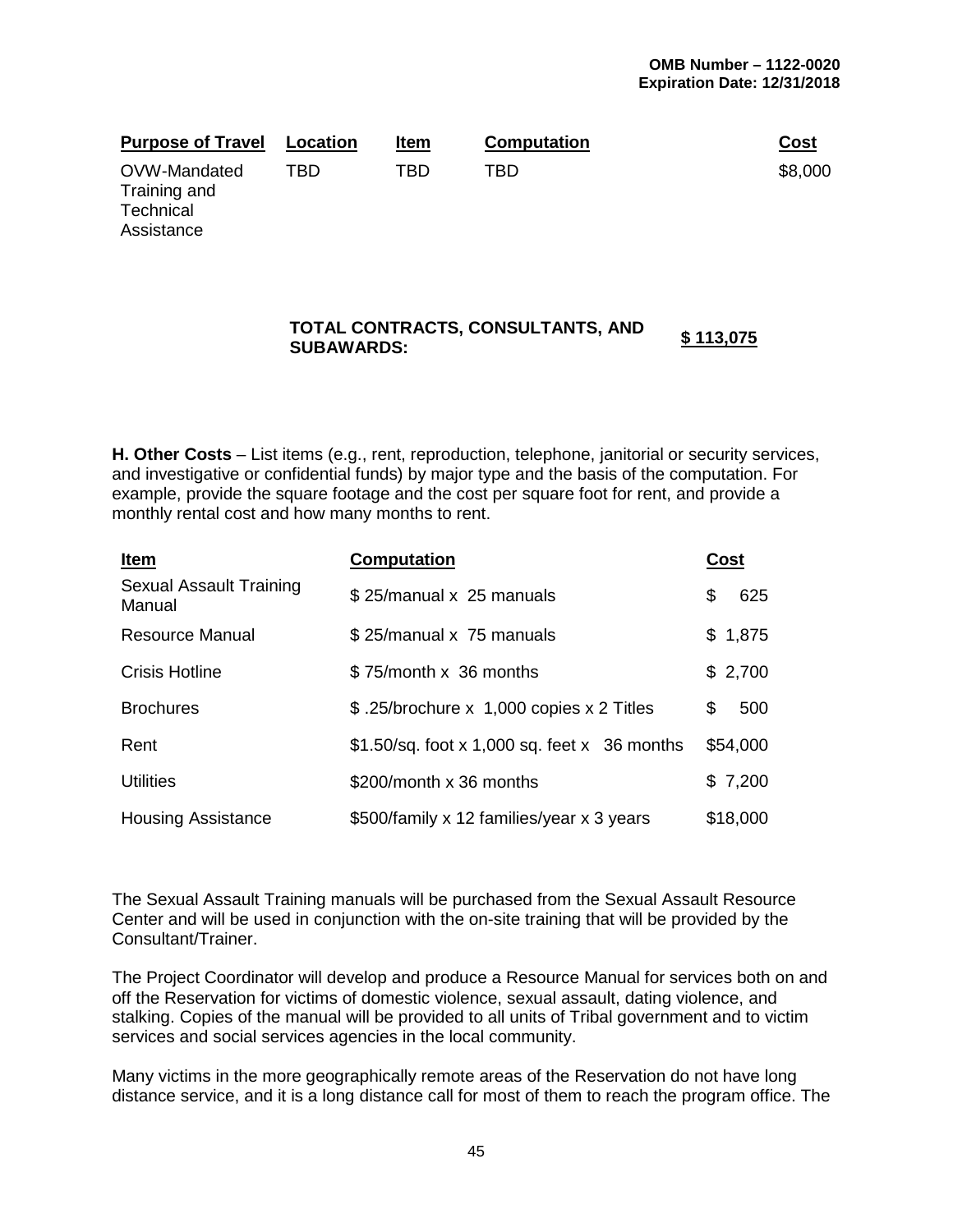project will continue to operate an 800 hotline for victims. It will be staffed by volunteers on a daily basis.

The program has previously developed brochures explaining the dynamics of domestic violence and sexual assault and detailing the services offered by the program. Additional copies of the brochures need to be reproduced. Based on previous distribution patterns, it is anticipated that the program will distribute 1,000 copies of each brochure during the 36 month grant period.

The Victim Services Program rents a safe house that is located off-reservation in the local community. The house is used to provide temporary housing to victims of domestic violence and their minor children who are in need of a safe place to stay after fleeing an abusive situation. The rent is consistent with the fair market rate for similar properties in the local community.

The cost of utilities (i.e., gas, electric, and water service) averages \$200/month. The services are necessary to ensure that the house is suitable for occupancy.

Funds have been budgeted to provide transitional housing assistance to at least one victim of domestic violence, dating violence, sexual assault or stalking each month. Each victim and her dependents will receive up to \$500 to assist with rent and utility payments or security deposits.

## **TOTAL OTHER COSTS: \$ 84,900**

**I. Indirect Costs** – Indirect costs are allowed if the applicant has a federally approved indirect cost rate. A copy of the rate approval (a fully executed, negotiated agreement) must be attached. If the applicant does not have an approved rate, one can be requested by contacting the applicant's cognizant federal agency, which will review all documentation and approve a rate for the applicant organization, or if the applicant's accounting system permits, costs may be allocated in the direct costs categories. Non-federal entities that have never received a federallyapproved indirect cost rate may elect to charge a de minimis rate of 10% of modified total direct costs (MTDC) which may be used indefinitely. This includes state and local governments that have never negotiated an indirect cost rate with the Federal government and receive less than \$35 million in direct Federal funding per year. Tribes that have never negotiated an indirect cost rate with the Federal government may also use the 10% de minimis rate.

| <b>Description</b>                                       | <b>Computation</b> | Cost     |
|----------------------------------------------------------|--------------------|----------|
| 13.25% of Direct Salaries<br>(Excluding Fringe Benefits) | \$212,700 x 13.25% | \$28,183 |

## **TOTAL INDIRECT COSTS: \$ 28,183**

The Indirect Cost Rate Agreement was approved by the Department of the Interior, the applicant's cognizant federal agency on January 1, 2017. (A copy of the fully executed, negotiated agreement is attached).

**Budget Summary** – When you have completed the budget worksheet, transfer the totals for each category to the spaces below. Compute the total direct costs and the total project costs.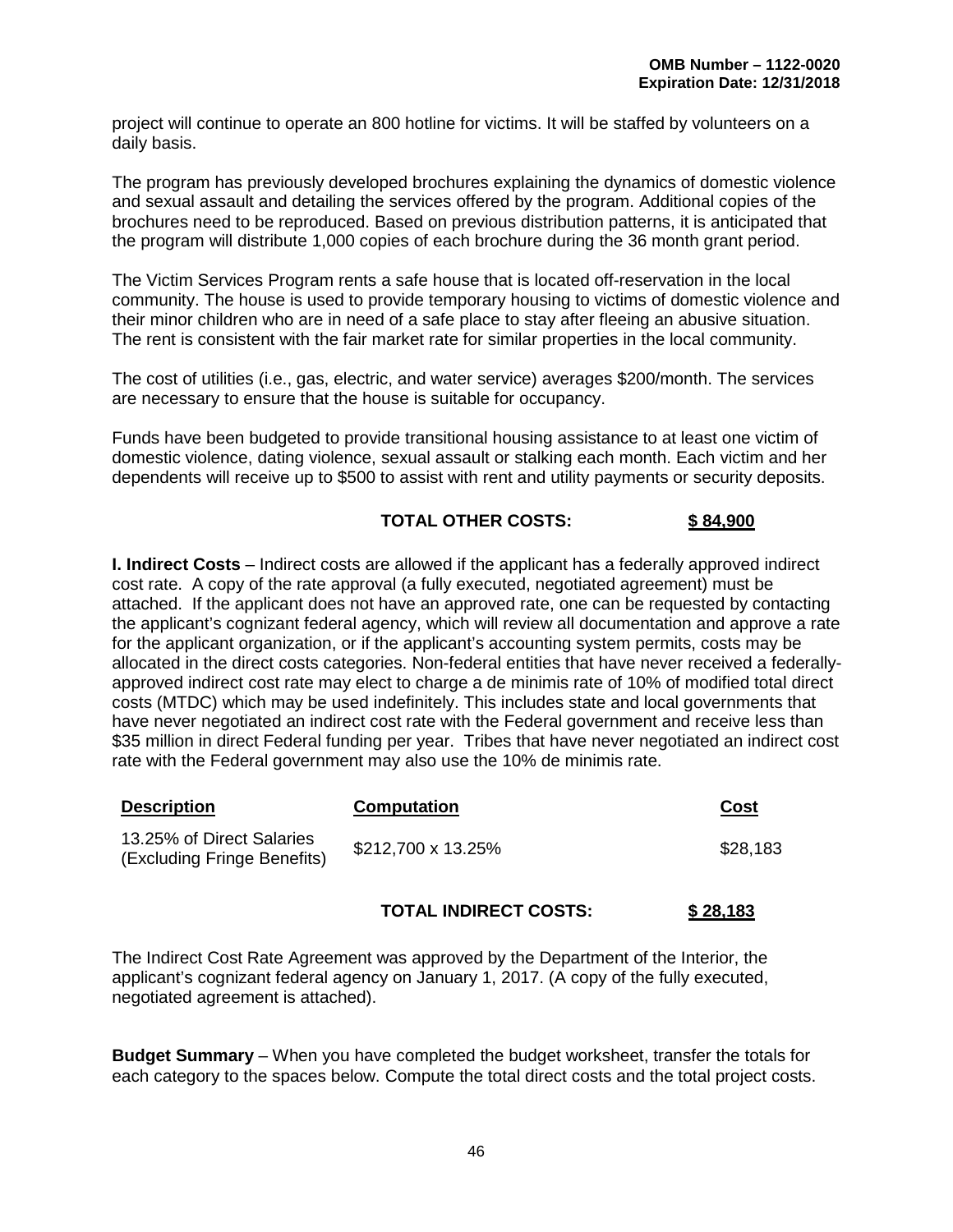Indicate the amount of federal funds requested and the amount of non-federal funds that will support the project.

| <b>Budget Category</b>              | <b>Amount</b> |
|-------------------------------------|---------------|
| A. Personnel                        | \$212,700     |
| <b>B. Fringe Benefits</b>           | \$32,481      |
| C. Travel                           | \$12,000      |
| D. Equipment                        | \$<br>1,500   |
| E. Supplies                         | \$<br>9,075   |
| F. Construction                     | \$<br>0       |
| <b>G. Consultants and Contracts</b> | \$<br>105,075 |
| H. Other Costs                      | \$84,900      |
| <b>Total Direct Costs</b>           | \$457,731     |
| I. Indirect Costs                   | \$<br>28,183  |
| <b>TOTAL PROJECT COSTS</b>          | \$485,914     |
| <b>Federal Share Requested</b>      | \$485,914     |
| Non-Federal (Match) Amount          | \$<br>0       |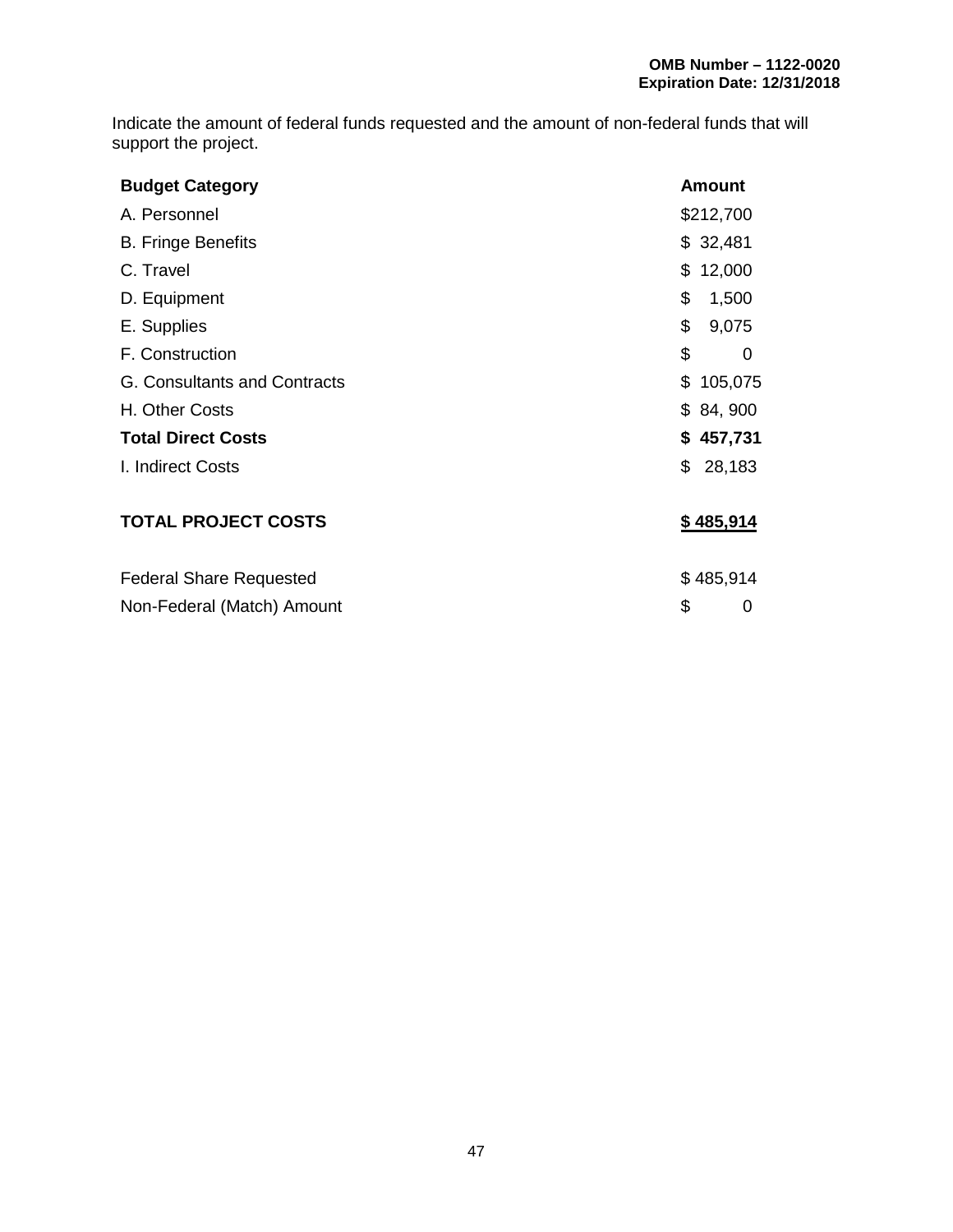# **APPENDIX B**

**Sample Letter of Registration**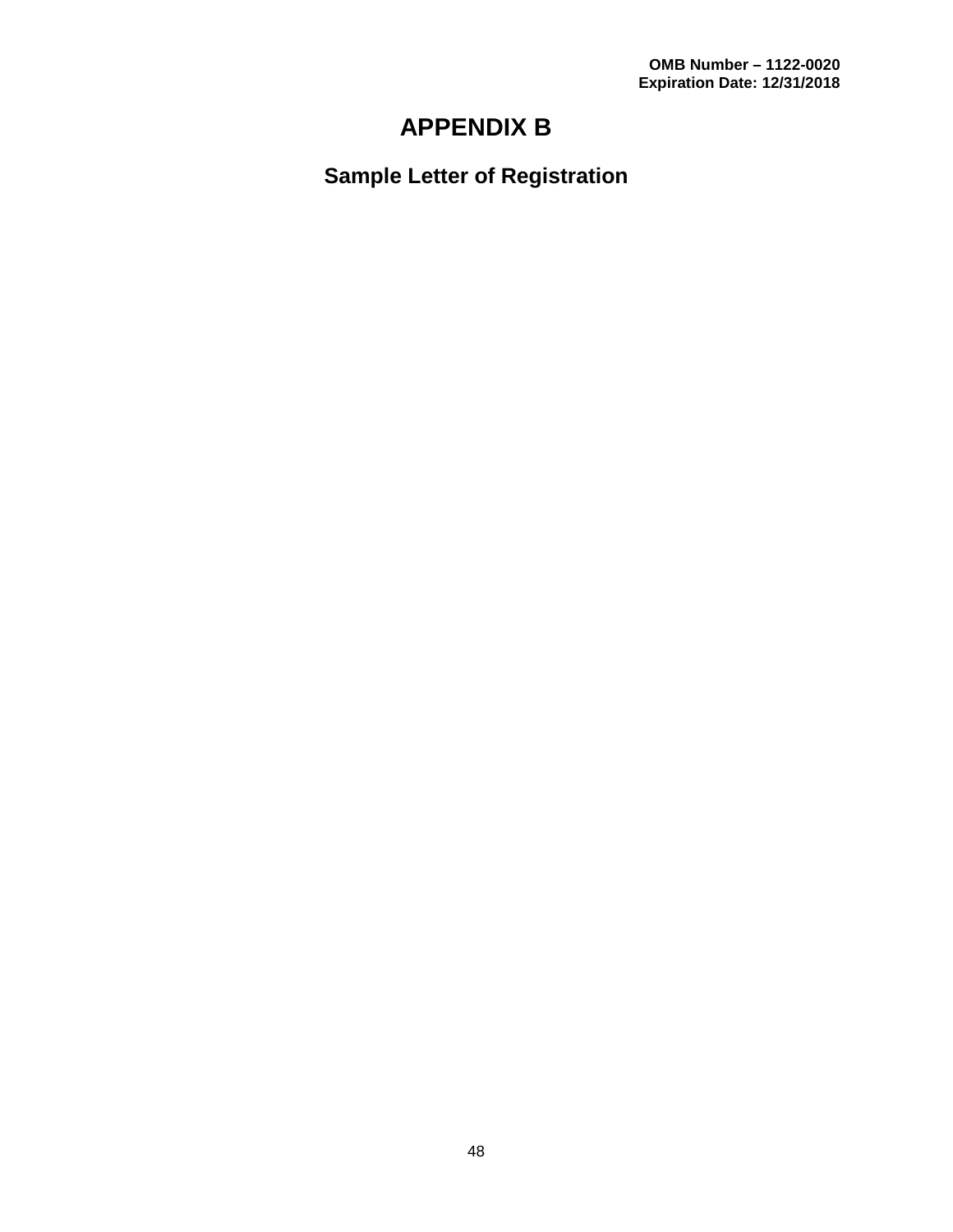# **[Applicant Letterhead]**

[Date]

**Director** Office on Violence Against Women 145 N Street NE Suite 10W.121 Washington, DC 20530

Dear Director:

This letter serves to certify that [Insert Applicant Name] is registered and current with the System for Award Management (SAM) under DUNS number [insert DUNS number]. [Insert Applicant Name] registered/verified registration on [Insert Verification Date]. The SAM registration for [Insert Applicant Name] will expire on [Insert Expiration Date].

**First Time [Grants.gov](http://www.grants.gov/) Users ONLY** - I understand that in order to submit an application for the FY 2018 [Insert Grant Program Name], [Insert Applicant Name] must be registered with [Grants.gov.](http://www.grants.gov/) I certify that [Insert Organization Name] began the registration process with [Grants.gov](http://www.grants.gov/) on [Insert Registration Date].

## **OR**

**Repeat [Grants.gov](http://www.grants.gov/) Users ONLY** – I understand that upon application submission in [Grants.gov](http://www.grants.gov/) the Authorized Organization Representative (AOR) will receive a minimum of two email messages. One will confirm receipt of the application package. The other will either notify the AOR that the application was successfully submitted, or it will notify the AOR that there was an error with the application submission. In order to successfully receive notifications from [Grants.gov,](http://www.grants.gov/) all information listed in [Grants.gov](http://www.grants.gov/) must be current and active. [Insert Applicant Name] verified that all information listed in [Grants.gov](http://www.grants.gov/) (Name and contact information for the AOR, organization address, etc.) is current and active on [Insert Date].

Sincerely,

**[Authorized Representative]**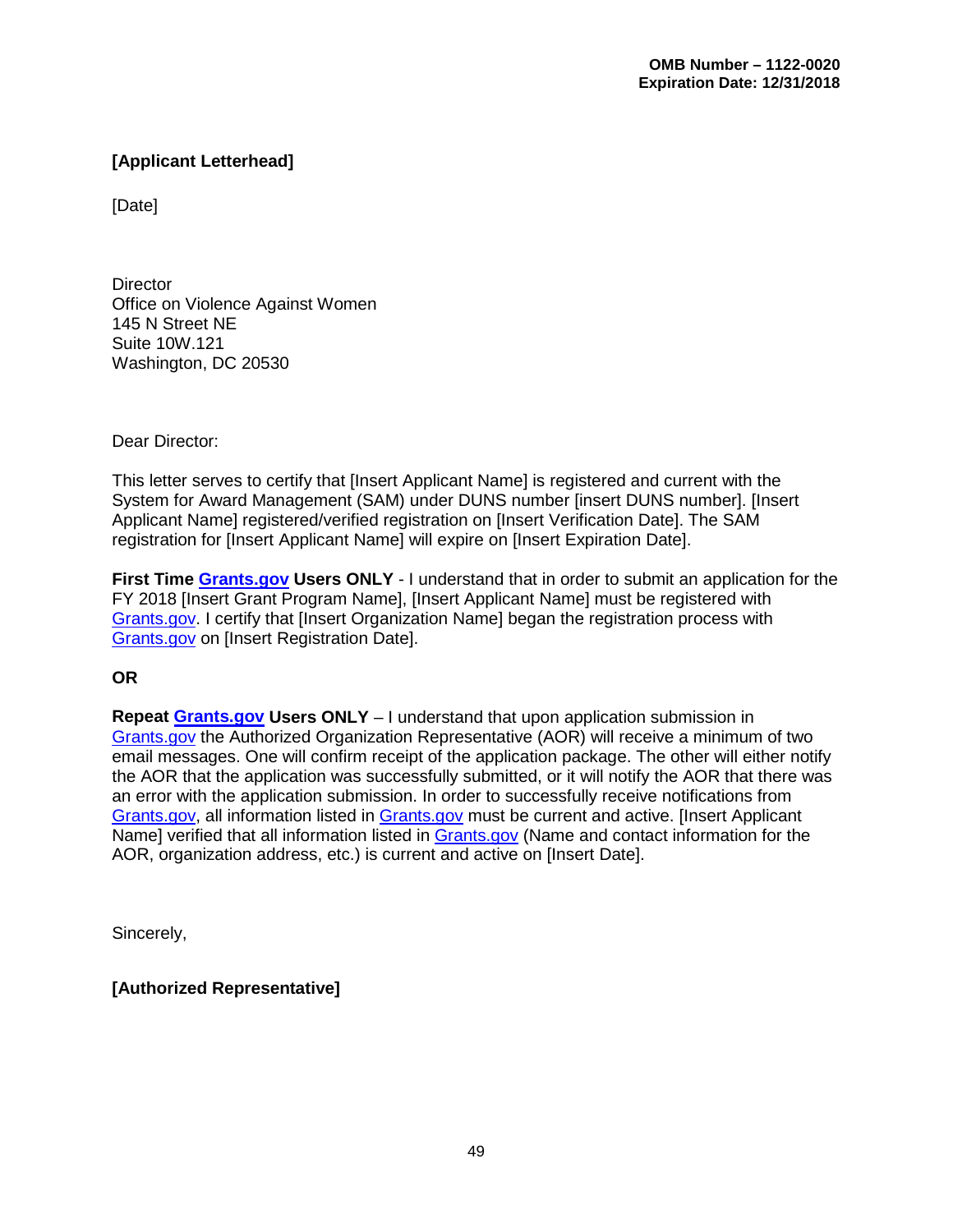# **APPENDIX C**

**Disclosures of Process Related to Executive Compensation**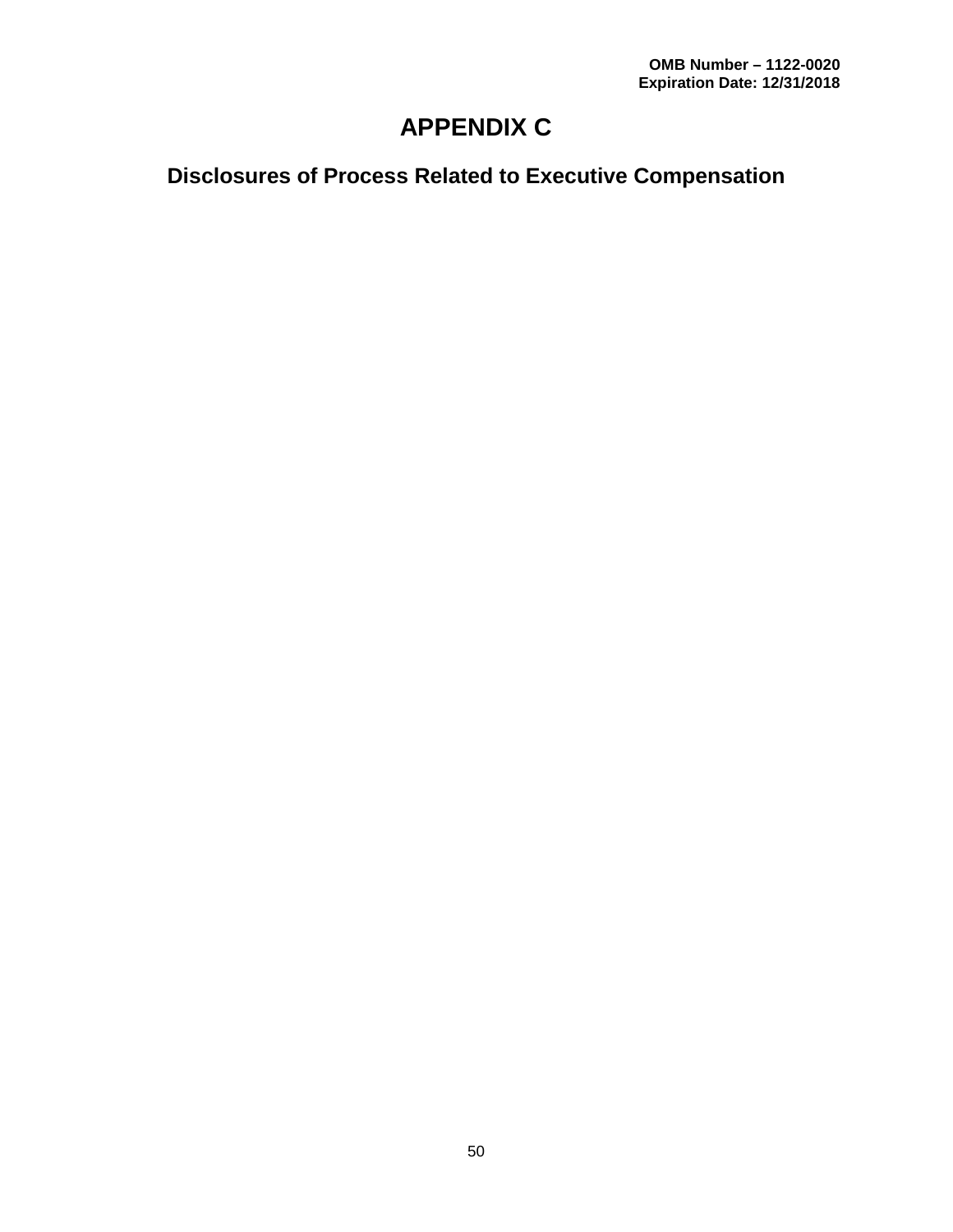#### **Disclosures of Process Related to Executive Compensation Sample Cover Letter [Applicant Letterhead] [Date]**

**Director** Office on Violence Against Women 145 N Street, NE Suite 10 W. Washington, DC 20530

Dear Director:

The **[Applicant]** is a nonprofit organization that uses the Internal Revenue Service's three-step safe-harbor procedure for establishing a rebuttable presumption that our executives' compensation is reasonable. Therefore, I am submitting the following information to you, as required by the Violence Against Women Reauthorization Act of 2013:

Following is the process used to determine the compensation of officers, directors, trustees, and key employees (together, "covered persons"):

The text of the letter should include the following: (1) the composition of the body that reviews and approves compensation arrangements for covered persons; (2) the methods and practices used by the applicant nonprofit organization to ensure that no individual with a conflict of interest participates as a member of the body that reviews and approves a compensation arrangement for a covered person; (3) the appropriate data as to comparability of compensation that is obtained in advance and relied upon by the body that reviews and approves compensation arrangements for covered persons; and (4) the written or electronic records that the applicant organization maintains as concurrent documentation of the decisions with respect to compensation of covered persons made by the body that reviews and approves such compensation arrangements, including records of deliberations and of the basis for decisions.

Sincerely,

**[Authorized Representative]** 

**Attachments**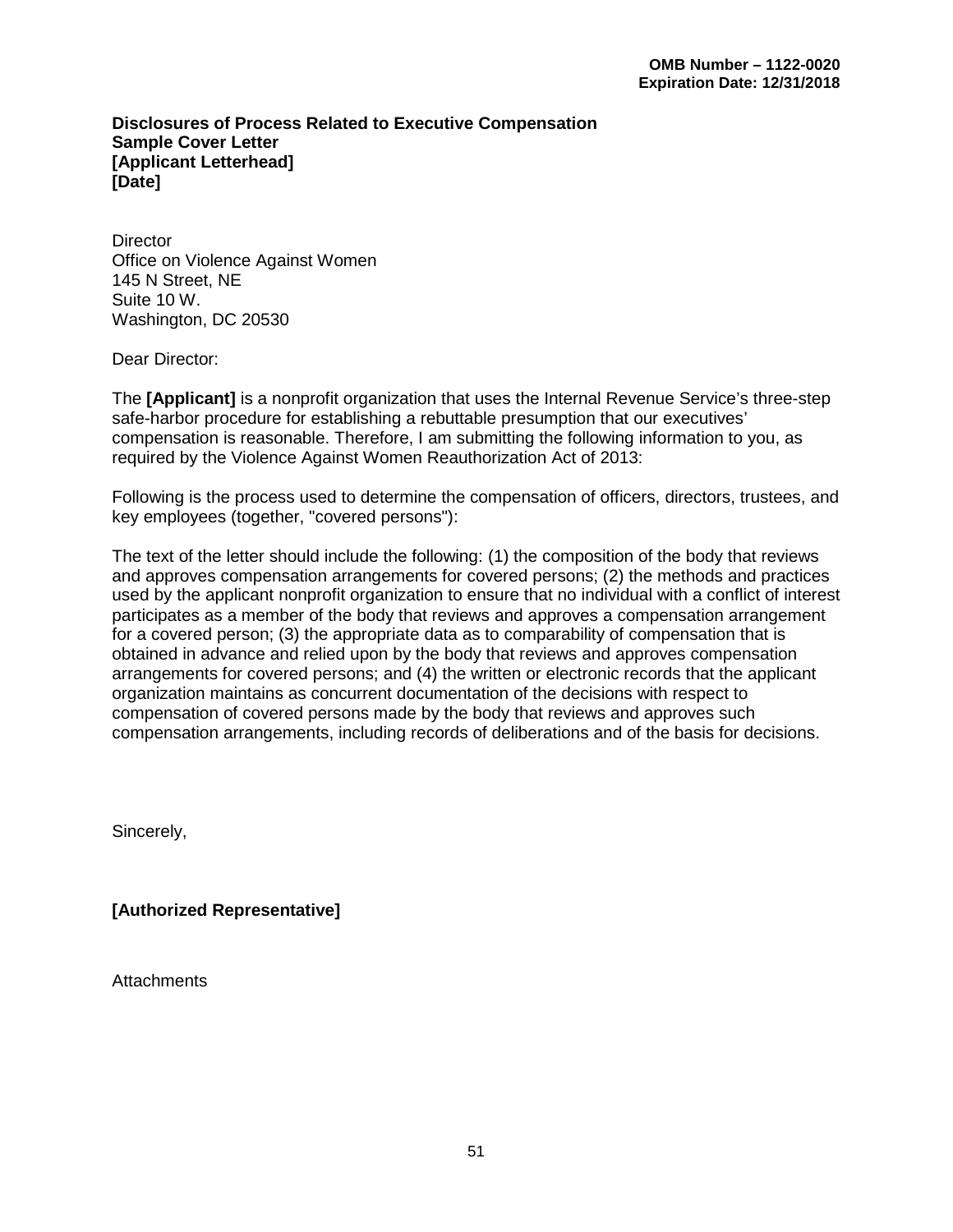# **APPENDIX D**

# **Summary of Current and Recent OVW Projects**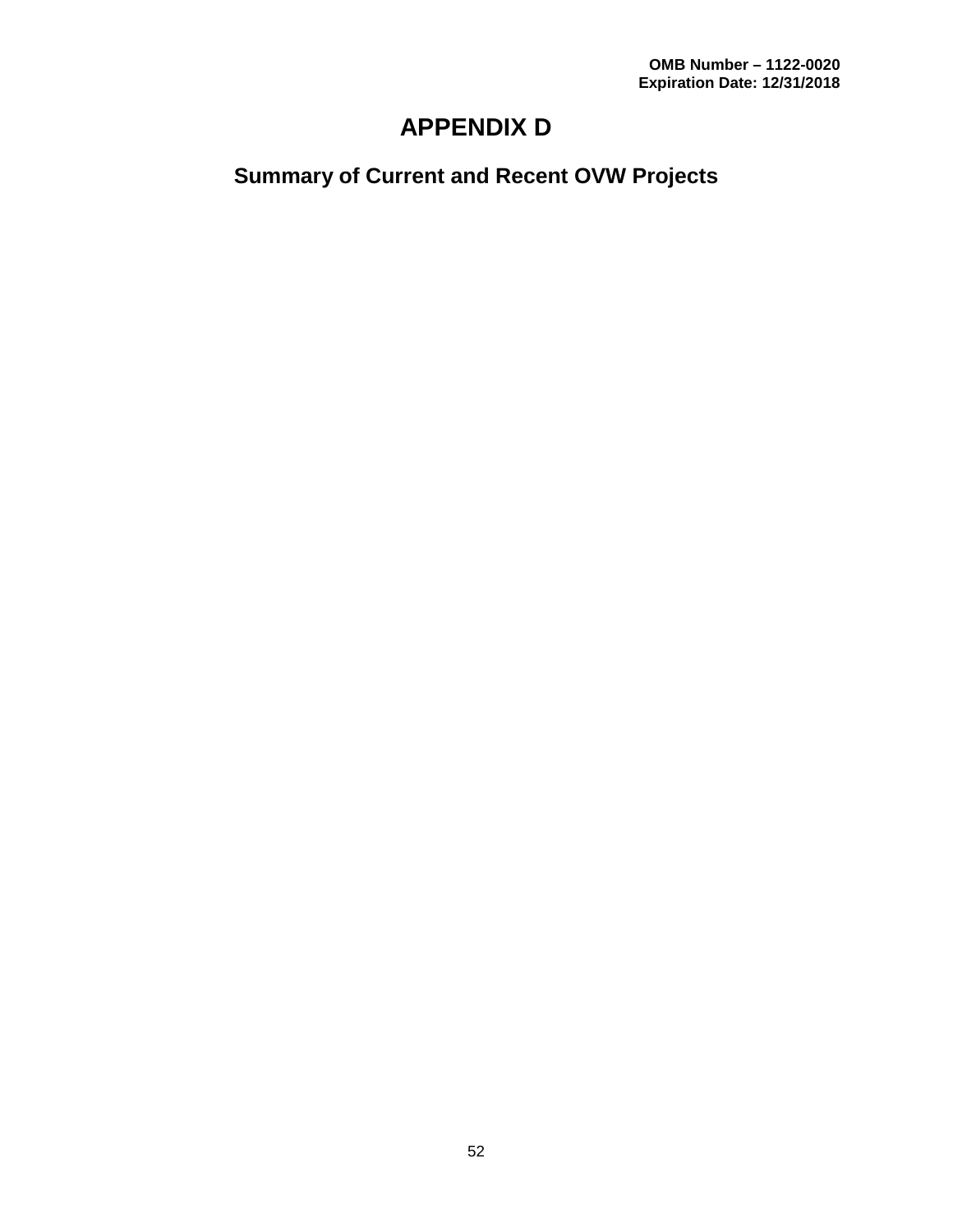# **Summary of Current and Recent OVW Projects**

**Applicant Name**

Service Area:

Size of Service Area:

| Size of Target Population: |                          |            |                        |                                                                                                                                                                                                                                                                         |                               |                                                 |                                                                                                                                                  |                                                |  |  |
|----------------------------|--------------------------|------------|------------------------|-------------------------------------------------------------------------------------------------------------------------------------------------------------------------------------------------------------------------------------------------------------------------|-------------------------------|-------------------------------------------------|--------------------------------------------------------------------------------------------------------------------------------------------------|------------------------------------------------|--|--|
| <b>Award Number</b>        | Award<br><b>End Date</b> | Program    | Award<br><b>Amount</b> | <b>Amount Remaining</b>                                                                                                                                                                                                                                                 | <b>Extension</b><br>Needed?   | <b>Extension</b><br>Needed:<br><b>Timeframe</b> | Grant-<br>Individual(s)<br>and Job Title(s)                                                                                                      | Justification for<br>Remaining<br><b>Funds</b> |  |  |
| 2015-XX-XX-XXXX            | 7/31/2017                | 2015 CLSSP | \$300,000              | <b>TOTAL: \$250,000</b><br>A. Personnel:<br>\$200,000<br>B. Fringe: \$50,000<br>C. Travel: \$0<br>D. Equipment: \$0<br>E. Supplies: \$0<br>F. Construction: \$0<br>G. Consultants and<br>Contracts: \$0<br>H. Other Costs: \$0<br>I. Indirect Costs: \$0                | $\Box$ Yes<br>$\square$ No    |                                                 | 2FT DV/SA<br>Advocates: Abby<br>Smith and Bill<br>Thompson                                                                                       |                                                |  |  |
| 2016-XX-XX-XXXX            | 12/31/2018               | 2016 CTAS  | \$932,000              | <b>TOTAL: \$467,850</b><br>A. Personnel:<br>\$250,000<br>B. Fringe: \$100,000<br>C. Travel: \$0<br>D. Equipment: \$0<br>E. Supplies: \$0<br>F. Construction: \$0<br>G. Consultants and<br>Contracts: \$100,000<br>H. Other Costs: \$0<br>I. Indirect Costs:<br>\$17,850 | $\square$ Yes<br>$\square$ No |                                                 | 1FT DV Advocate<br>(Anne Tyler); 2FT<br>Shelter<br>Advocates (Mary<br>Harrison and<br>Elizabeth Baker);<br>1FT Victim<br>Liaison (John<br>Jones) |                                                |  |  |
|                            |                          |            |                        |                                                                                                                                                                                                                                                                         |                               |                                                 |                                                                                                                                                  |                                                |  |  |
|                            |                          |            | \$1,232,000            | \$717,850                                                                                                                                                                                                                                                               |                               |                                                 |                                                                                                                                                  |                                                |  |  |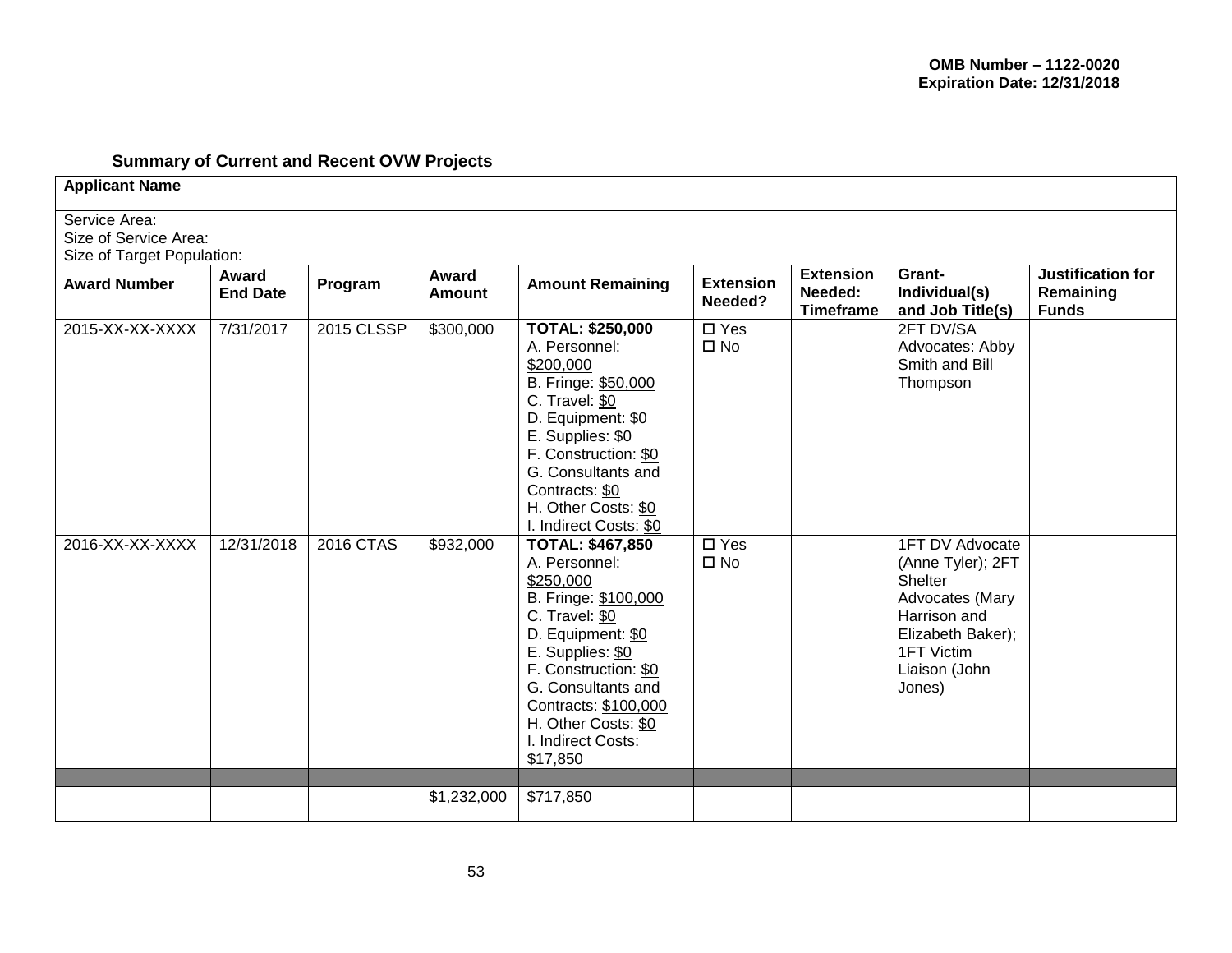# **APPENDIX E**

# **Summary of Current and Pending Non-OVW Grants to Do the Same or Similar Work**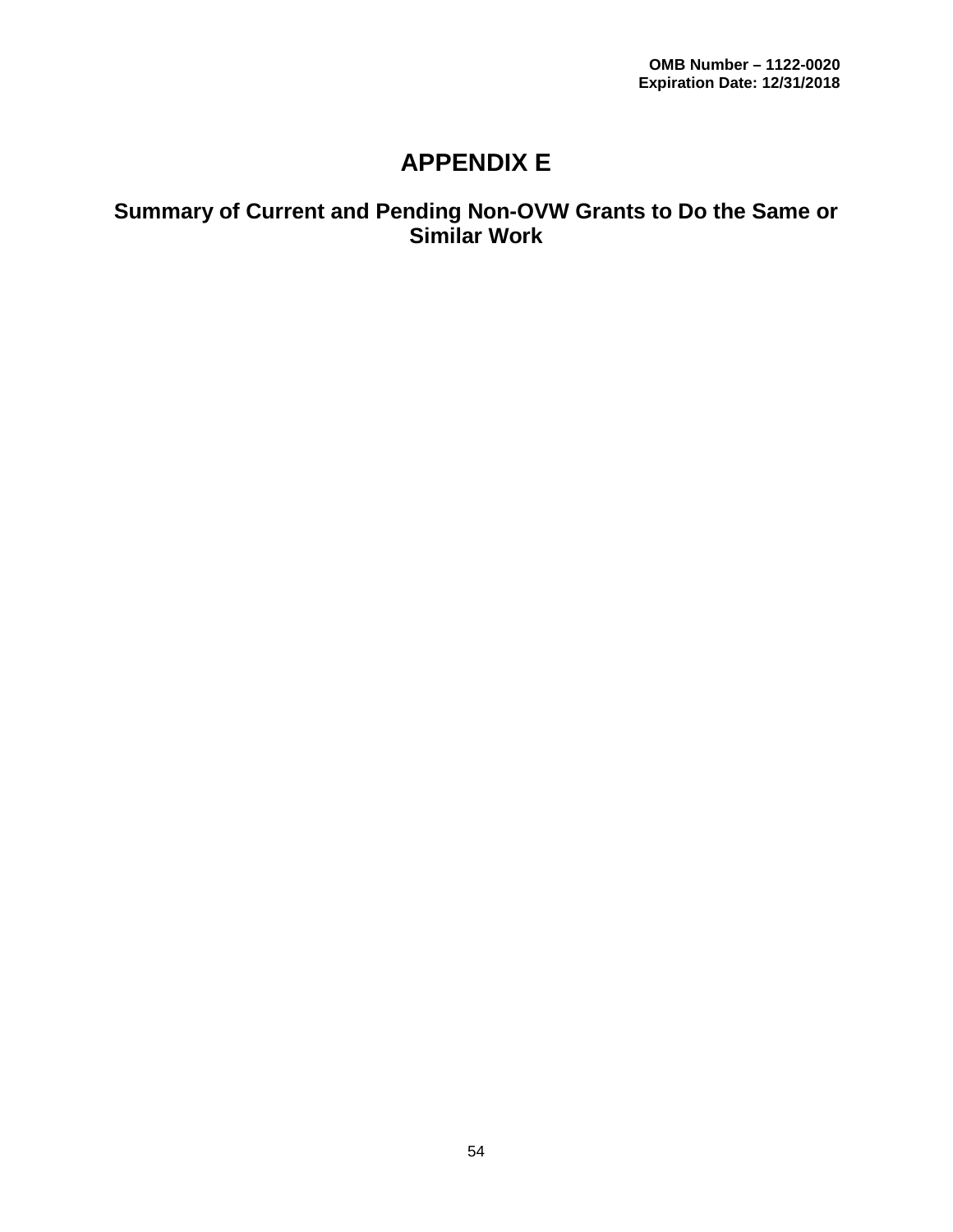# **Summary of Current and Pending Non-OVW Federal Grants to Do the Same or Similar Work**

| [Applicant Name]              |                                            |             |                          |                                                   |                                                                                                                                                                                                                                                            |                                                                                                                                                     |                                                                            |  |  |  |
|-------------------------------|--------------------------------------------|-------------|--------------------------|---------------------------------------------------|------------------------------------------------------------------------------------------------------------------------------------------------------------------------------------------------------------------------------------------------------------|-----------------------------------------------------------------------------------------------------------------------------------------------------|----------------------------------------------------------------------------|--|--|--|
|                               |                                            |             |                          |                                                   |                                                                                                                                                                                                                                                            |                                                                                                                                                     |                                                                            |  |  |  |
| <b>Service Area:</b>          |                                            |             |                          |                                                   |                                                                                                                                                                                                                                                            |                                                                                                                                                     |                                                                            |  |  |  |
| Federal<br>Awarding<br>Agency | <b>Award Number</b>                        | Program     | Award<br><b>End Date</b> | Award<br><b>Amount</b>                            | <b>Amount Remaining</b>                                                                                                                                                                                                                                    | Grant-<br>Individual(s),<br>Job Title(s), and<br><b>Percentages</b>                                                                                 | Describe how this project differs from the<br>application for OVW funding. |  |  |  |
| <b>OJP</b>                    | XXX-XXX-XXXX                               | OVC         | 9/30/2018                | \$300,000                                         | <b>TOTAL: \$250,000</b><br>A. Personnel: \$200,000<br>B. Fringe: \$50,000<br>C. Travel: \$0<br>D. Equipment: \$0<br>E. Supplies: \$0<br>F. Construction: \$0<br>G. Consultants and<br>Contracts: \$0<br>H. Other Costs: \$0<br>I. Indirect Costs: \$0      | 2FT DV/SA<br>Advocates: John<br>Smith (25%) and<br>Jane Edwards<br>(35%)                                                                            | [Insert description.]                                                      |  |  |  |
|                               |                                            |             |                          |                                                   |                                                                                                                                                                                                                                                            |                                                                                                                                                     |                                                                            |  |  |  |
| <b>Service Area:</b>          |                                            |             |                          |                                                   |                                                                                                                                                                                                                                                            |                                                                                                                                                     |                                                                            |  |  |  |
| Federal<br>Awarding<br>Agency | <b>Application</b><br>Number (if<br>known) | Program     | Project<br><b>Period</b> | <b>Total</b><br><b>Requested</b><br><b>Amount</b> | <b>Amount Requested</b>                                                                                                                                                                                                                                    | Grant-<br>Individual(s),<br>Job Title(s), and<br><b>Percentages</b>                                                                                 | Describe how this project differs from the<br>application for OVW funding. |  |  |  |
| <b>COPS</b>                   | XXX-XXX-XXXX                               | <b>CAMP</b> | 36 months                | \$300,000                                         | <b>TOTAL: \$300,000</b><br>A. Personnel: \$200,000<br>B. Fringe: \$50,000<br>C. Travel: \$0<br>D. Equipment: \$0<br>E. Supplies: \$50,000<br>F. Construction: \$0<br>G. Consultants and<br>Contracts: \$0<br>H. Other Costs: \$0<br>I. Indirect Costs: \$0 | 1FT DV Advocate:<br>Janet Anderson<br>$(20\%)$ ; 1FT<br>Shelter Advocate:<br><b>Jay Summers</b><br>(10%); 1FT Victim<br>Liaison: John Neil<br>(50%) | [Insert description.]                                                      |  |  |  |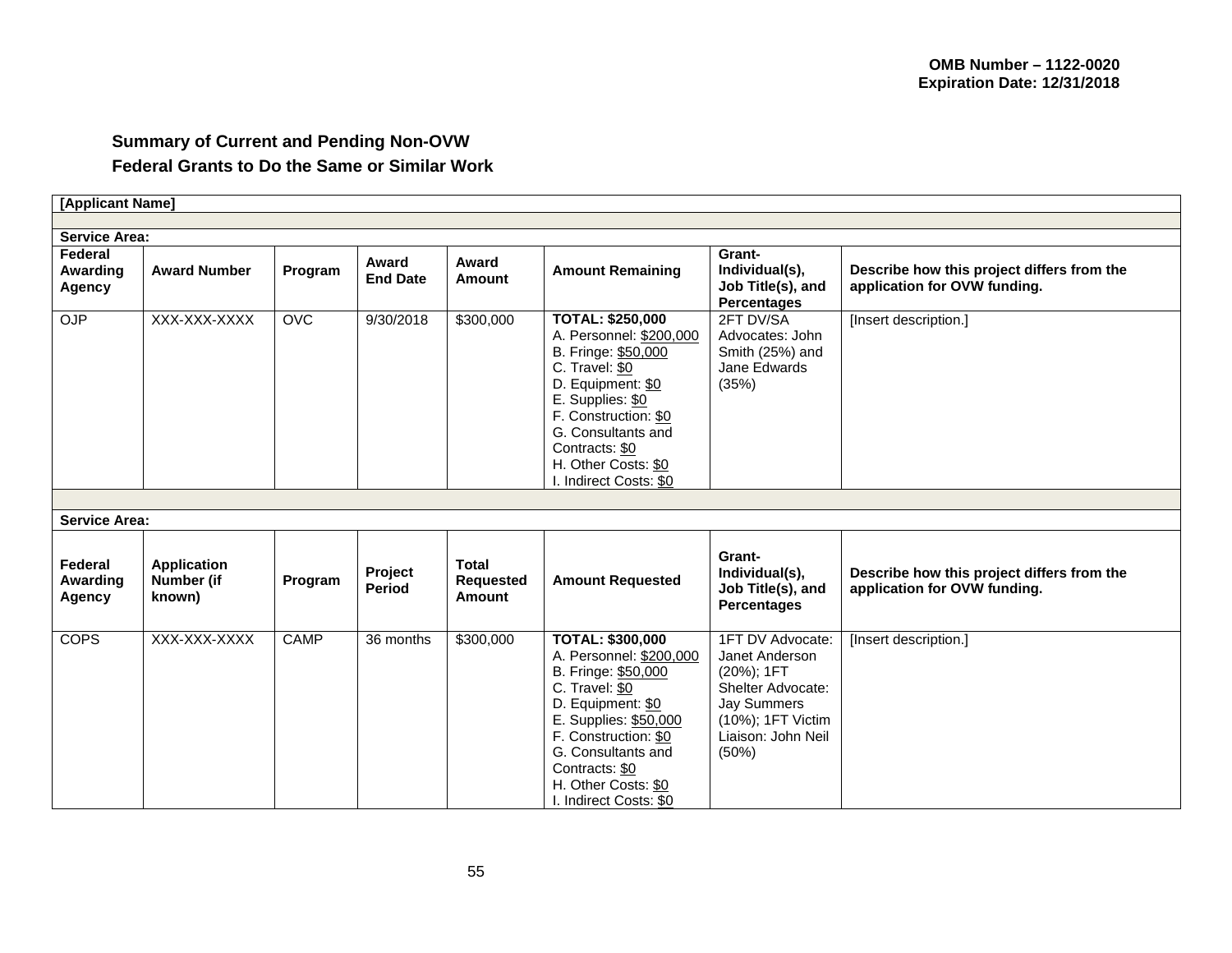# **APPENDIX F**

**Required Certifications by Application Type**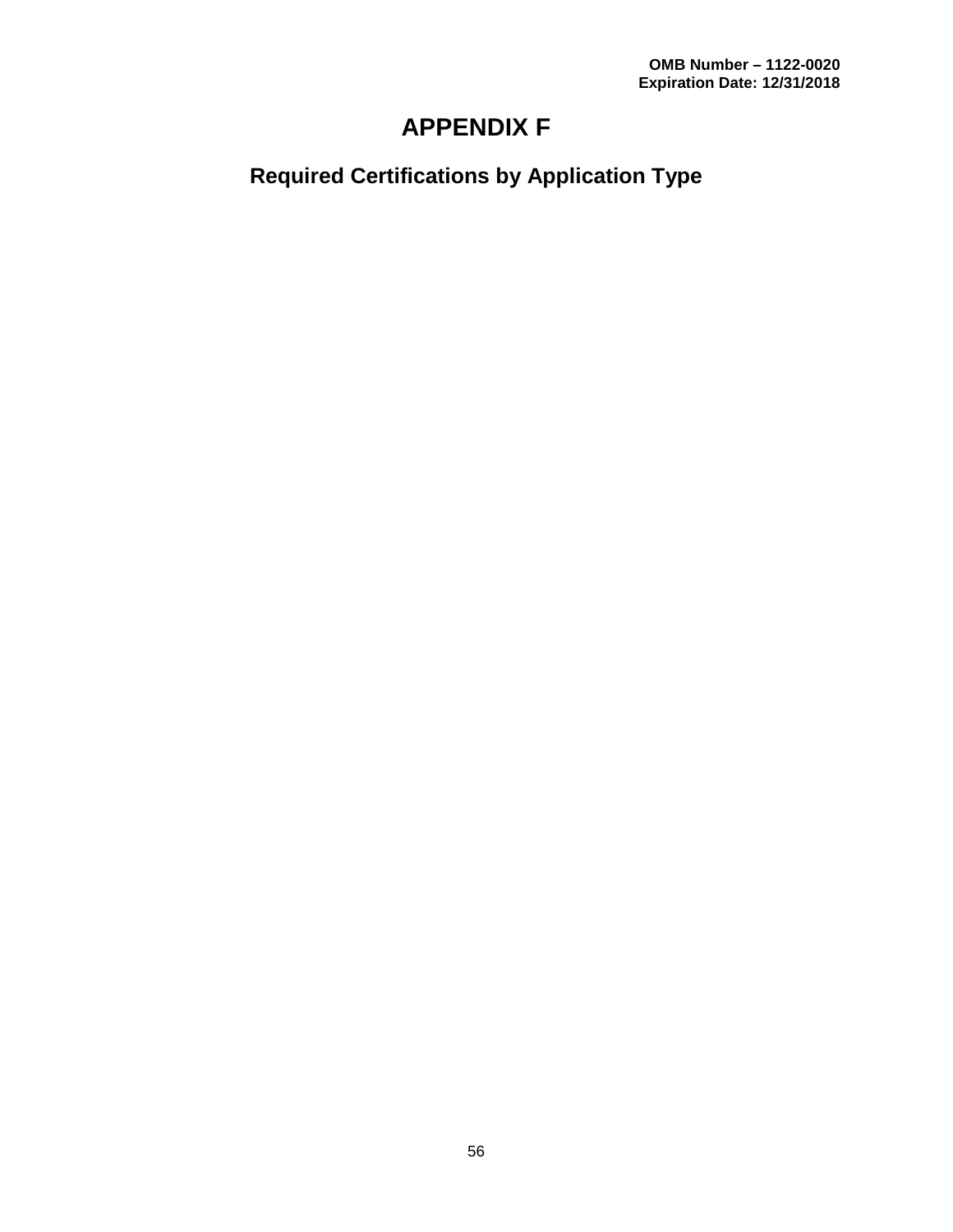This chart identifies which statutory applicant requirements are needed for each type of project. "Letter" indicates that an applicant must provide a letter with its application to certify the requirement. "Narrative" indicates that the applicant must address the requirement in the Project Narrative. Questions about applicant requirements should be sent to [OVW.JFF@usdoj.gov.](mailto:OVW.JFF@usdoj.gov)

|                                                                                                                                                                                                                                                                                                                                                                                                                                                                                                                                                                                                                                                                                                      | <b>Purpose Area</b>          |                  |                  |                          |                  |                  |
|------------------------------------------------------------------------------------------------------------------------------------------------------------------------------------------------------------------------------------------------------------------------------------------------------------------------------------------------------------------------------------------------------------------------------------------------------------------------------------------------------------------------------------------------------------------------------------------------------------------------------------------------------------------------------------------------------|------------------------------|------------------|------------------|--------------------------|------------------|------------------|
|                                                                                                                                                                                                                                                                                                                                                                                                                                                                                                                                                                                                                                                                                                      |                              | 3                |                  |                          | 6                | 8                |
| Certify that the organizational policies of the applicant do not require mediation or<br>counseling involving offenders and victims being physically present in the same<br>place, in cases where sexual assault, domestic violence, dating violence, and<br>stalking is alleged. See Appendix G for a sample certification letter.                                                                                                                                                                                                                                                                                                                                                                  | Letter                       | Letter           | Letter           | Letter                   | Letter           | Letter           |
| Certify that victims of domestic violence, dating violence, sexual assault, or stalking<br>are not charged fees or any other costs related to the filing, petitioning, modifying,<br>issuance, registration, enforcement, withdrawal, or dismissal of matters relating to<br>the sexual assault, domestic violence, dating violence, and stalking. See Appendix I<br>for a sample certification letter.                                                                                                                                                                                                                                                                                              |                              |                  | Letter           | Letter                   |                  |                  |
| Demonstrate that adequate security measures, including adequate facilities,<br>procedures, and personnel capable of preventing violence, and adequate standards<br>are, or will be, in place (including the development of protocols or policies to ensure<br>that confidential information is not shared with courts, law enforcement agencies, or<br>child welfare agencies unless necessary to ensure the safety of any child or adult<br>using the services of a program funded by OVW), if the applicant proposes to<br>operate supervised visitation programs and services or safe visitation exchange.<br>See Appendix H for a sample certification letter.                                   | Letter &<br><b>Narrative</b> |                  |                  |                          |                  |                  |
| Certifies that any person providing custody evaluation or guardian ad litem services<br>through a program funded under this program has completed or will complete<br>training developed with input from and in collaboration with a tribal, state, territorial,<br>or local sexual assault, domestic violence, dating violence, and stalking victim<br>service provider or coalition on the dynamics of domestic violence and sexual<br>assault, including child sexual abuse, that includes training on how to review<br>evidence of past abuse and the use of evidenced-based theories to make<br>recommendations on custody and visitation. See Appendix J for a sample<br>certification letter. |                              |                  |                  | Letter. if<br>applicable |                  |                  |
| Delivery of Legal Assistance certifications. See page 9-10 and Appendix K for a<br>sample certification letter.                                                                                                                                                                                                                                                                                                                                                                                                                                                                                                                                                                                      |                              |                  |                  |                          | Letter           |                  |
| Demonstrate expertise in the areas of sexual assault, domestic violence, dating<br>violence, and stalking, or child sexual abuse, as appropriate.                                                                                                                                                                                                                                                                                                                                                                                                                                                                                                                                                    | <b>Narrative</b>             | <b>Narrative</b> | <b>Narrative</b> | <b>Narrative</b>         | <b>Narrative</b> | <b>Narrative</b> |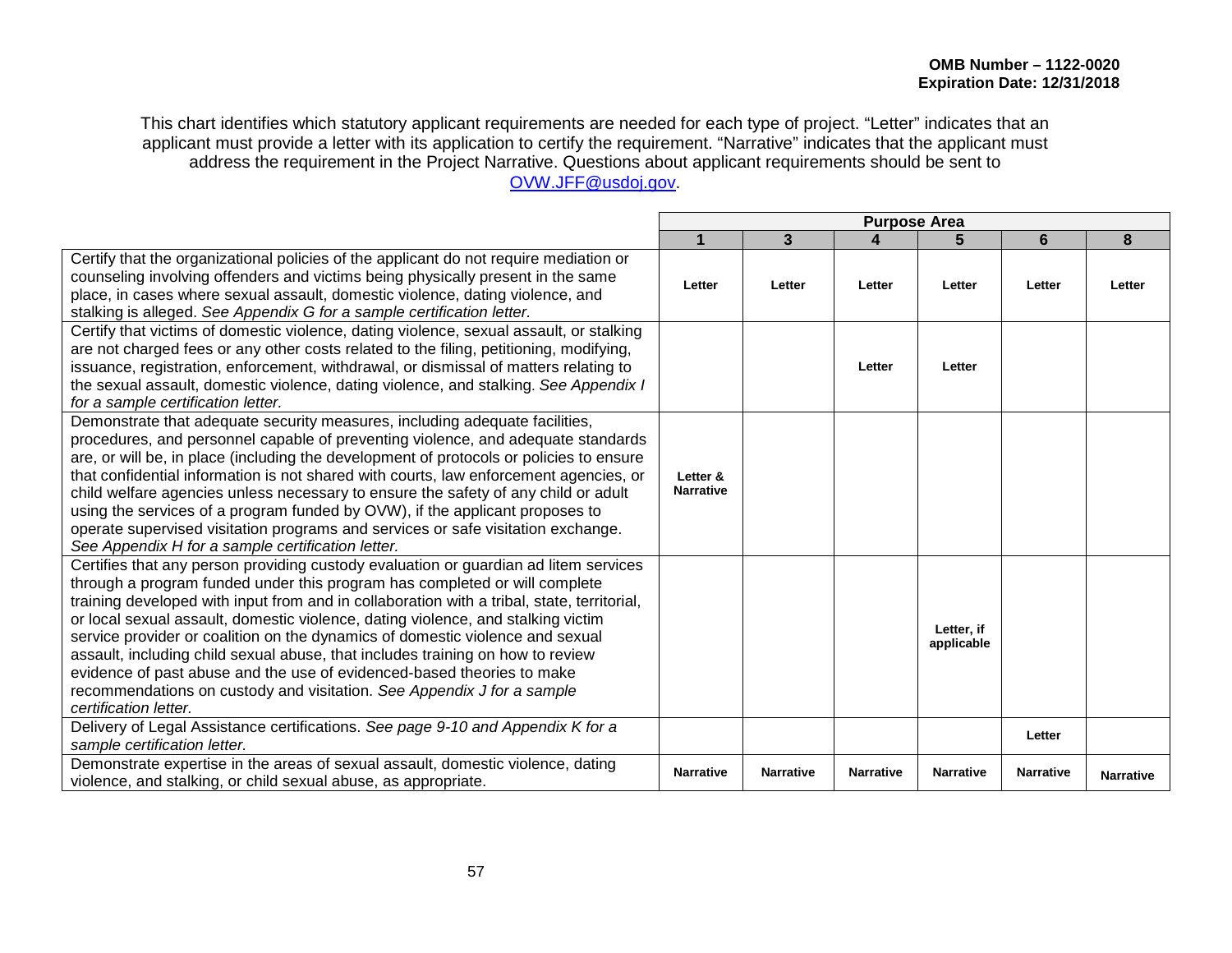# **APPENDIX G**

# **Required Sample Certification Letter Regarding Mediation or Counseling (All Applicants)**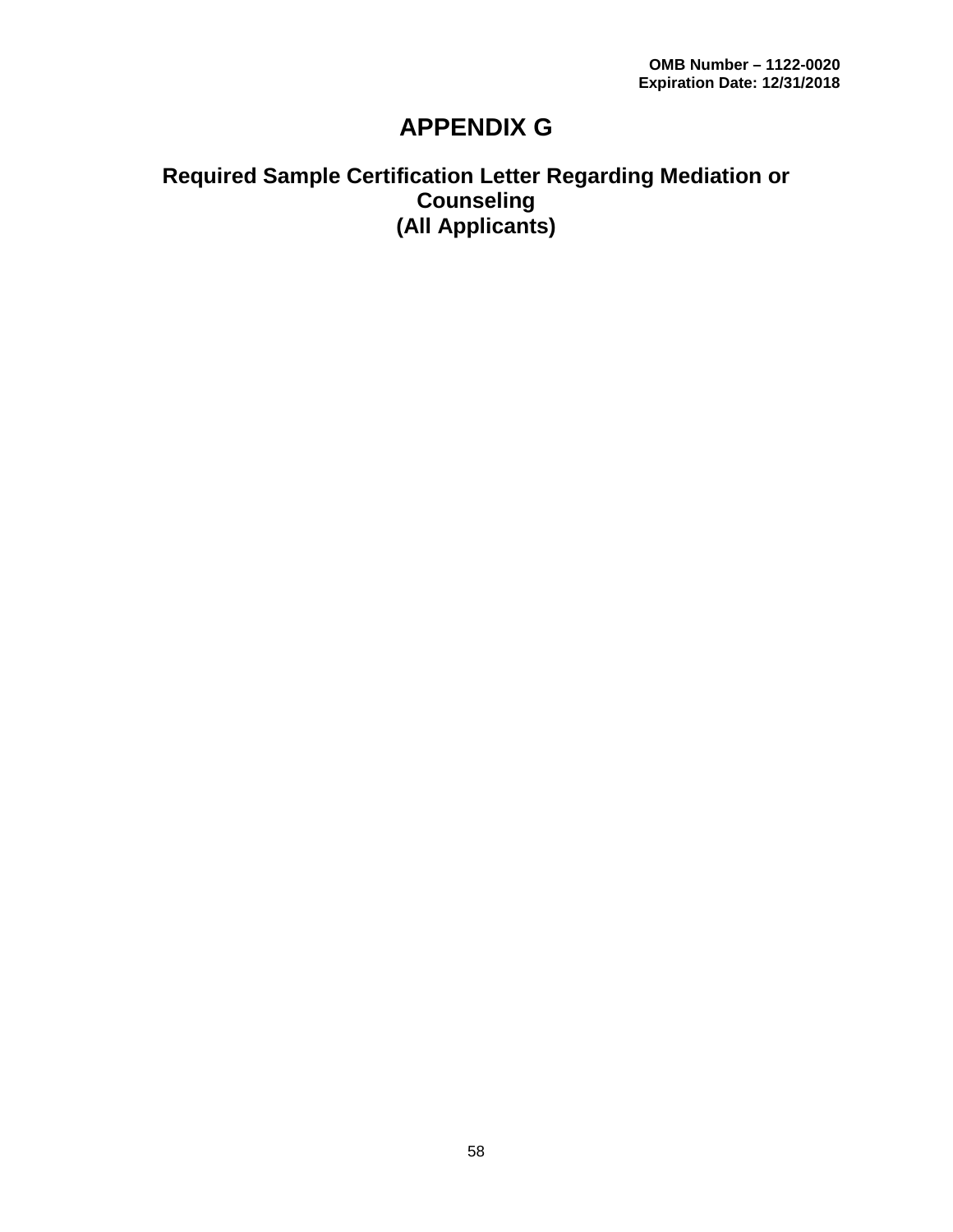# **[Applicant Letterhead]**

[Date]

**Director** Office on Violence Against Women 145 N Street, NE Suite 10 W.100 Washington, DC 20530

Dear Director:

This letter serves to certify that, in fulfillment of the statutory applicant requirement, [Applicant] will:

Ensure that the organizational policies of the applicant do not require mediation or counseling involving offenders and victims being physically present in the same place, in cases where sexual assault, domestic violence, dating violence, or stalking is alleged.

Sincerely,

**[Authorized Representative]**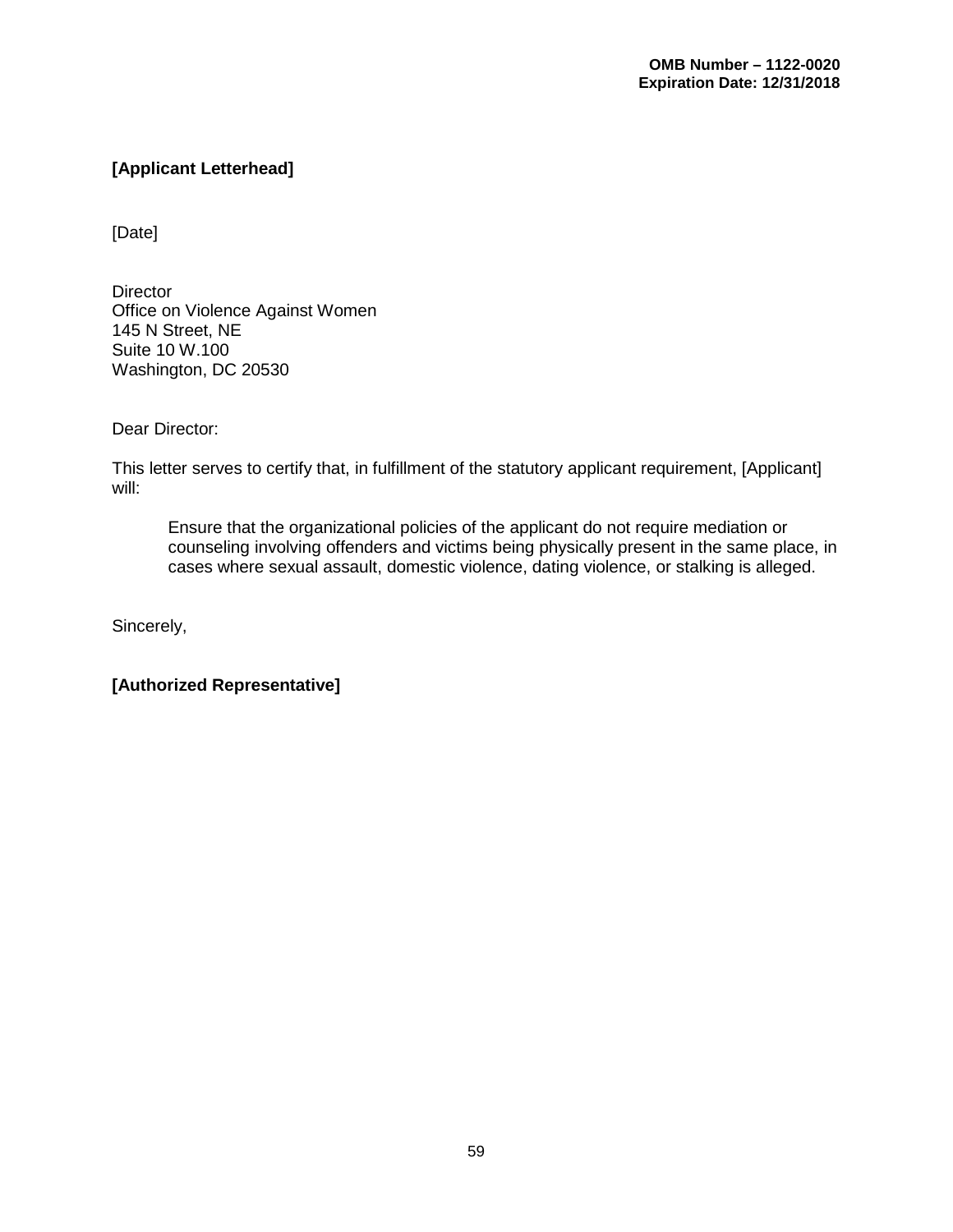# **APPENDIX H**

# **Sample Certification Letter for Applicants Proposing Activities under Purpose Area 1 to Provide Supervised Visitation and Safe Exchange Services**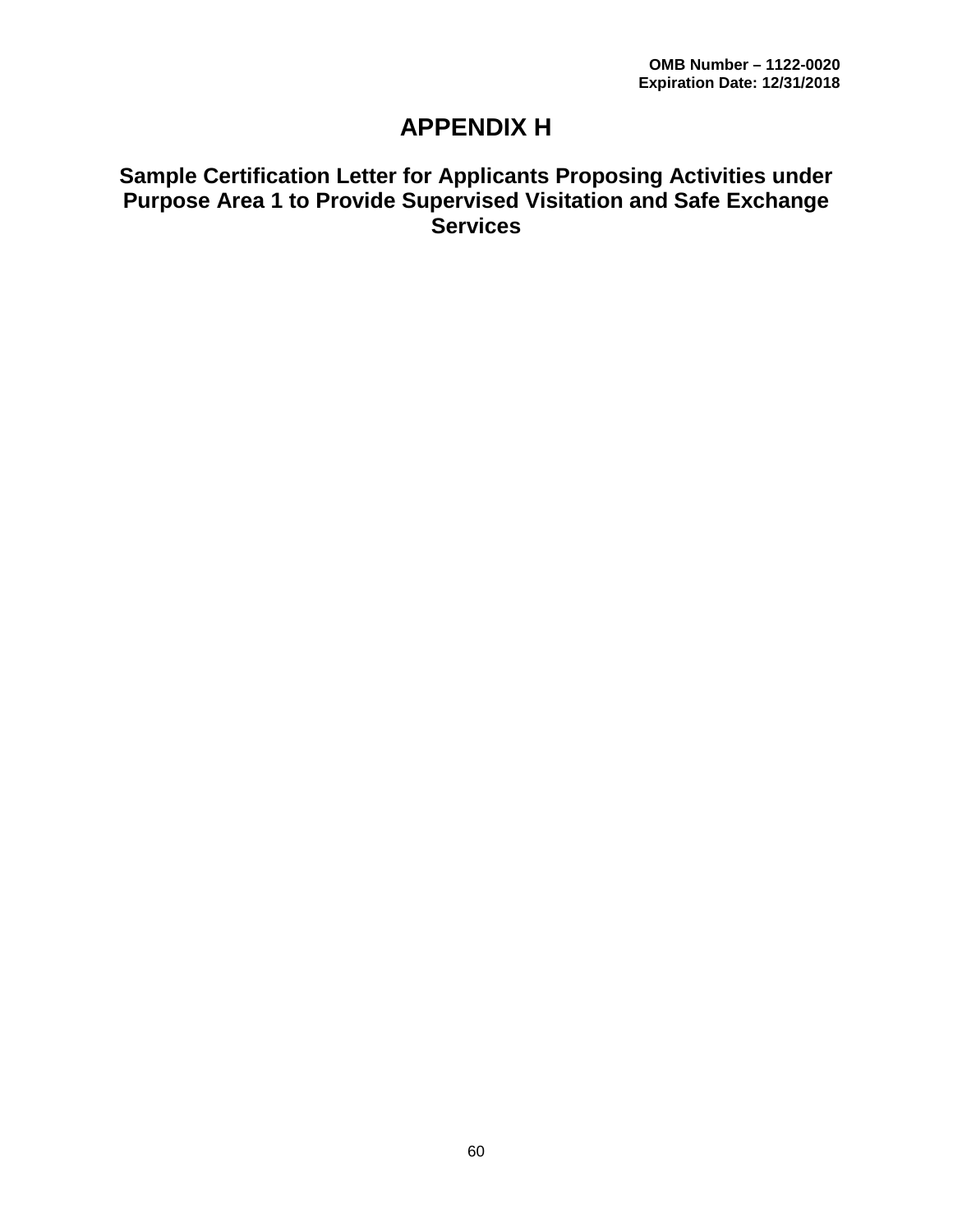# **[Applicant Letterhead]**

[Date]

**Director** Office on Violence Against Women 145 N Street, NE Suite 10 W.100 Washington, DC 20530

Dear Director:

This letter serves to certify that, in fulfillment of the statutory applicant requirement, [Applicant] will:

Demonstrate that adequate security measures, including adequate facilities, procedures, and personnel capable of preventing violence, and adequate standards are, or will be, in place (including the development of protocols or policies to ensure that confidential information is not shared with courts, law enforcement agencies, or child welfare agencies unless necessary to ensure the safety of any child or adult using the services of a program funded by OVW), if the applicant proposes to operate supervised visitation programs and services or safe visitation exchange.

Sincerely,

**[Authorized Representative]**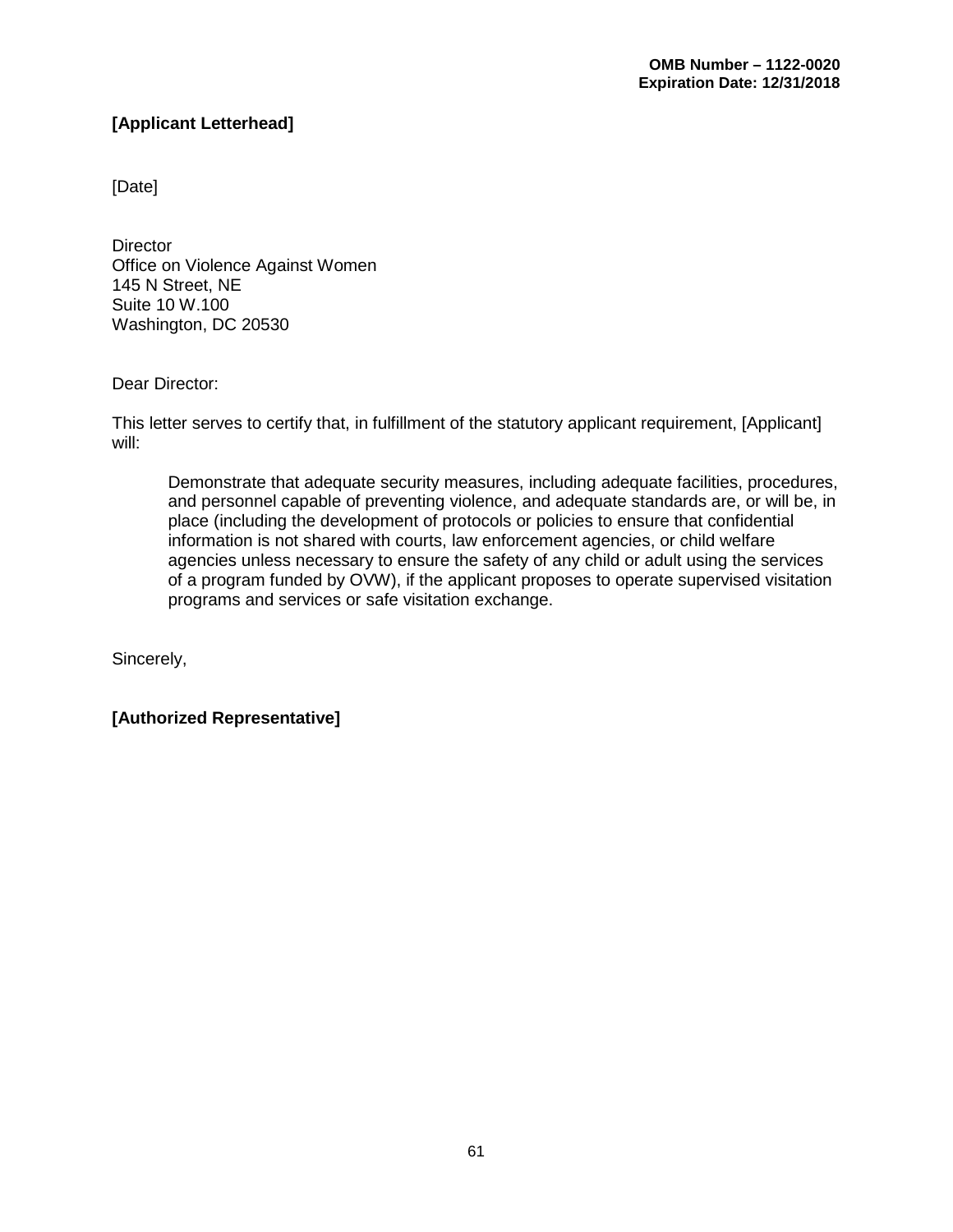# **APPENDIX I**

# **Sample Certification Letter for Applicants Proposing Activities under Purpose Area 4 and/or 5 for Court-based Programs Regarding Filing and Other Fees**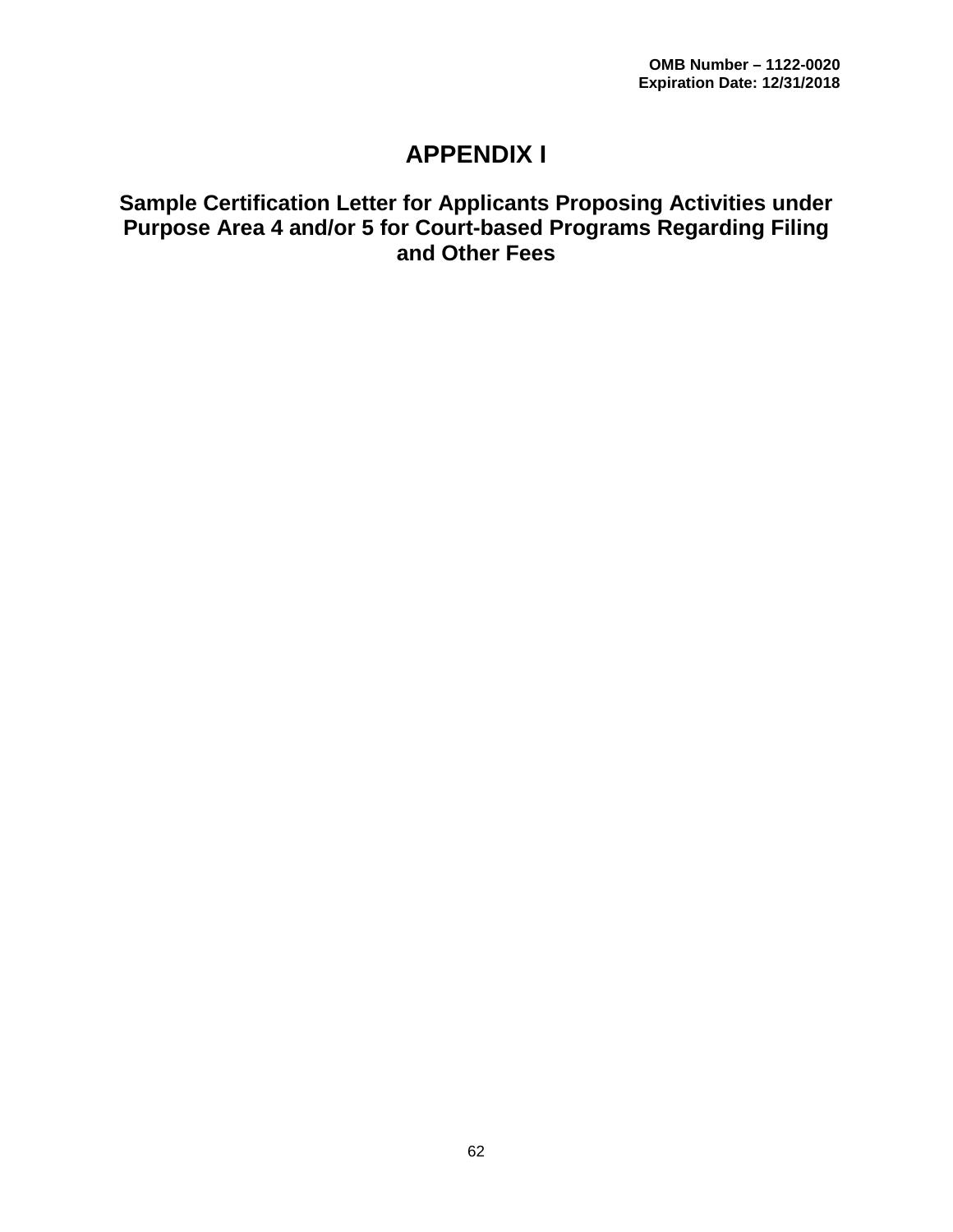# **[Applicant Letterhead]**

[Date]

**Director** Office on Violence Against Women 145 N Street, NE Suite 10 W.100 Washington, DC 20530

Dear Director:

This letter serves to certify that, in fulfillment of the statutory applicant requirement, [Applicant] will:

Ensure that victims of domestic violence, dating violence, sexual assault, or stalking are not charged fees or any other costs related to the filing, petitioning, modifying, issuance, registration, enforcement, withdrawal, or dismissal of matters relating to the sexual assault, domestic violence, dating violence, or stalking.

Sincerely,

**[Authorized Representative]**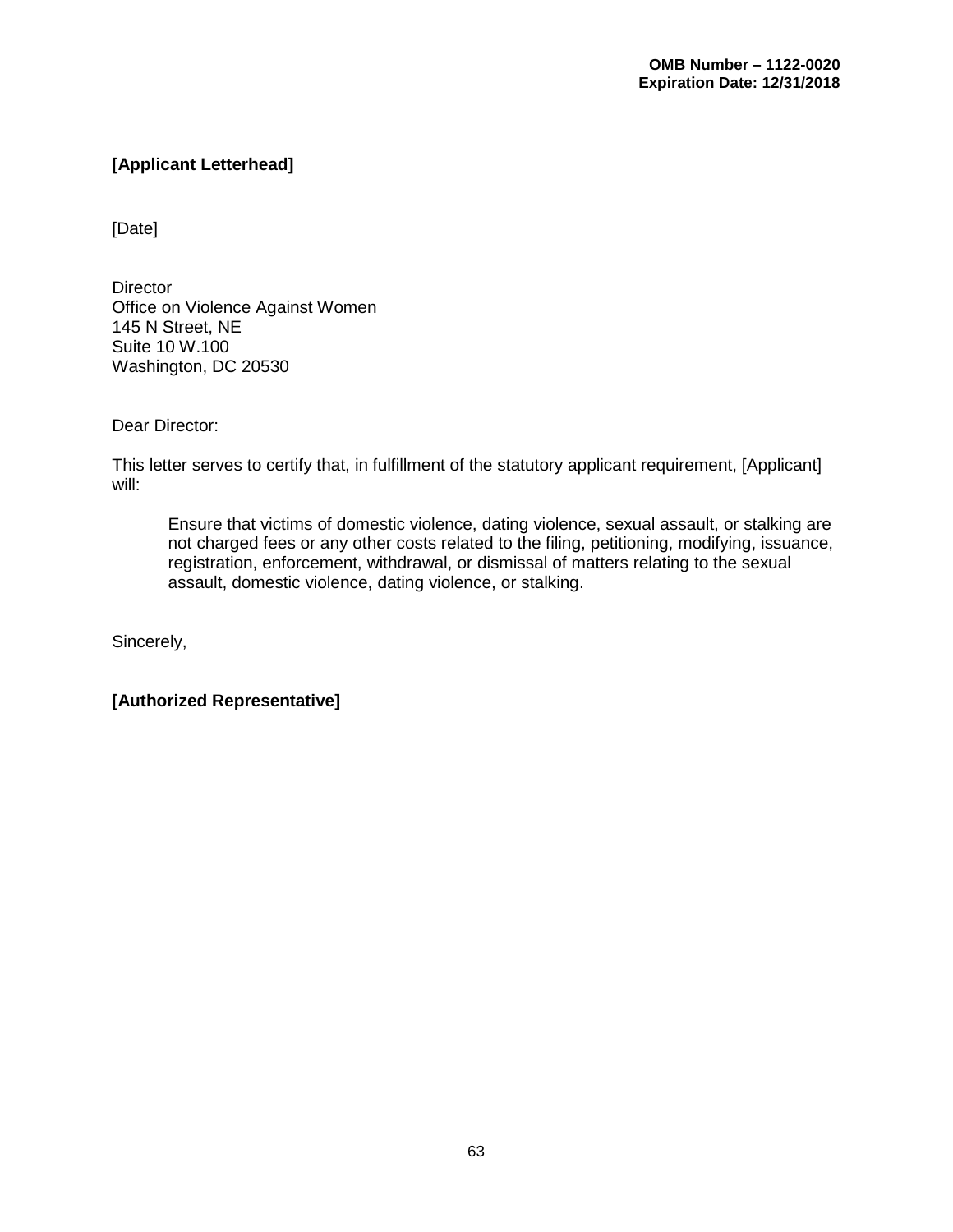# **APPENDIX J**

# **Sample Certification Letter for Applicants Proposing Activities under Purpose Area 5 to Use OVW Grant Funds to Support Custody Evaluation and/or Guardian ad Litem (GAL) Services**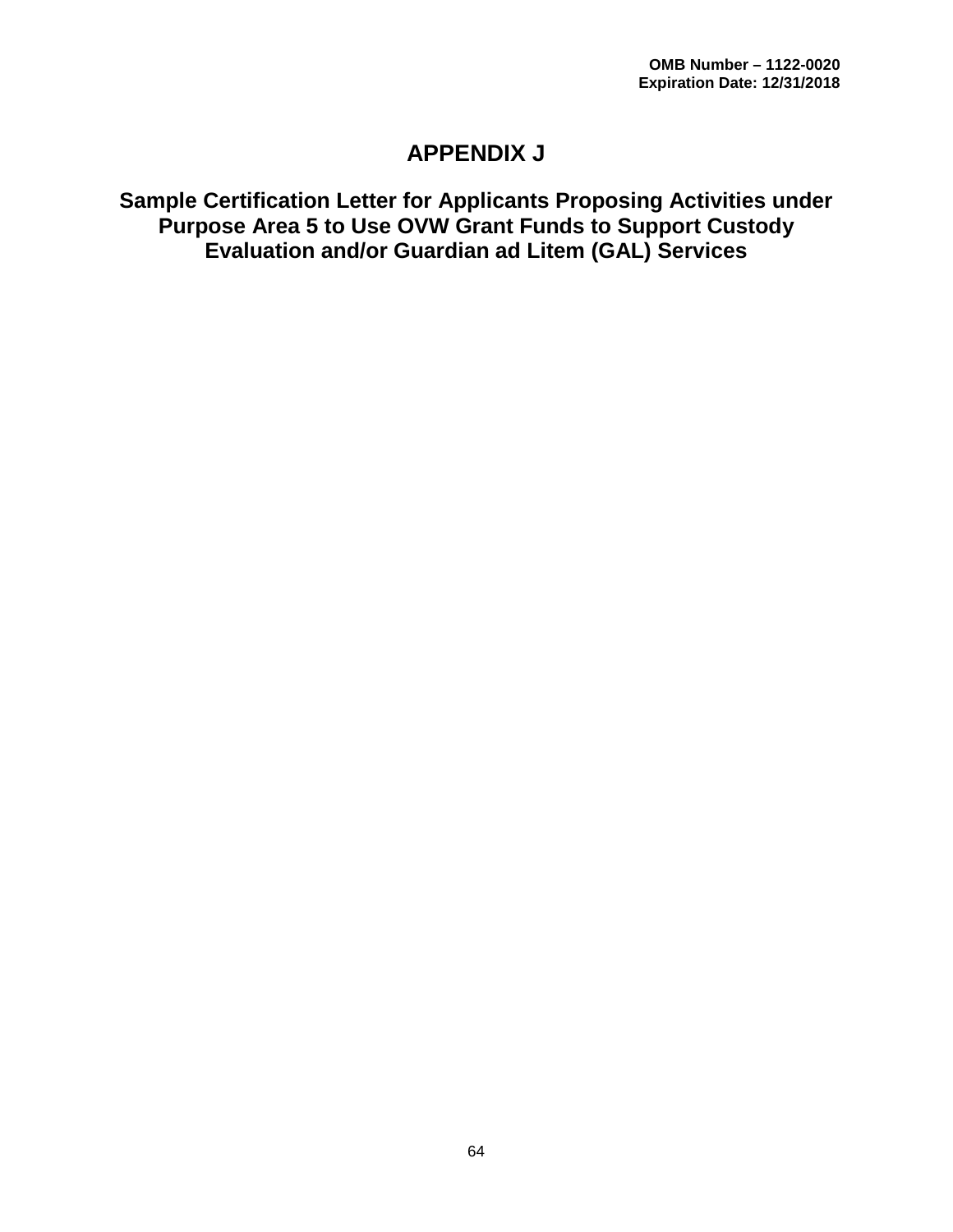# **[Applicant Letterhead]**

[Date]

**Director** Office on Violence Against Women 145 N Street, NE Suite 10 W.100 Washington, DC 20530

Dear Director:

This letter serves to certify that, in fulfillment of the statutory applicant requirement, [Applicant] will:

Ensure that any person providing custody evaluation or guardian ad litem services through a program funded under this program has completed or will complete training developed with input from and in collaboration with a tribal, state, territorial, or local sexual assault, domestic violence, dating violence, and stalking victim service provider or coalition on the dynamics of domestic violence and sexual assault, including child sexual abuse, that includes training on how to review evidence of past abuse and the use of evidenced-based theories to make recommendations on custody and visitation.

Sincerely,

**[Authorized Representative]**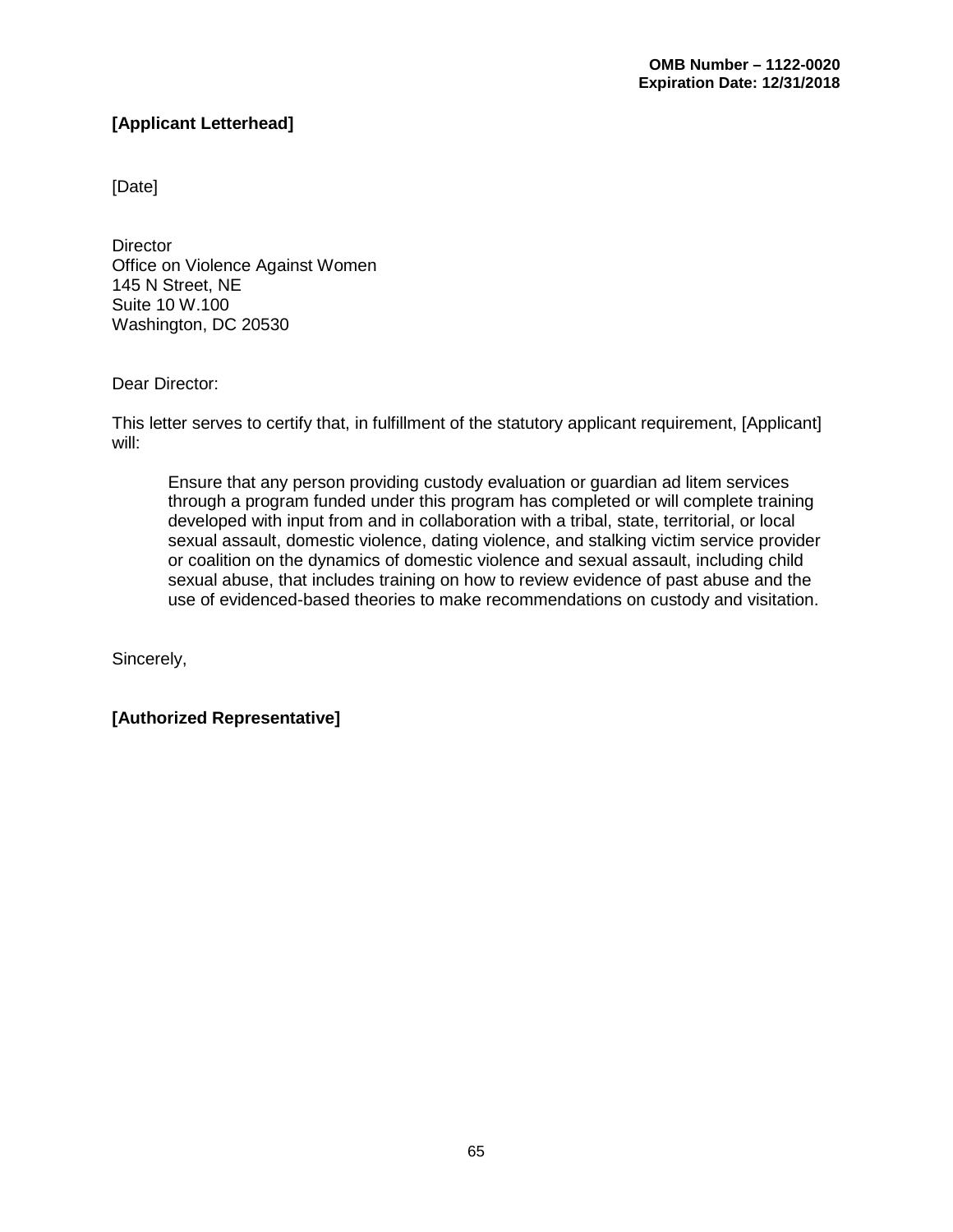# **APPENDIX K**

Sample Certification Letter for Applicants Proposing Activities under Purpose Area 6 to Provide Legal Services